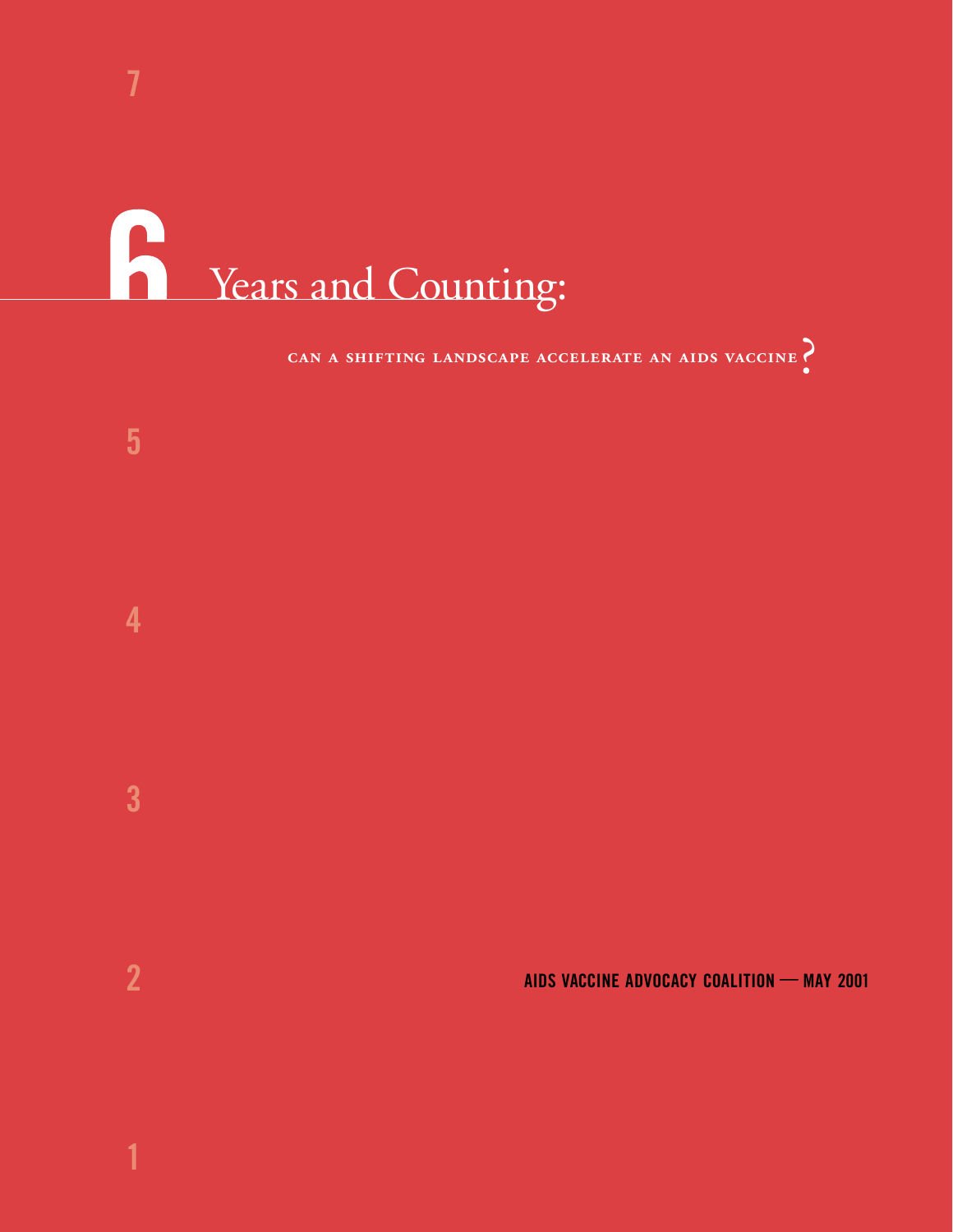AVAC gratefully acknowledges many friends and colleagues in government, industry, and community advocacy for their expertise and advice as we researched and prepared this report. We especially thank: Regina Aragón, Col. Deborah Birx, Dr. Donald Burke, Jon Cohen, Dr. Jose Esparza, Dr. Patricia Fast, Dr. Bruce Gellin, Ian Grubb, Dr. Wayne Koff, Tom LaSalvia, Dr. Margaret Liu, Donna Lomangino, Dr. Bonnie Mathieson, Craig McClure, Ann McDonald-Cacho, and Rona Siskind.

AVAC does not accept funding from government or industry. This publication and AVAC's continuous policy, advocacy, and outreach work is made possible by the dedicated labor of AVAC advocates and contributions from Until There's A Cure Foundation, the International AIDS Vaccine Initiative, Broadway Cares/Equity Fights AIDS, the Gill Foundation, the San Francisco AIDS Foundation, the Royal S. Marks Foundation Fund and many contributions and in-kind support from individuals.

Copyright © 2001 AIDS Vaccine Advocacy Coalition. All rights reserved.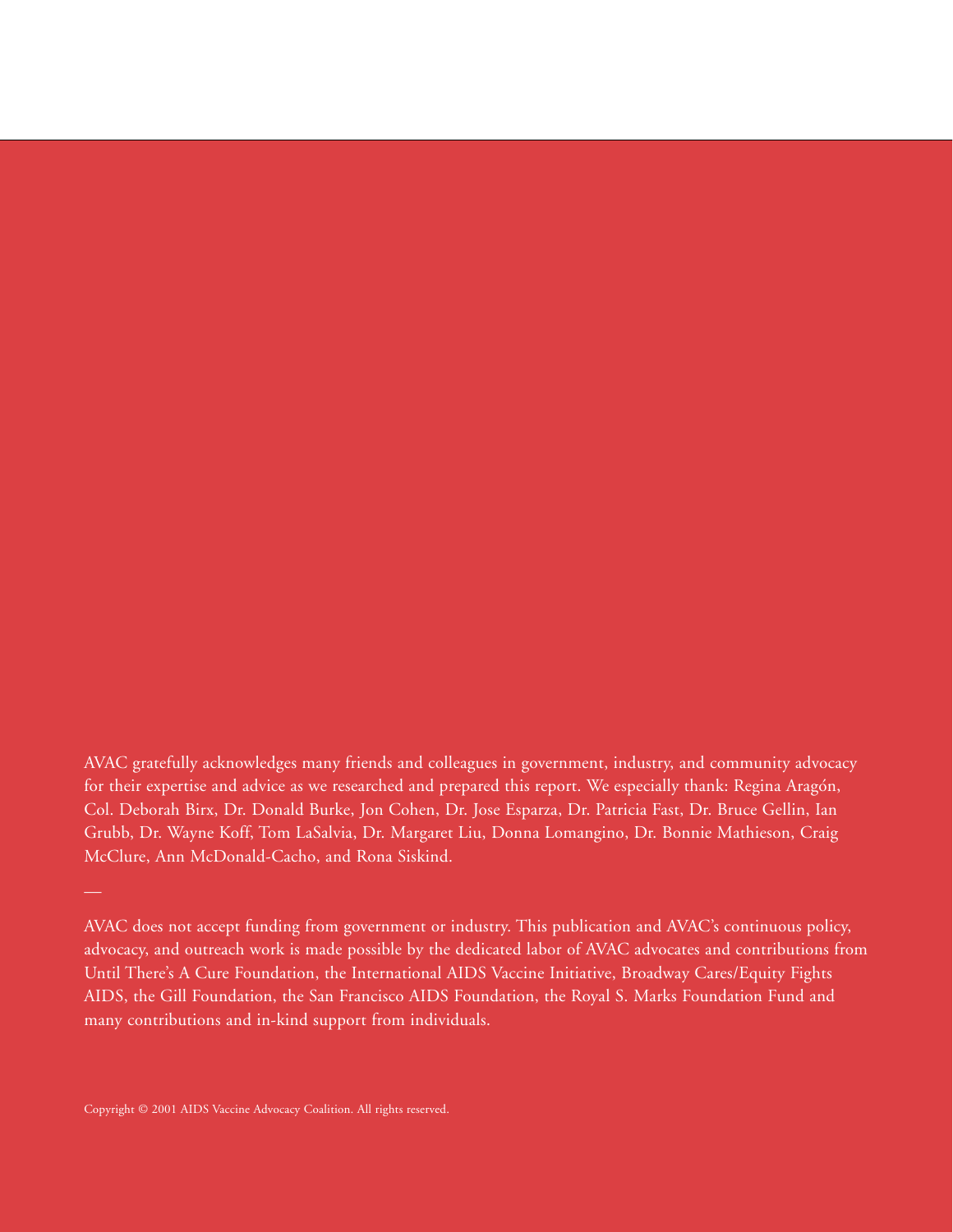# A New Vision

**FOR VACCINE DEVELOPMENT**

**IMAGINE** that one could scrap the patchwork system of vaccine development and delivery and put in its place something more efficient and equitable. Put aside for a moment the eternal cautiousness of government agencies, the fickleness of elected officials, the short-sightedness engendered by the profit motive, the perversity of market forces and the simple drudgery of trying to sell prevention to a world captivated by the quick fix. The AVAC vision for how vaccines *should* be made and distributed has seven guiding principles:

- Gaps in research are filled.
- The public is engaged.
- Enlightened self-interest reigns.
- Every avenue is pursued.
- Leadership is ongoing.
- Lives in the developing world matter.
- Risk taking is rewarded.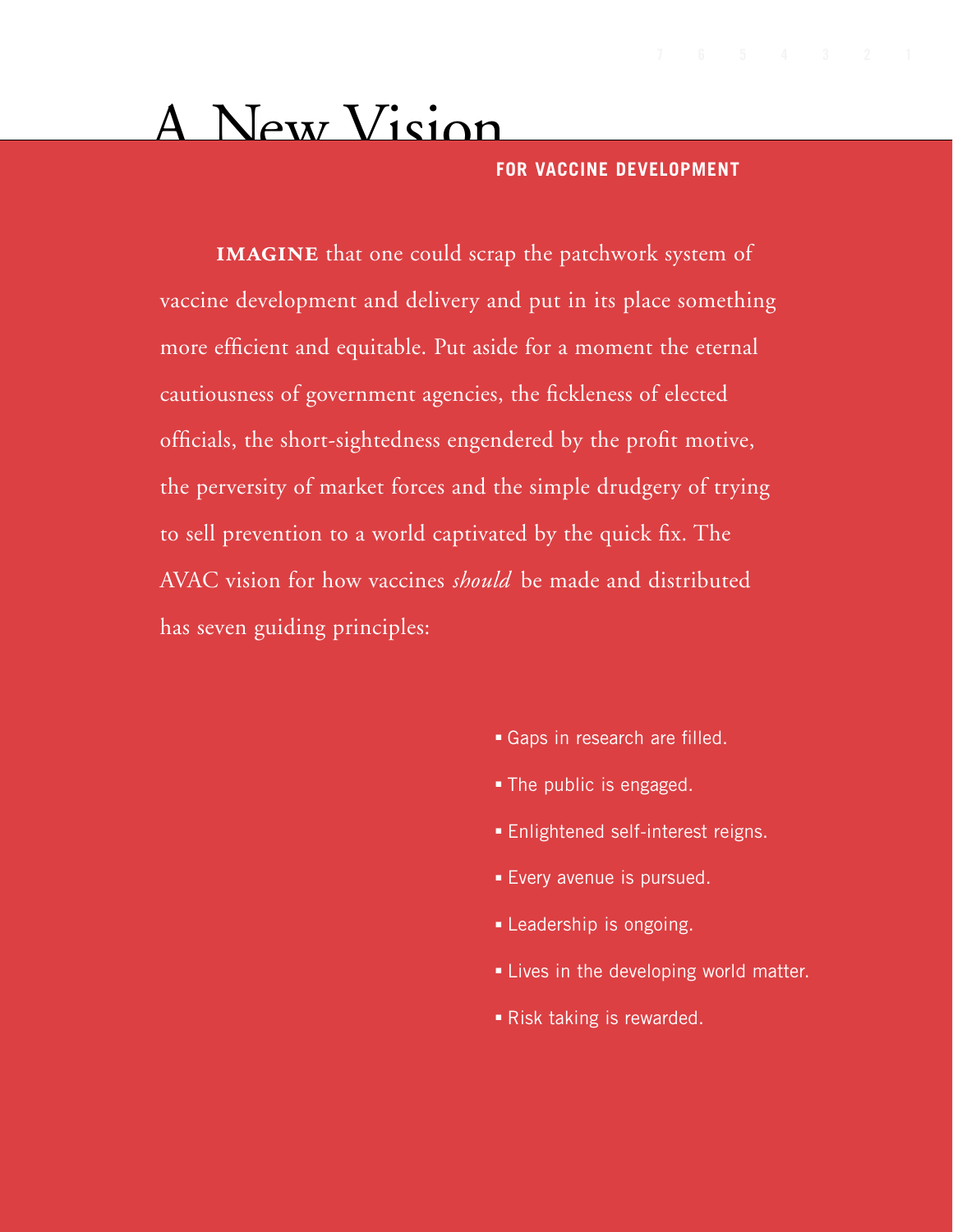

We dedicate this report to Gary Bonasorte, who died unexpectedly of AIDS-related lymphoma in November 2000. A long-time member of ACT UP/New York's Treatment & Data Committee, Gary was a person of unusual kindness, decency and generosity of spirit. In the early 1990s, Gary recognized the importance of AIDS vaccines and advocated for them at high levels and in his community. While working on community-based treatment trials at New York's Community Research Initiative on AIDS, he helped organize a milestone event, the firstever community Vaccine Forum, with Gay Men's Health Crisis (GMHC). A decade later, this work continues with support from a burgeoning new generation of activists working together locally, and around the world.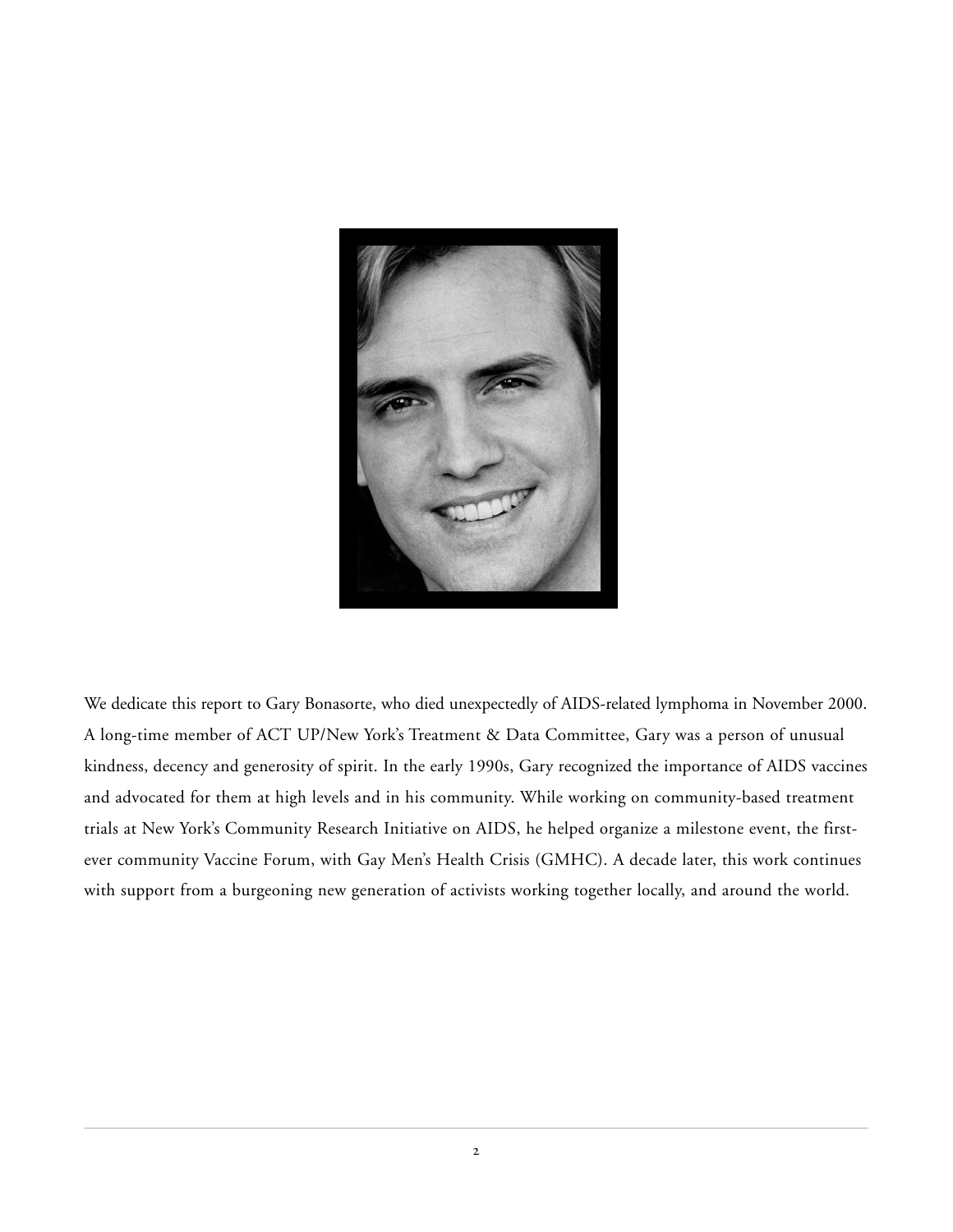# Table of Contents

| BUILDING MOMENTUM IN A NEW U.S. ADMINISTRATION 36 |  |
|---------------------------------------------------|--|
|                                                   |  |
|                                                   |  |
|                                                   |  |
|                                                   |  |
|                                                   |  |
|                                                   |  |
|                                                   |  |
|                                                   |  |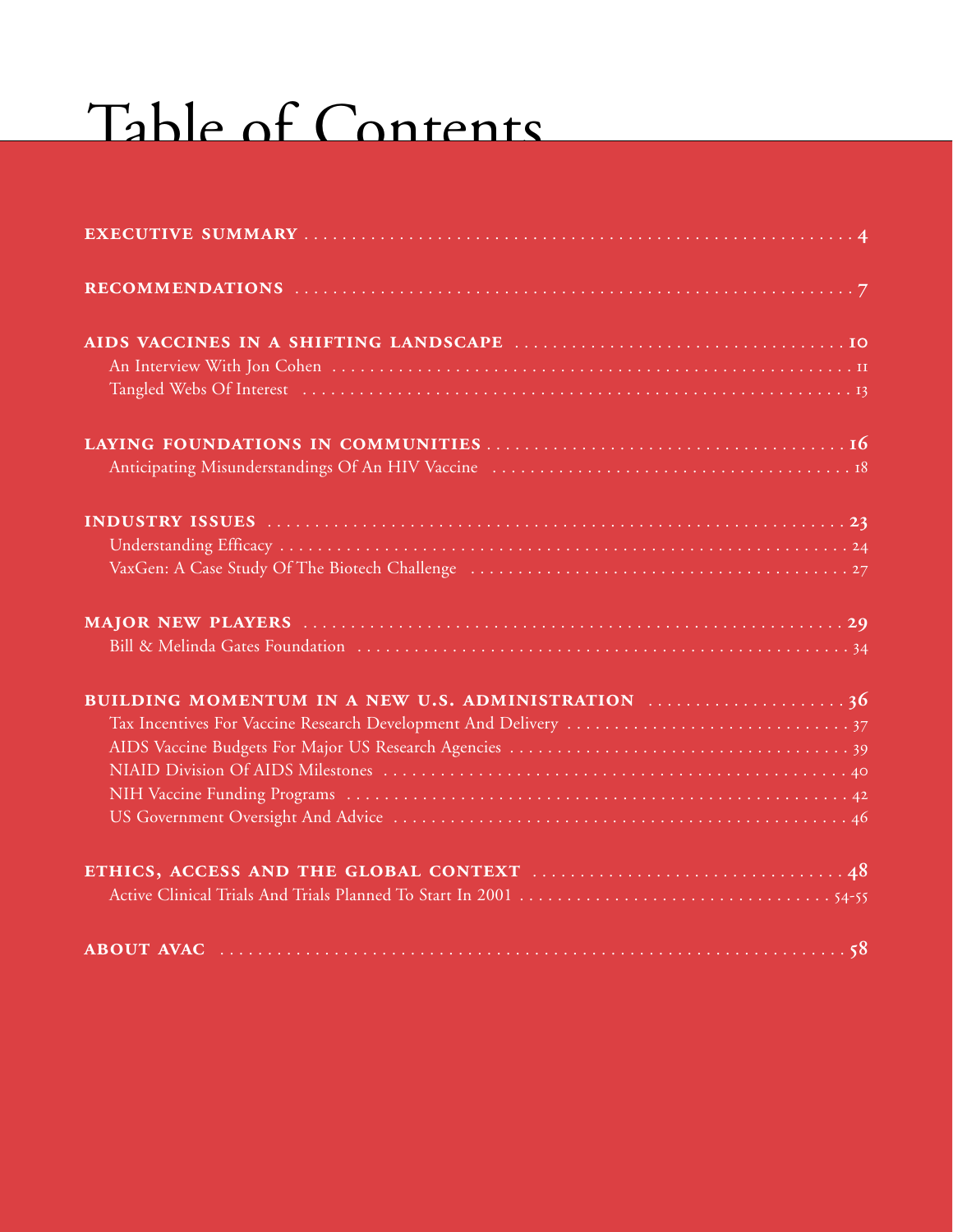<span id="page-5-0"></span>T his was the year it really began to seem possible. A stream of tantalizing headlines signaled new optimism about the prospects for creating an HIV vaccine. The world's richest foundation pledged \$100 million to the effort. Global health captured and seemed to hold the world's interest.

This moment of confidence must not be squandered, but used to confront the considerable challenges ahead: answering scientific unknowns, fostering research on products that can be used in developing countries, ending exasperating delays in clinical trials, and preparing to manufacture and deliver an HIV vaccine that can benefit the world.

For all the optimism, significant scientific and political roadblocks remain. And brutal facts bear repeating: half the 15 year old boys in South Africa alive today will perish from AIDS, and still only one vaccine is being tested to determine whether or not it works.

Yet even with these stubborn facts and admonitions, it's clear HIV vaccine research has advanced significantly. For over a decade, we had heard the steady refrain "the science just isn't there" as justification for mediocre industry efforts on HIV vaccine research. This year, Merck's CEO spoke of "recent scientific advances in understanding the biology and immunology of HIV infection," as reason for expanding their HIV vaccine program.

Where once industry steered away from the field, now every major vaccine maker in the world has an HIV vaccine program — and a press release to go with it. Merck confirmed that one of its candidate HIV vaccines has been able to prevent monkeys from becoming sick. GlaxoSmithKline promised Phase 1 trials by the end of 2001. The HIV Vaccine Trials Network (HVTN) proceeded with a Phase 2 study of Aventis Pasteur's newest canarypox product, combined with a gp120 boost. VaxGen awaits interim review of its Phase 3 efficacy trial in November. The International AIDS Vaccine Initiative (IAVI) announced plans to expand well beyond its five research partnerships.

Where once there was a profound failure of will, government leaders are now full of plans and proposals. The European Union pledged additional funding for HIV vaccines, while US funding for research through the National Institutes of Health (NIH) continued to grow. The United Kingdom and the US Congress proposed tax credits for vaccine research and development. The World Bank set aside \$1 billion for fighting infectious disease as governments and international institutions began discussions about how to purchase HIV vaccines when they are available. The inability to get HIV medications to most of the developing world captured intensive attention.

#### **REALITY CHECK**

To be sure, there is an abundance of activity on HIV vaccines. But letting a thousand flowers bloom doesn't work, even in the flower industry. What is needed now are expanded pre-clinical and clinical research, coordination, and thinking ahead. Numerous obstacles and unknowns are before us.

#### **The Shifting Landscape**

Today there are more players in HIV vaccine development than ever before, and this diversity of effort can accelerate research. But absent leadership and coordination, there is no guarantee the expanding research effort will be as efficient or speedy as it should be.

Over the last two years the National Institute of Allergy and Infectious Diseases (NIAID) has created funding programs to help industry and academics develop HIV vaccines. A large new commitment of funds from the Bill & Melinda Gates Foundation to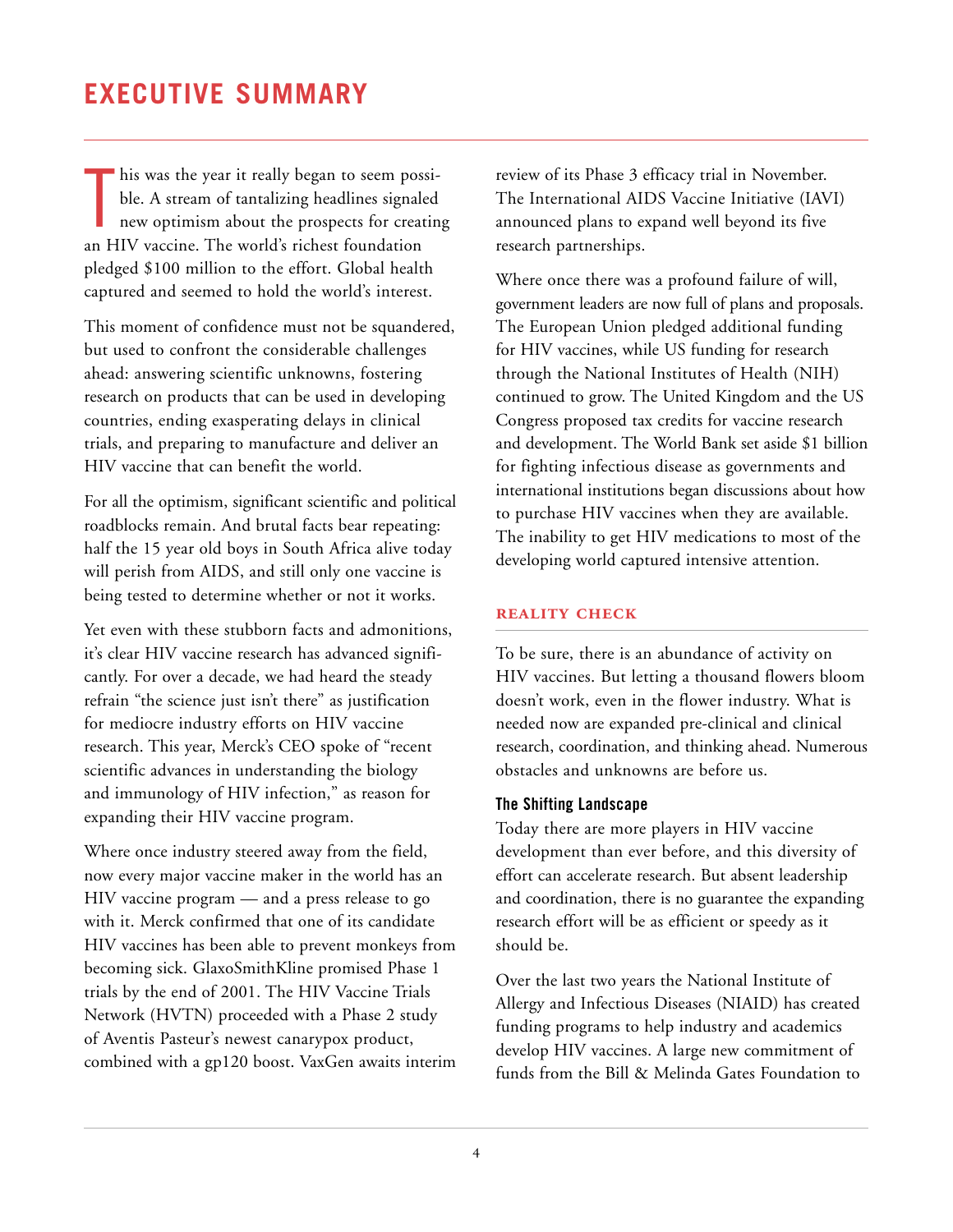the International AIDS Vaccine Initiative guarantees that IAVI will engage in more vaccine development partnerships. There is an increased acknowledgment that vaccine development and trials must occur in the developing world. AIDS has finally been recognized as the real social, economic, and security threat that it has always been.

#### **Community**

Though AIDS activists have changed the way that the community and researchers interact, vaccine advocacy has a long way to go. A genuine partnership between research and community is essential for successful vaccine trials, but no organization has stepped up to the plate in a serious way to help communities develop meaningful HIV vaccine advocacy or education.

#### **Industry**

Every big pharma vaccine company boasts an HIV vaccine program, but most of these programs are relatively narrow and some rely on funding from NIH. Biotechs remain a potential hotbed of research on new products and technologies, but they can't raise investor interest in HIV vaccines.

Protection of intellectual property rights and low levels of liability risk drive industry — but these may get in the way of testing and combining the best approaches. Public/private liability and mechanisms to share rights must be explored.

We applaud Chiron, VaxGen, IAVI, and several others who are developing products designed to be useful in Africa and Asia. This is a welcome change over past years when the overall HIV vaccine research enterprise put development of profitable markets before the needs of developing country populations.

The *Vaccines for the New Millennium Act*, proposed in the US Congress, would provide incentives for private sector research and development on vaccines for HIV, TB, and malaria, but Congress has so far failed to enact this important legislation.

#### **Major New Players**

The work of IAVI, the HIV Vaccine Trials Network (HVTN), and the Vaccine Research Center (VRC) — all begun within the past few years — have contributed to the changing landscape of HIV vaccine development. They hold real promise of exercising leadership and filling gaps that plague the organization of HIV vaccine development.

Several major universities have started programs to better coordinate HIV vaccine research at their institutions and have expanded private fundraising to supplement government grants.

#### **US Government**

Restructured US government funding and new grant initiatives are doing more than ever before to support product development, but questions remain about how well these limited, publicly funded programs will truly harness the best expertise in industry.

The Centers for Disease Control and Prevention (CDC) must begin HIV vaccine outreach and education efforts to communities of color in the US. VaxGen successfully recruited thousands of volunteers for its Phase 3 trial in the US, but representation among communities of color is limited.

The Department of Defense continues to undervalue its own HIV vaccine effort, and additional government avenues for progress aren't supported at levels needed.

Policy makers acknowledge that public education campaigns will be needed to promote vaccines and explain their limitations, but NIH has stumbled in its efforts to move forward on education efforts leaving few other major players to focus on this difficult challenge and important need.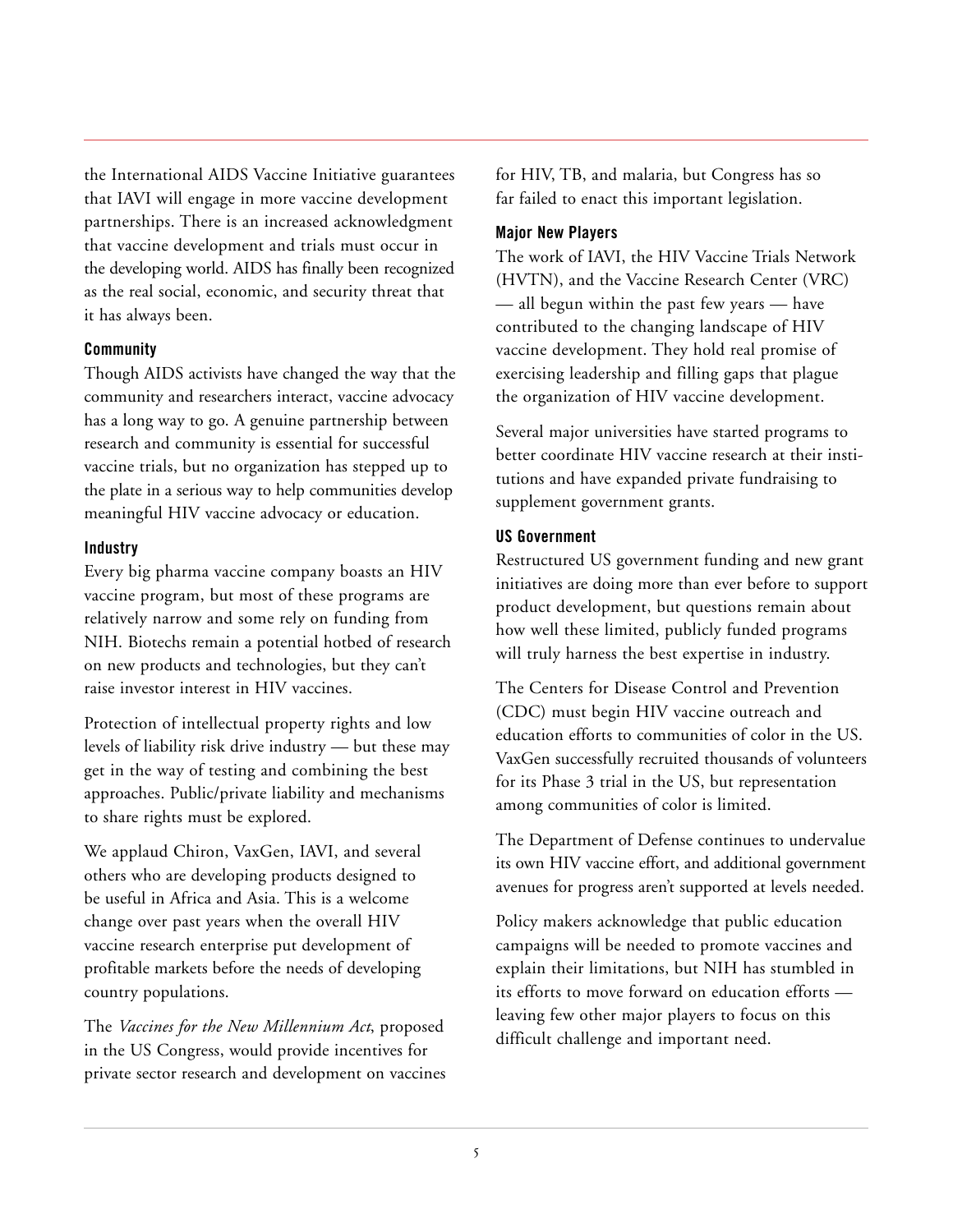#### **Global Issues**

Conducting Phase 3 vaccine trials in the US and the developing world will present some of the biggest challenges of HIV vaccine development. We need to resolve if and how to provide treatment for individuals who become infected during trials in countries where treatment is not currently available.

AVAC believes the urgency of the epidemic demands that we initiate HIV vaccine trials as soon as possible, without throwing more roadblocks in the already difficult path to get these trials going. This could mean that, in some instances, HIV vaccine trials begin without the issue of therapy for trial participants completely resolved. But HIV vaccine trials do not take place in a social or public health vacuum. It is neither practical nor morally tenable to promote HIV vaccine research without looking for opportunities to expand access to HIV therapies.

Clinical trials in several developing countries have proceeded, but major delays in launching every one of them have become a disturbing precedent.

There is talk, but little concrete action, on the principle issues that will determine the accessibility of HIV vaccines. The US government has not endorsed tiered pricing. No credible purchase mechanism exists. Health care infrastructure remains negligible or non-existent in countries across the world. When a vaccine is developed, funding to purchase HIV vaccines for poor countries must be in place or we will repeat the sad history of decade or longer delays in delivering new vaccines to the developing world.

VaxGen's AIDSVAX is heading into it's last year and a half of an efficacy trial with the issue of building a manufacturing plant adequate to make the vaccine, if it works, unresolved. Without new public/private cooperation, other HIV vaccine companies will face this same dilemma.

In 1996, the AIDS Vaccine Advocacy Coalition was the first organization to demand that development of an AIDS vaccine become a national goal. President Clinton set that goal in May 1997, calling for a successful vaccine by 2007.

We are now six years away from the goal and counting. None of the challenges are insurmountable. The optimism that characterizes HIV vaccine research today should drive policy makers and researchers to grapple effectively with the issues that remain. An HIV vaccine is possible. The question is how soon we find it, and who gets it when we do.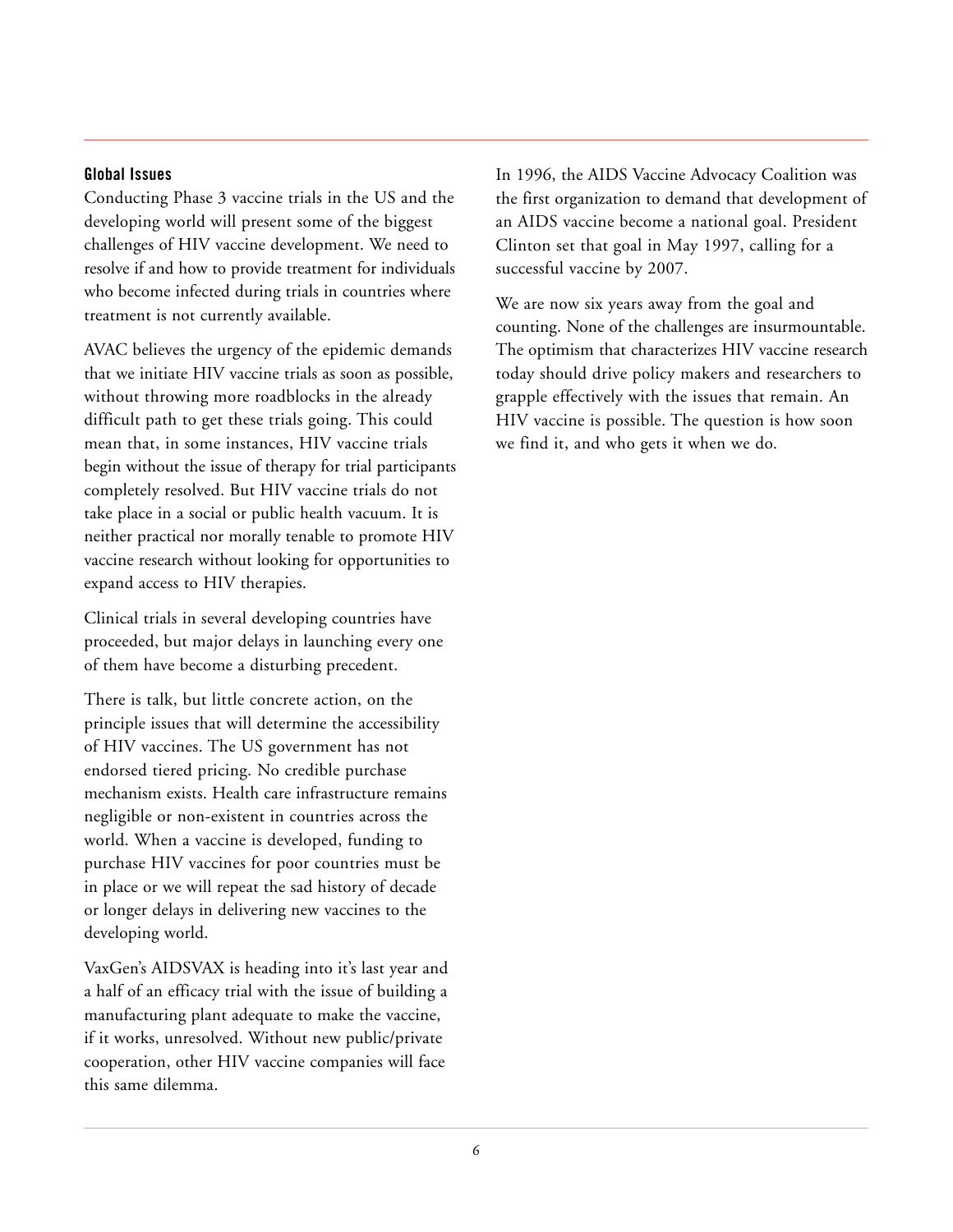#### <span id="page-8-0"></span>**FOR COMMUNITY INVOLVEMENT:**

- **The US government and foundations should make funding available to national and community-based organizations to engage in vaccine education and public awareness efforts. They must also support research to identify the best methods to improve community involvement in HIV vaccine research.**
- **The Centers for Disease Control and Prevention must give real support to HIV vaccine awareness and preparedness objectives included in its new HIV Prevention Strategic Plan.**
- **The Walter Reed Army Institute of Research (WRAIR), the International AIDS Vaccine Initiative and pharmaceutical companies must specifically include community involvement in their vaccine development efforts.**
- **Public and private sponsors of vaccine trials must agree to a comprehensive "Participant's Bill of Rights" for vaccine trials.**
- **All organizations doing any kind of AIDS work should include the development of vaccines in their messages and work.**

#### **FOR INDUSTRY:**

- **The vaccine and biotech industries must demonstrate a civic responsibility to give higher priority to and put more resources into developing HIV vaccines. Cooperative ways to share intellectual property, liability risk, costs and rewards need to be explored.**
- **VaxGen and its partners must prepare for its release of the first-ever efficacy trial results. Careful media and public education messaging must be crafted to cover all contingencies.**

#### **FOR NEW PLAYERS:**

- **The International AIDS Vaccine Initiative, the Vaccine Research Center (VRC), and the HIV Vaccine Trials Network (HVTN) must exert leadership to work together and coordinate their efforts toward multiple efficacy trials, licensing, purchasing and access for products. They must also share methods, assays, and other vaccine preparedness activities.**
- **HIV vaccine researchers must give more attention to the need for mucosal protection as a vaccine strategy.**
- **The National Institute of Allergy and Infectious Diseases, the National Institute of Child Health and Human Development, the Food and Drug Administration and others must begin the work now that will allow and encourage adolescents to enroll in all vaccine trials so they can benefit immediately from the first efficacious HIV vaccine.**
- **HVTN and VRC must complete their scientific agendas and set milestones for accomplishing them.**

#### **FOR GOVERNMENTS:**

- **The Bush administration must take ownership of the HIV vaccine challenge, and provide global public leadership toward developing and delivering an HIV vaccine.**
- **Government agencies must take particular care to work together effectively as they move toward efficacy trials globally.**
- **Congress must pass the** *Vaccines for the New Millennium Act.*
- **The directorships of the Office of AIDS Research (OAR), the Division of AIDS (DAIDS), and the National Institutes of Health (NIH) must be filled by vaccine advocates.**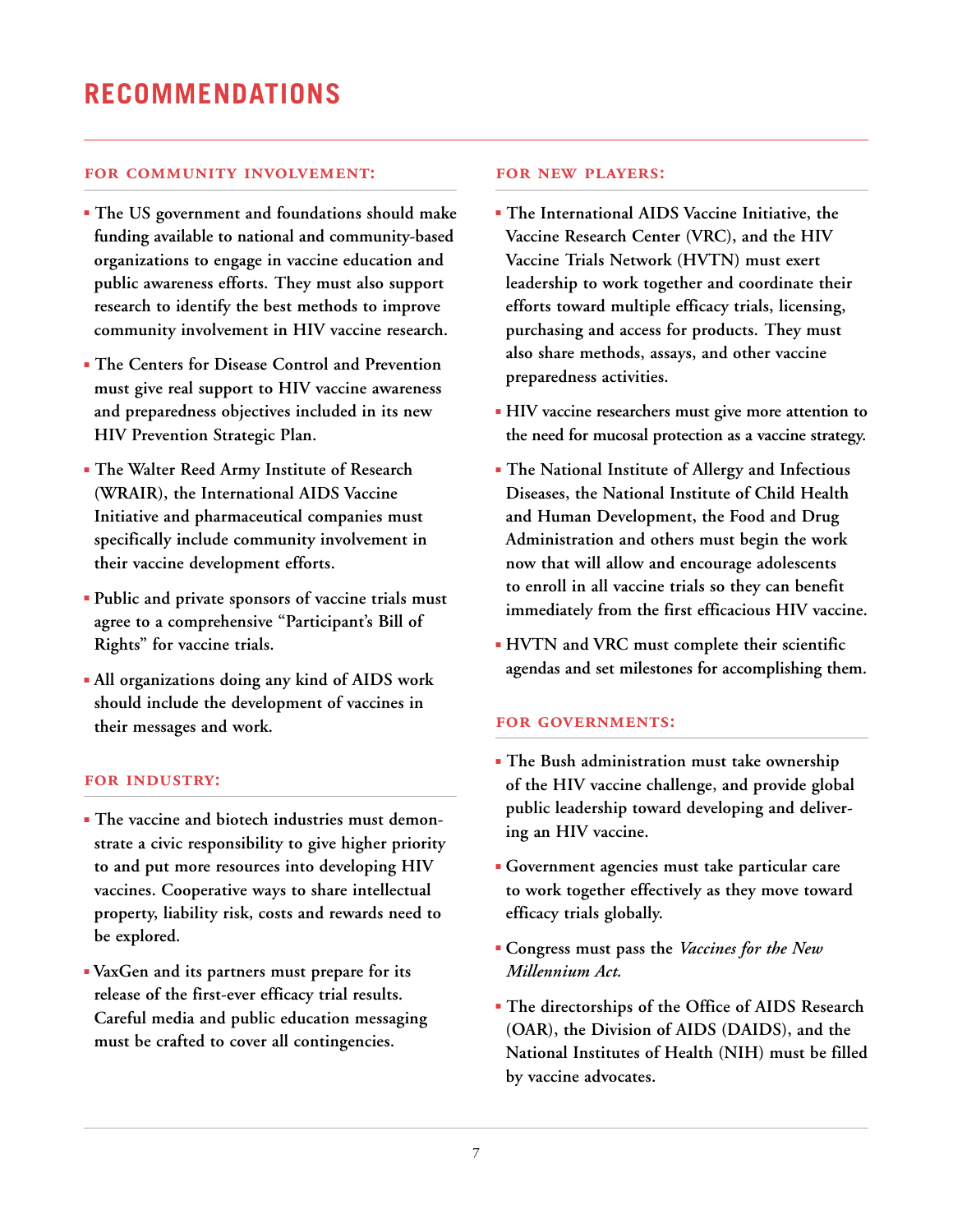- **NIH must implement a plan to provide sufficient non-human primates for all HIV vaccine research needs.**
- **Congress must establish stable funding for The Walter Reed Army Institute of Research at \$50 million or more in 2002 and thereafter.**
- **CDC, NIH and industry must make additional commitments to getting representative participation in vaccine trials by communities of color and other disproportionately affected groups.**
- **The Food and Drug Administration (FDA) must streamline the investigational new drugs (IND) process for HIV vaccine candidates.**
- **The US government and other wealthy nations must support expanded efforts to provide Highly Active Anti-Retroviral Treatment (HAART) in developing countries, which will facilitate conducting vaccine trials in those countries.**
- **The US Patent and Trademark Office should advocate harmonization of international patent laws in ways that encourage vaccine development and affordability.**
- **The US government, other G8 nations and relevant international agencies must explore all methods for making an effective HIV vaccine available to those who need it, including commitments to tiered pricing, purchasing mechanisms, sufficient production capacity, and intellectual property agreements.**

■ **The US Government must lead the way in creating a credible and sustainable multi-billion dollar purchase mechanism for vaccines against HIV, malaria, and TB. A purchase guarantee should not tie up funds before these vaccines are ready. Instead, governments and foundations should pledge to fund purchase of priority vaccines for developing countries and increase their contributions to multi-lateral organizations for delivery of current and future vaccines.**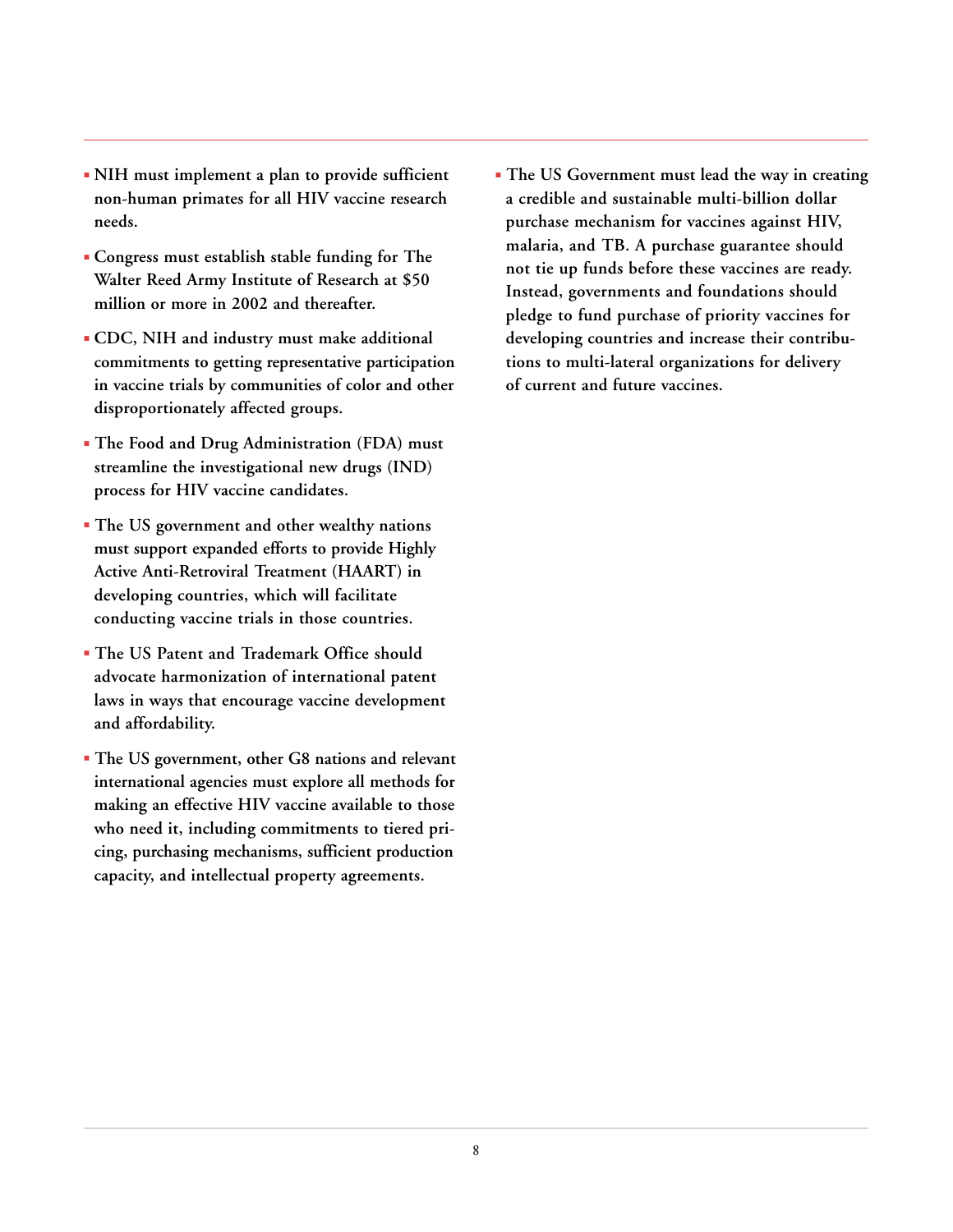# **3 2 1 PRINCIPLE**

# Gaps in research are filled.

A credible authority closely tracks public and private research efforts, sets goals and tracks milestones for scientists, provides funding to fill gaps, runs head-to-head trials of differing approaches, and develops technology to facilitate research.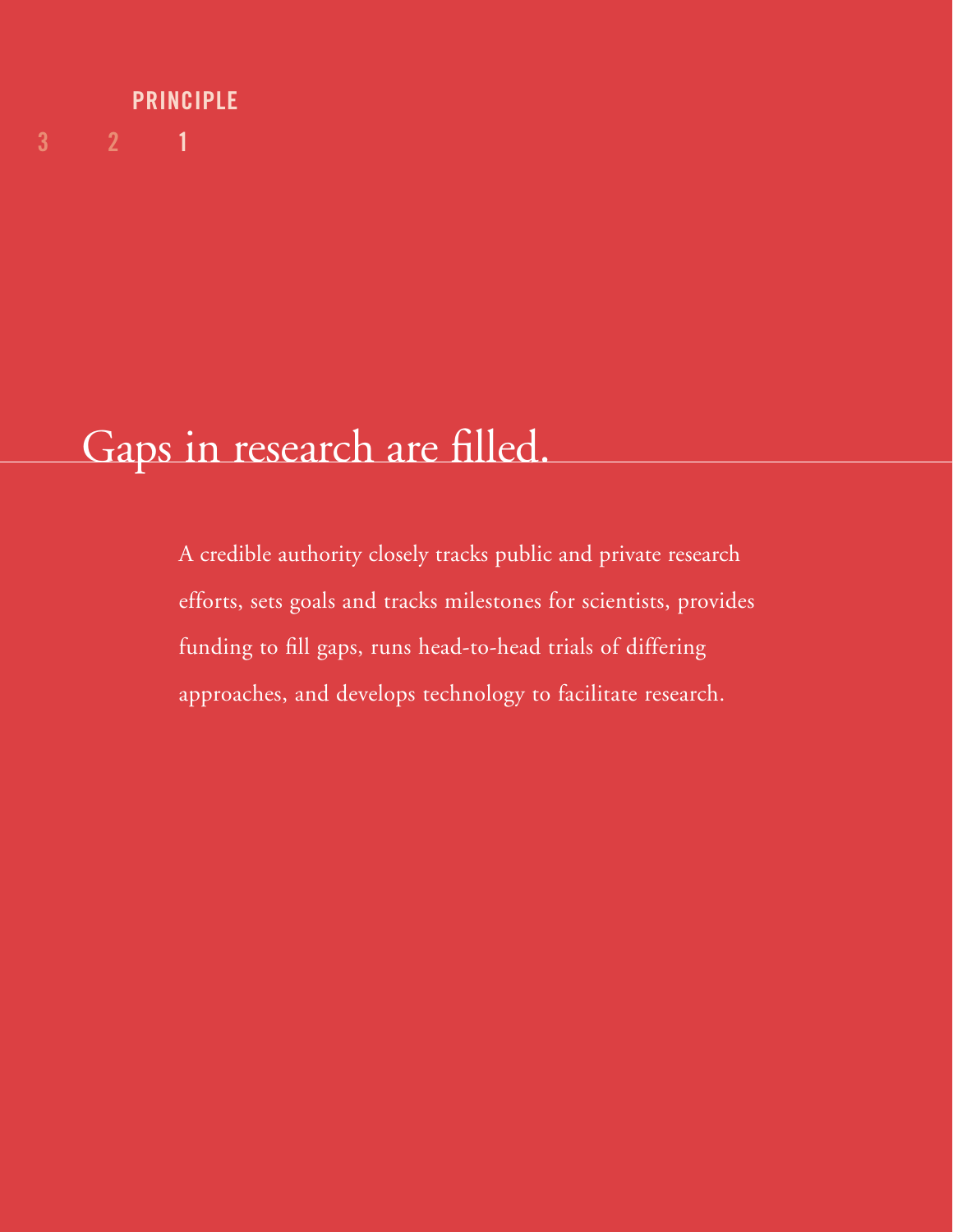<span id="page-11-0"></span>T he search for an HIV vaccine has been slow, overly cautious and bureaucratized. HIV vaccine research got off to a quick start once the virus was identified and the SIV/monkey model needed for animal research was developed. But it was a small field. Only a few pharmaceutical companies dominated private research and development efforts. Basic research was conducted by a relatively small group of investigators at universities or in government laboratories. Now the landscape appears to be shifting. *6 Years and Counting: Can a Shifting Landscape Accelerate an AIDS Vaccine?* explores each of these shifts in greater detail. Here is an overview.

#### **THE SHIFTING ROLE OF GOVERNMENTS**

Internationally, several European governments and Canada have scaled back or abandoned their directed programs completely — including those in the United Kingdom and The Netherlands. In contrast, the French government, despite frequent changes in its program at the Agence Nationale de Recherches sur le SIDA, has been steadfast in support of vaccine research and development.

In the US, the primary government agency responsible for research and development of an HIV vaccine remains the National Institutes of Health (NIH). In the past, the lead institute on AIDS, the National Institute of Allergy and Infectious Diseases (NIAID), made a concerted effort to become more adventurous in funding basic research. Their Innovation Grants were designed to nurture investigators who are new to the field or have new ideas. NIAID staff had a greater role than usual in the initial phases of this program, but more recently it seems to have slipped back toward business as usual.

In applied research, particularly clinical trials, NIAID reorganized the two consortia of academically affiliated

field sites — the AIDS Vaccine Evaluation Group (AVEG), which conducted trials of vaccines, and the HIV Network for Prevention Trials (HIVNET). The newly reorganized entity, named the HIV Vaccine Trials Network (HVTN), operates with a cooperative agreement that charges the HVTN Leadership Group with the dominant role and prime responsibility for the planned activities. HVTN leadership is supposedly held accountable for the level of progress (or lack thereof) in clinical trials. In fact, however, NIAID continues to exert important influence over HVTN, leaving open the question of who is actually and, more importantly, appropriately accountable.

#### **SORTING OUT THE ROLES OF INDUSTRY AND GOVERNMENT**

Private industry has the best expertise and infrastructure to bring a product to market, and must participate in the development, licensure and commercialization of an AIDS vaccine. The commitment of the big pharmaceutical companies to HIV vaccines is hard to track. Smaller biotechnology companies cannot manage the development and commercialization of a new product alone, and so must ally themselves with large pharmaceutical partners. A few biotech companies have devoted their limited resources to HIV vaccines, but these efforts are virtually stalled by lack of funds. The one exception is the privately financed Phase 3 trials by VaxGen, which notably is using a vaccine developed by a much bigger firm that had extensive clinical-trial support from NIAID.

Now several biotechs, and even one large pharmaceutical firm, are receiving substantial financial support from government contracts. It remains to be seen whether these NIAID-funded teams will be as motivated, goal-oriented and performance-based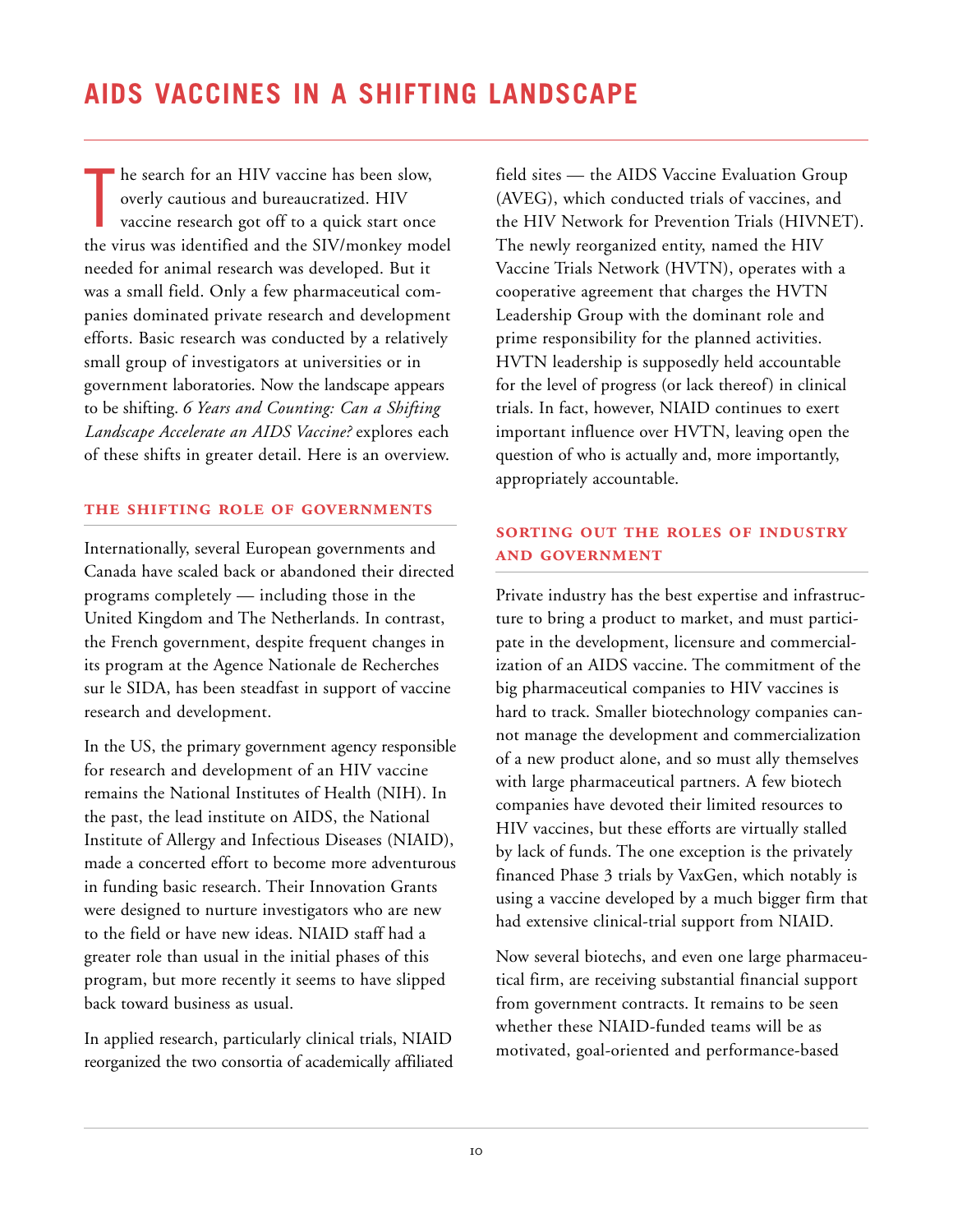#### <span id="page-12-0"></span>**AN INTERVIEW WITH JON COHEN: AUTHOR** *SHOTS IN THE DARK: THE WAYWARD SEARCH FOR AN HIV VACCINE.*

**AVAC:** What if anything has changed on the HIV Vaccine development landscape since you completed "Shots?"

**JC:** Several important changes have occurred since my book went to the printer. Merck, a major pharmaceutical, is about to announce exciting new results in monkey experiments, which is important both for practical and symbolic reasons. The NIH seems healthier than ever to me, with many products about to emerge from its retooled program at the National Institute of Allergy and Infectious Diseases. With a new \$100 million shot in the arm from the Bill & Melinda Gates Foundation, the International AIDS Vaccine Initiative also continues to expand. EuroVac, the European AIDS vaccine consortium, has a little more money and a lot more momentum. Then there's a new AIDS vaccine consortium, the Waterford Project, that links Robert Gallo's Institute for Human Virology, with Harvard University, and the University of California, San Francisco. I think all of this activity is for the good — and long overdue.

That said, I'm still concerned about the central thesis of my book: that there's an absence of overall leadership or direction for the field. Just look at how monkey experiments remain so uncoordinated that you cannot compare one lab's results to another.

**AVAC:** You make some suggestions regarding "what it will take" to develop and distribute a vaccine. Which were the ones you hoped people would focus on?

**JC:** I think an important lesson from history is that a mediocre vaccine with less than optimal use by the public can still achieve great things. Look at the first polio vaccine. It had an efficacy of about 60% and only 70% of Americans took it between 1955 and 1961. Despite those limitations, polio in the US dropped 96.6% during those years. The take-home message, I think, is that it's worth testing vaccines that may not appear that promising.

Then again, one of the most difficult challenges facing the field is to decide which vaccines deserve efficacy trials. As a ballpark figure, I know of about 100 different vaccine strategies out there. They obviously all cannot move forward into full-scale, real-world trials. How does the world decide which ones to advance? It will come down to money. Look at VaxGen. The company moved its gp120 vaccine into efficacy trials, even though the NIH decided not to fund the trials, because of a consensus opinion that the preparation likely will fail. Now the world can of course just test everything that has financial backing and appears safe and at least scientifically rational, but that approach I suspect will hit the wall somewhere. Choices will have to be made. Right now, researchers primarily are relying on human immune responses in early phases of testing to decide which vaccines to move forward. I think the monkey model isn't plugged into this equation half as much as it should be.

Distribution issues are enormous, and I have no simple solutions to offer. Jonathan Mann once floated the intriguing idea of having the US government offer a company that develops an AIDS vaccine an incentive to donate the vaccine to the government, which could then distribute it at cost. Mann proposed a patent commodity, which said to the company you can extend any other patent you hold for 20 years or sell the right to do that to another company. I thought it was a terrifically inventive idea, but it went nowhere.

**AVAC:** You suggested a "March of Dollars." Can you remind us of why you suggested this strategy?

**JC:** I propose a "March of Dollars," modeled after the March of Dimes, for two main reasons. One is to stage a large, comparative monkey trial that would arrive at, say, the six most effective and safe vaccines in that model. This is a radically different approach than relying on human immune responses to decide which vaccines to advance through the three phases of testing. I'm saying, no one knows which immune responses correlate with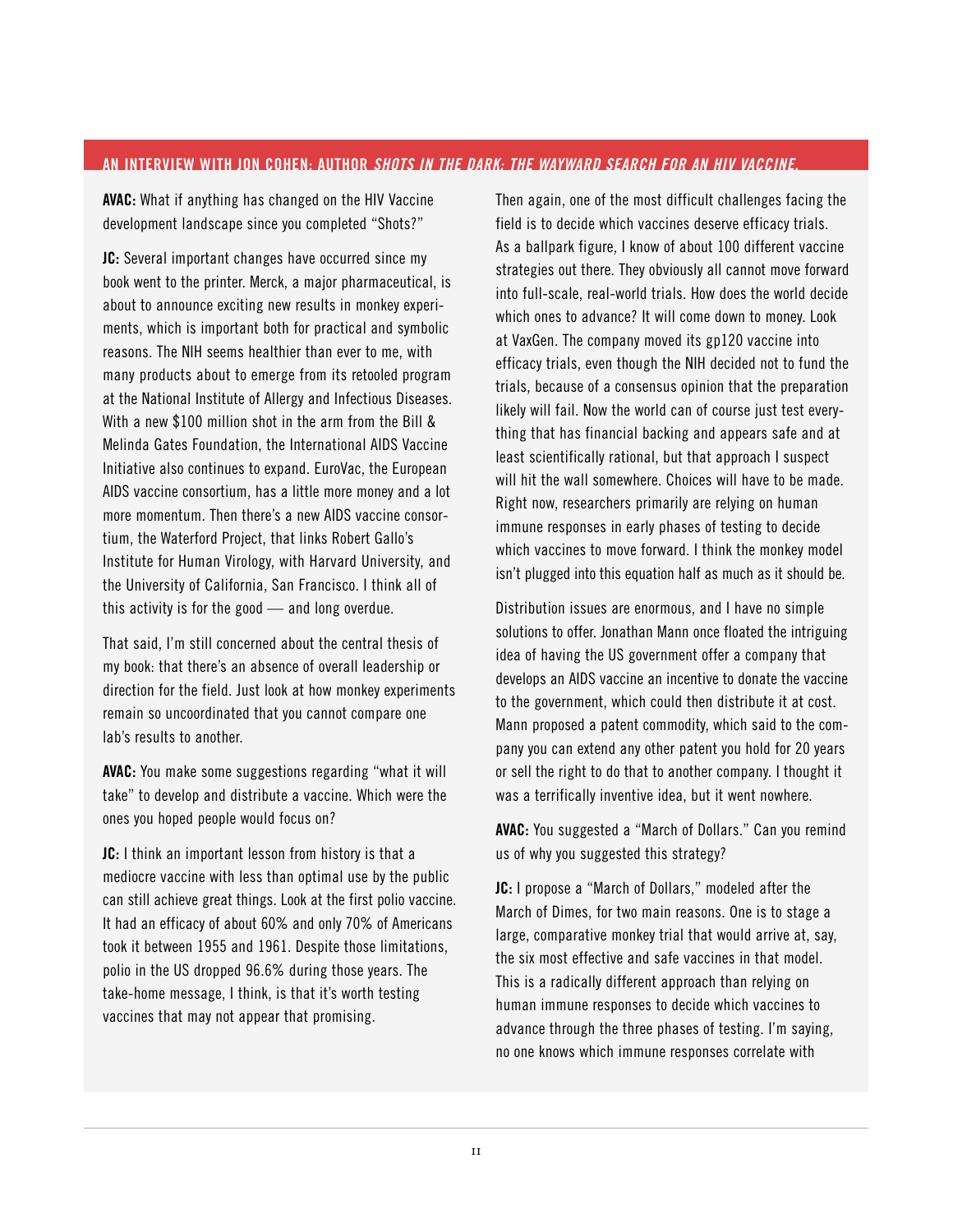protection, so gamble on the empirical evidence that some vaccines worked better than others in monkeys, for whatever reasons.

The second purpose for a "March of Dollars" would be to have a "gap-filling" committee that met regularly, and quickly gave out money to stimulate basic research. This committee, made of pre-eminent AIDS researchers, would not evaluate grant proposals. Rather, it would discuss the latest insights, contact the groups that made them, and ask them how much money they needed to speed their efforts (no group I know of would turn this down). Then the gap-filling committee would contact a few other groups that worked in the same area and give them money to start competing with the first group. At subsequent meetings, the gapfilling committee would evaluate progress and make sure that these good ideas did not languish or disappear simply because of funding problems.

**AVAC:** Many readers of the "6 Years and Counting" report are involved in HIV vaccine development or research. Do you have any advice or admonitions for them?

**JC:** The basic question that I think scientists need to ask themselves more aggressively is this: What do you need to know to solve the problem? The scientific culture in the US — which spends more on AIDS vaccine research than the rest of the world combined — has a profound impact on the scientific culture everywhere. Right now, this culture favors basic research projects that explain mechanisms and often shuns the more applied, trial-and-error type of science that has led to the discovery of many vaccines. I am not advocating that governments cut back on the funding of basic research: understanding mechanisms is critically important. I am simply arguing that we could have a working AIDS vaccine long before we discover why the vaccine works.

as they would be if industry were paying the whole bill. It is also unclear whether such programs will be supported as well by company infrastructure, as those funded solely by the companies.

Meanwhile, the US Congress almost moved into action. Initiated by grassroots activists, tax incentives for research and development of HIV, TB and malaria vaccines were nearly enacted in 2000, with support from such economic heavyweights as former Treasury Secretary Lawrence Summers and Harvard's Jeffrey Sachs. Unfortunately, the measure got lost in an endof-year legislative train wreck. Congressional action would make a strong statement, but legislation will require broader political support to move forward.

#### **PRIVATE FOUNDATIONS**

To date, the US Government and pharmaceutical companies have funded most HIV vaccine research. Foundations have funded some advocacy and social research, but have been much less prominent in funding basic and applied vaccine research. For a number of years the Elizabeth Glaser Pediatric AIDS Foundation and amfAR have given grants for basic research on vaccines.

A dramatic change occurred, however, when the Rockefeller Foundation initially funded the International AIDS Vaccine Initiative (IAVI), which has since raised nearly \$140 million for vaccine research — primarily from the Bill & Melinda Gates Foundation and from government sources in the US and Europe. In January 2001, the Gates Foundation announced a \$100 million for IAVI over the next five years. Gates Foundation funding for IAVI has made private philanthropy a significant force in AIDS vaccine development and testing efforts. In theory, as an independent organization, IAVI can work rapidly without bureaucratic hindrance. Whether they are actually able to carry a vaccine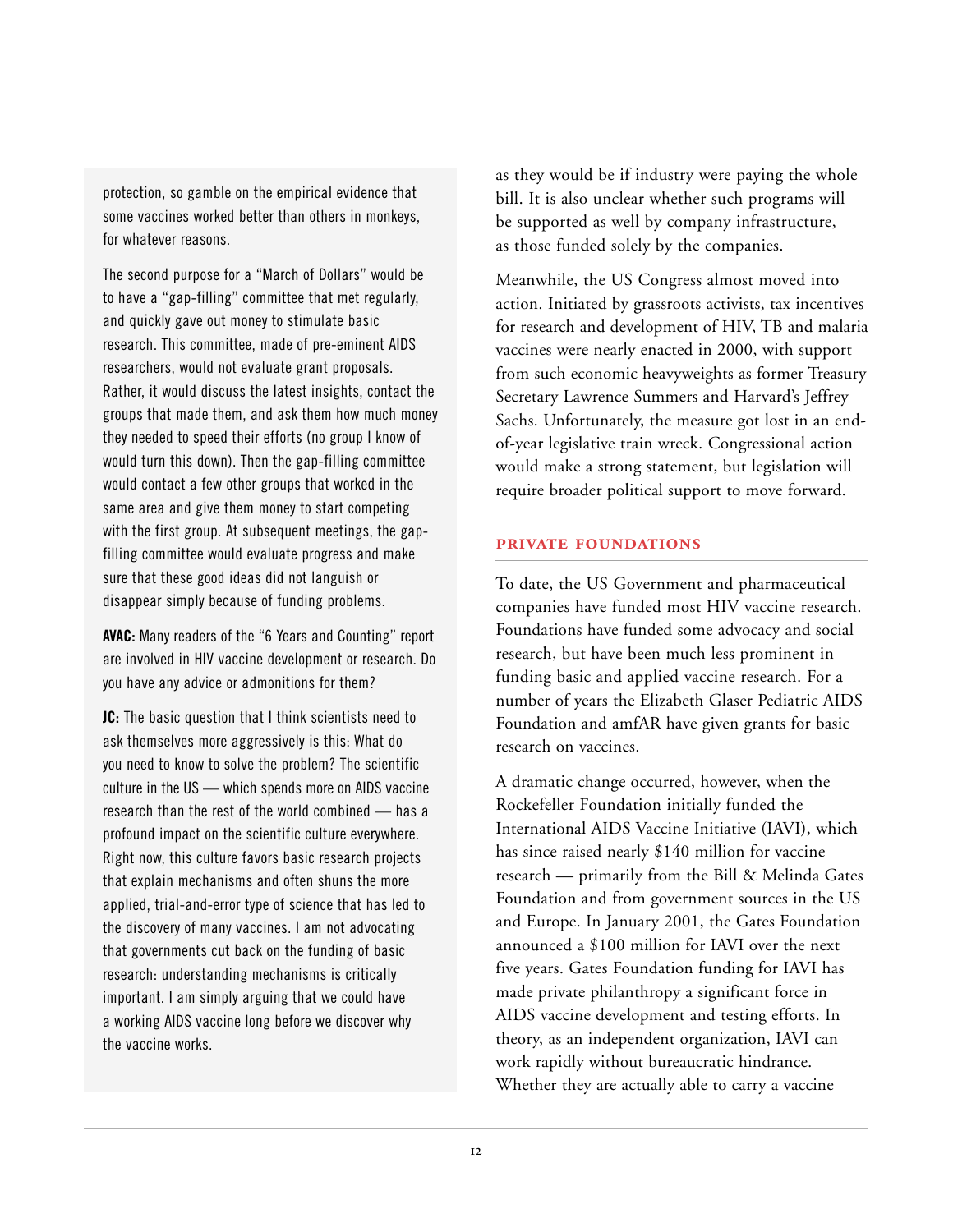#### <span id="page-14-0"></span>**TANGLED WEBS OF INTEREST**

Government employees and members of official federal government committees, such as FDA advisory committees, must conform to strict regulations regarding real and apparent financial conflicts of interest. In the new landscape, significant power is wielded by less official groups, such as the AIDS Vaccine Research Committee (AVRC), the HVTN steering committee, the IAVI boards of advisors, or kitchen-cabinet groups that are not formally advisory.

AVAC believes that conflicts — not only financial but also more subtle conflicts relating to intellectual or professional interests — should be disclosed and dealt with openly in these settings so they don't inadvertently

through to efficacy testing and large-scale manufacturing and licensure, or how quickly they are able to do so, of course, remains to be seen.

#### **THE GROWING IMPORTANCE OF INTERNATIONAL RESEARCH**

A major concern in HIV vaccine research has been that insufficient testing is conducted in developing countries on HIV strains prevalent in those areas. Progress in testing vaccines in less developed countries is critical. If approval for clinical trials is less certain, if timelines are longer, and costs are higher than in industrialized countries, these countries will lose their place at the table. Clear procedures for timely and sound scientific and ethical review in developing countries are critical. IAVI and the Joint UN Programme on HIV/AIDS (UNAIDS), in particular, have begun to focus on these needs.

Investigators in countries where vaccine trials are planned and carried out must avoid the agonizing delays that characterized trials in Thailand, Brazil, Trinidad, Haiti and Uganda. Lessons learned from become a hindrance to vaccine development. AVAC recognizes that individuals often play pivotal roles in one or more organizations, as principals or advisors. This can serve to promote open communication and cooperation, provided all recognize the tangled motivational webs that might influence their decisions. Organizations and individuals have a responsibility to create plans for managing any identified or potential conflict.

AVAC has done some self-examination in this regard. We will be posting information on our web site about our board members' affiliations. We urge other vaccine advisory and decision making groups to develop their own disclosure policies and procedures.

these pioneers must be shared so that other countries may move more quickly. Partners from abroad have a responsibility to make a long-term commitment to enhance local scientific capacity, and produce vaccine candidates designed for the regional epidemic.

#### **AIDS IS FINALLY UNDERSTOOD** AS A SOCIAL, ECONOMIC AND **SECURITY THREAT**

Economists are becoming more involved in the AIDS vaccine story, and that is very good news. The global financial community is becoming aware that a disease that halves life expectancy in a country and robs it of its educators, engineers, business leaders and public health professionals, is going to result in dramatic economic dislocation and increased poverty. Political and other world leaders have also recognized that the AIDS pandemic threatens to undermine political stability in many countries. The US and other industrialized countries finally understand that AIDS is a national security problem for them, as well as for the developing countries that will be hardest hit.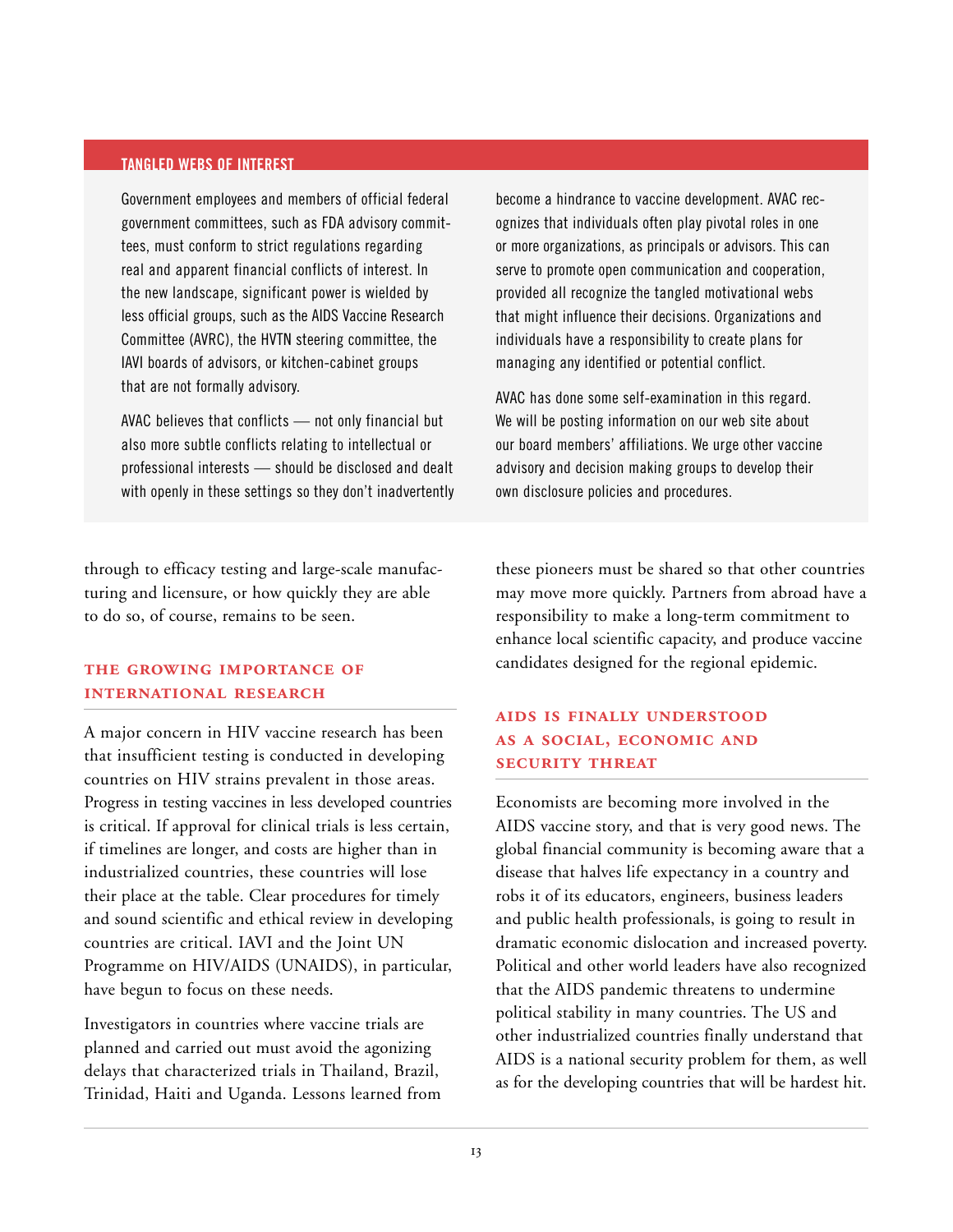With substantial funding by the Bill & Melinda Gates Foundation, the World Bank has joined with several United Nations organizations to form the Global Alliance for Vaccines and Immunization (GAVI), devoted to increasing utilization of existing vaccines worldwide. If this is successful, it will provide a paradigm for delivering new vaccines (for HIV, malaria, TB) to the world's poorer countries.

#### **BEGINNING TO ADDRESS A FRACTURED AND UNCERTAIN REGULATORY ENVIRONMENT**

The US, the European Community and Japan are in the process of implementing guidelines developed by the International Commission on Harmonization (ICH) that should allow sponsors of clinical trials to work more efficiently in an international setting. These guidelines may prove helpful to developing countries by providing consistent standards they can follow. Methods for registering new drugs and biological products across the entire European Union are evolving. Once an effective HIV vaccine is identified, regulatory developments designed to speed the transition from research to a licensed product can be utilized widely.

Unfortunately, the US Food and Drug Administration may be moving in the opposite direction. Responding to pressure from anti-vaccine advocates, and the identification of a rare but serious side effect during the first months of marketing of a new vaccine, FDA is considering increasing the size of required safety trials five-fold or more prior to licensing any new vaccine. If implemented, this change would so increase the cost and time involved in HIV vaccine development that it could have a chilling effect on pharmaceutical company investment in HIV vaccines, reducing the chances of success even further.

Recently, several groups have held consultations on the ethics of HIV vaccine trials. *The Helsinki Declaration*, which sets forth international standards for medically and ethically sound scientific research, has also been revised. While no one argues that ethical principles should be overlooked in developing countries, the methods devised to assess the risks and benefits of efficacy trials are very controversial. The unintended result of applying a single "risk/ benefit ratio" calculation upon radically different environments may be to restrict vaccine trials to industrialized countries. If HIV vaccines are tested in industrialized countries alone, there will be two unfortunate outcomes: the trials will proceed more slowly, and the vaccines will not be designed for the practical requirements of less developed countries. The difficulty of such issues demands that each of the countries involved play a leading role in decisions concerning ethics of trials.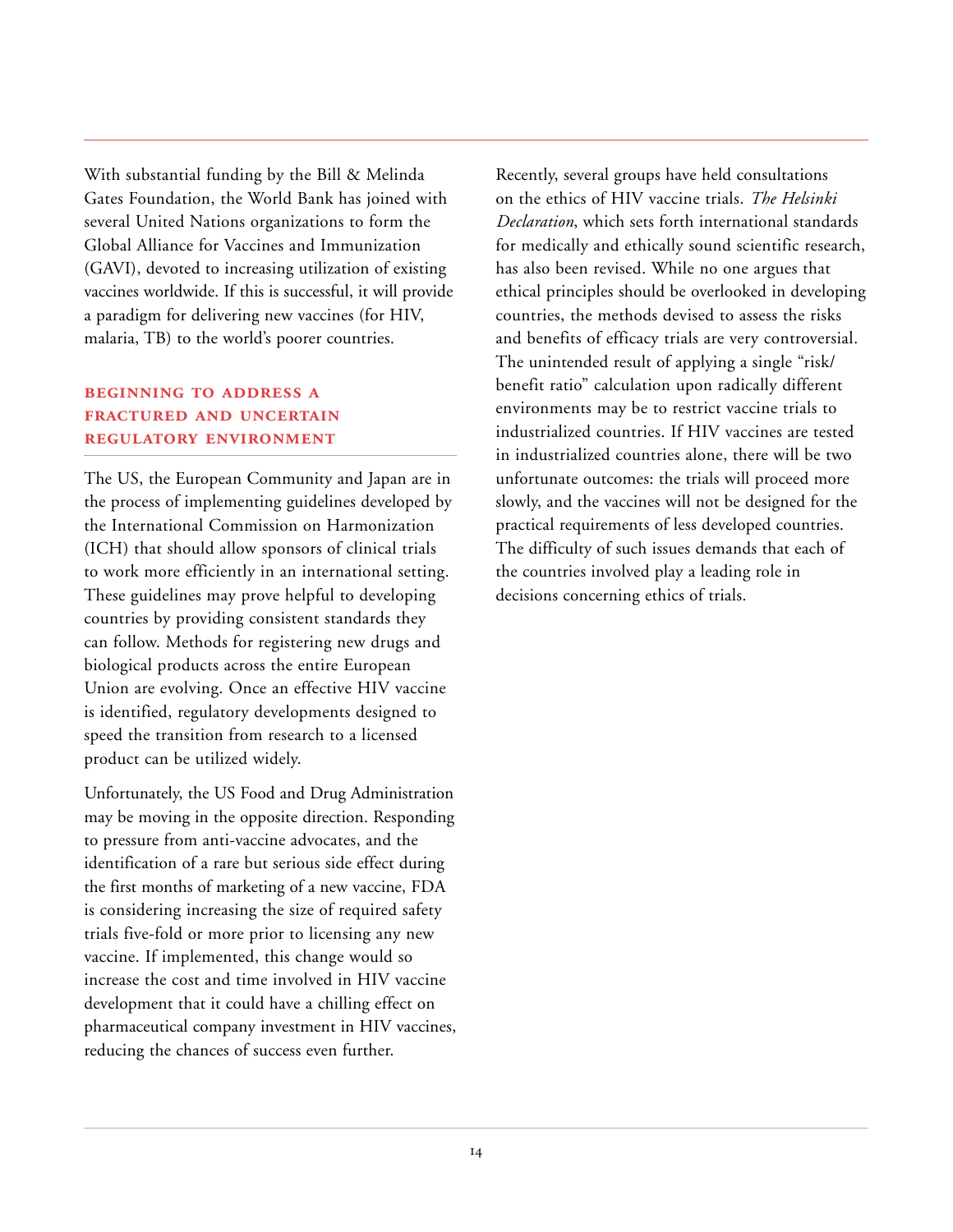## **4 3 2 1 PRINCIPLE**

# The public is engaged.

The public demands an HIV vaccine and is unsatisfied with what is perceived as the slow pace of research. It continually pressures politicians and the scientific community to broaden the vaccine pipeline and initiate more trials, recognizing that failure to act is more culpable than action even when success is not guaranteed.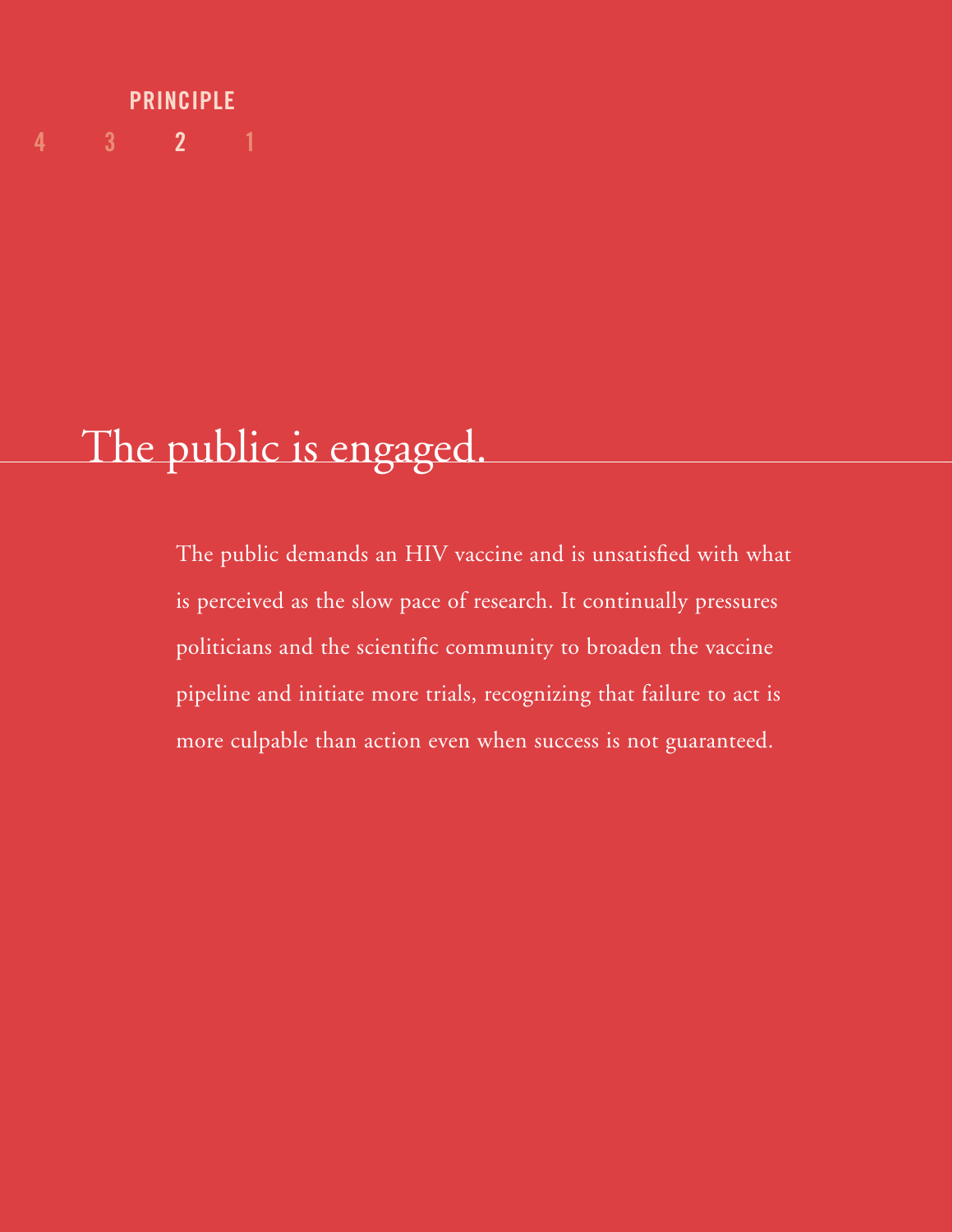# <span id="page-17-0"></span>**LAYING FOUNDATIONS IN COMMUNITIES**

■ **STATUS** NIH Starts Communications Steering Group • Non-Governmental Organizations Begin To Get Involved • Media Coverage Remains Uneven • Most Foundations Remain Uninvolved • Study Participants Rights Still In Question ■ **RECOMMENDATIONS** Governments And Foundations Must Fund Education And Awareness • Research On Community Best Practices Needed • Research Institutions Must Include Community Involvement • Trial Sponsors Must Protect Participant Rights.

What has perhaps set AIDS apart from most<br>other diseases is the extent to which an act<br>community constituency follows research, other diseases is the extent to which an active community constituency follows research, lobbies for changes in the way business is done, and actively participates in the research effort itself. If there has been one guiding ethical principle that has emerged, it is that those affected by research deserve a role in decisions that impact their lives.

Enlightened self-interest also dictates the need for direct community involvement in HIV vaccine development. For example, VaxGen Phase 3 trials involve thousands of volunteers in several countries. The release of results from that study in 2002 raises a number of issues. What consequences would misunderstandings and misconstructions of the results have on future trials by VaxGen and others? Making productive plans for every contingency requires that community members be actively engaged.

In addition to the benefit of avoiding or managing potential problems, community involvement also yields many other positive results. Good relationships between the scientists and governments of nations involved in research; the building of trust between researchers and trial participants; the ongoing successful enrollment of trials — all flow more easily if the communities affected and the public-at-large are educated and meaningfully involved in the effort.

#### **BUILDING SUCCESSFUL COMMUNITY INVOLVEMENT**

In a world of science illiteracy and mistrust of authority, successfully engaging the general public and getting affected communities involved in vaccine development is not a simple challenge. It will require action on a number of fronts:

- **Consistent and understandable messages about HIV vaccines and vaccines in general must be developed and used by those working on an HIV vaccine.**
- **Researchers, policy makers and public health leaders must be forthcoming in communicating their work and goals to the public.**
- **Affected community members must become more involved in the substantive work of research through public education and mechanisms such as Community Advisory Boards.**
- **Opinion leaders and institutions from affected communities, AIDS service organizations (ASO), and public health organizations must be involved locally, nationally and globally in such areas as funding, education and planning.**
- **The rights of trial participants must be safeguarded through negotiated and enforceable agreements.**
- **Coordination must occur between vaccine researchers, other HIV prevention and health promotion efforts, and community vaccine advocates.**
- **Contingency plans for communication with the public must be developed in advance for the inevitable but unpredictable problems that will occur in the course of research. The public must be reminded that failed strategies teach us how to plan future and better strategies.**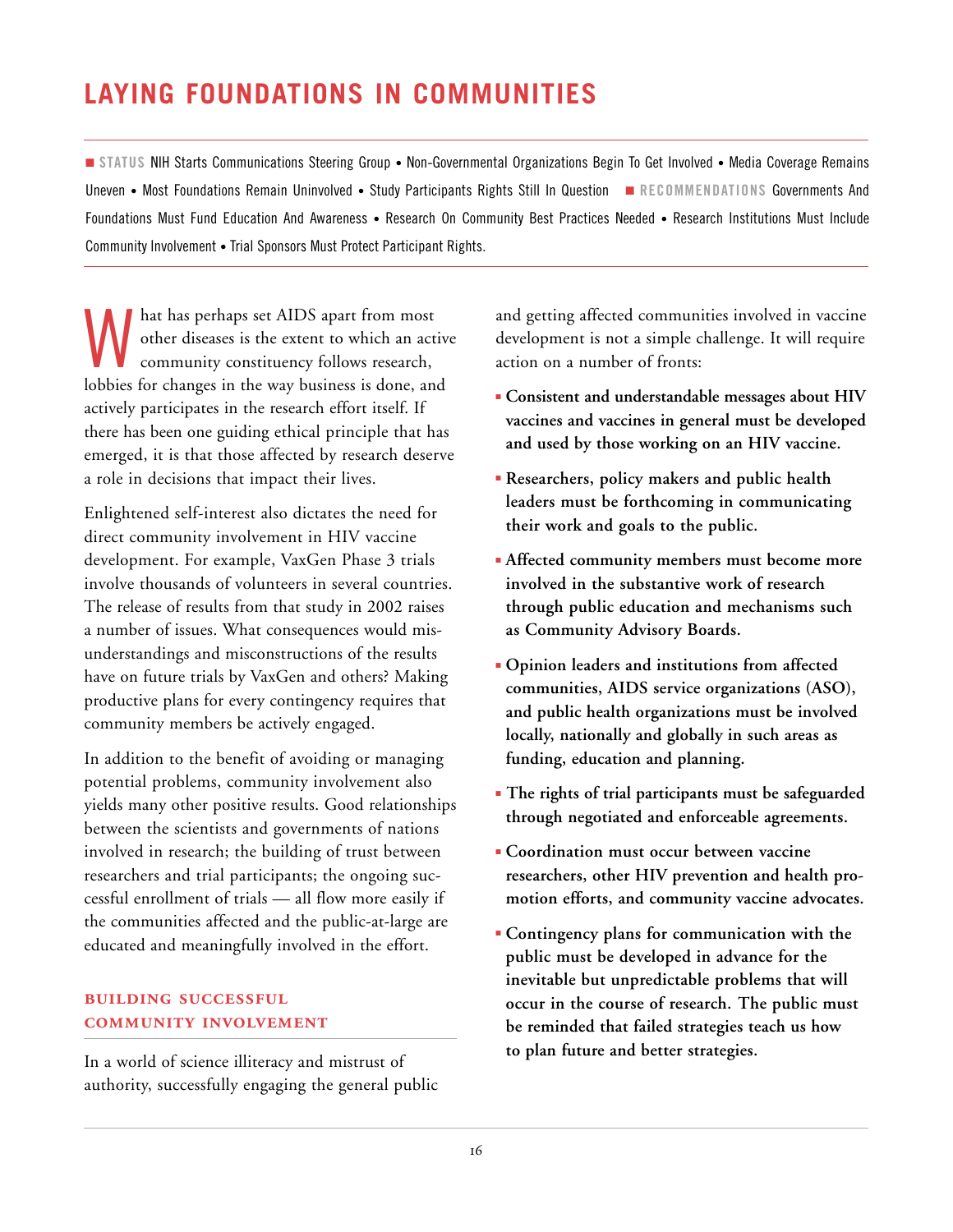■ **Finally, there must be funded support for research on successful models of community involvement and for effective public education on AIDS vaccine issues.**

All these efforts must take into account various aspects of public opinion that may act as barriers to community involvement. These include a small but vocal anti-vaccine movement and historical fears of medical research in resource-poor and ethnically diverse communities in the US and other countries. Also, there is a perception in the industrialized world that, with the advent of Highly Active Anti-Retroviral Treatment (HAART), the epidemic is "over" in industrialized countries and is therefore no longer of deep concern.

#### **SUPPORT BUT LITTLE ACTION**

One can see the beginnings of a successful engagement of the public and affected communities in HIV vaccine research.

Whether or not one agrees with all the details of former President Clinton's policies, he did use some of his time in office to raise awareness of AIDS issues — including the need to develop an effective vaccine. VaxGen's campaign to enroll volunteers in its study raised awareness of vaccine research in gay and bisexual communities throughout the US. The media has also shown some willingness to cover the vaccine story. These and other factors have laid the groundwork for real progress on the public front.

That there is little information on public attitudes about an HIV vaccine is indicative of how little attention has been paid to the issues of community involvement and education. However, polls conducted by the Harris organization, the Global Health Council and others, indicate that a majority of the US public understands the importance of finding an HIV

vaccine; would be willing to use such a vaccine; and comprehends the global threat of infectious diseases, including AIDS.

Sadly, this opportunity for public education has not been seized.

#### **U.S. GOVERNMENT ATTEMPTS AT ACTION**

Two years ago, the National Institutes of Health, through the National Institute of Allergy and Infectious Diseases, commissioned an independent report by the Daystar Group that supports many of the concerns outlined above. To their credit, officials at NIAID recognize that they bear some responsibility for communicating information about HIV vaccine issues to the public. In June 2000, NIAID established the National HIV Vaccine Communications Steering Group to implement the report's findings. However, the lack of meaningful progress over many months, is reason to simultaneously pursue additional avenues to accomplish this vital work.

At the insistence of community activists, NIAID has historically required HIV research programs it funds to create Community Advisory Boards, with the intention that these boards be fully engaged in the programs. The new network, HIV Vaccine Trials Network (HVTN), hired staff for its community education program but it is still not a fully functional community program as it deals with reinvigorating efforts at existing sites and helps new sites engage their communities.

The Centers for Disease Control and Prevention continues to squander important opportunities for community education on HIV vaccine issues. Although CDC-sponsored Prevention Planning Councils exist in communities throughout the US, vaccine issues have never emerged as part of their agenda, despite the fact that human vaccine trials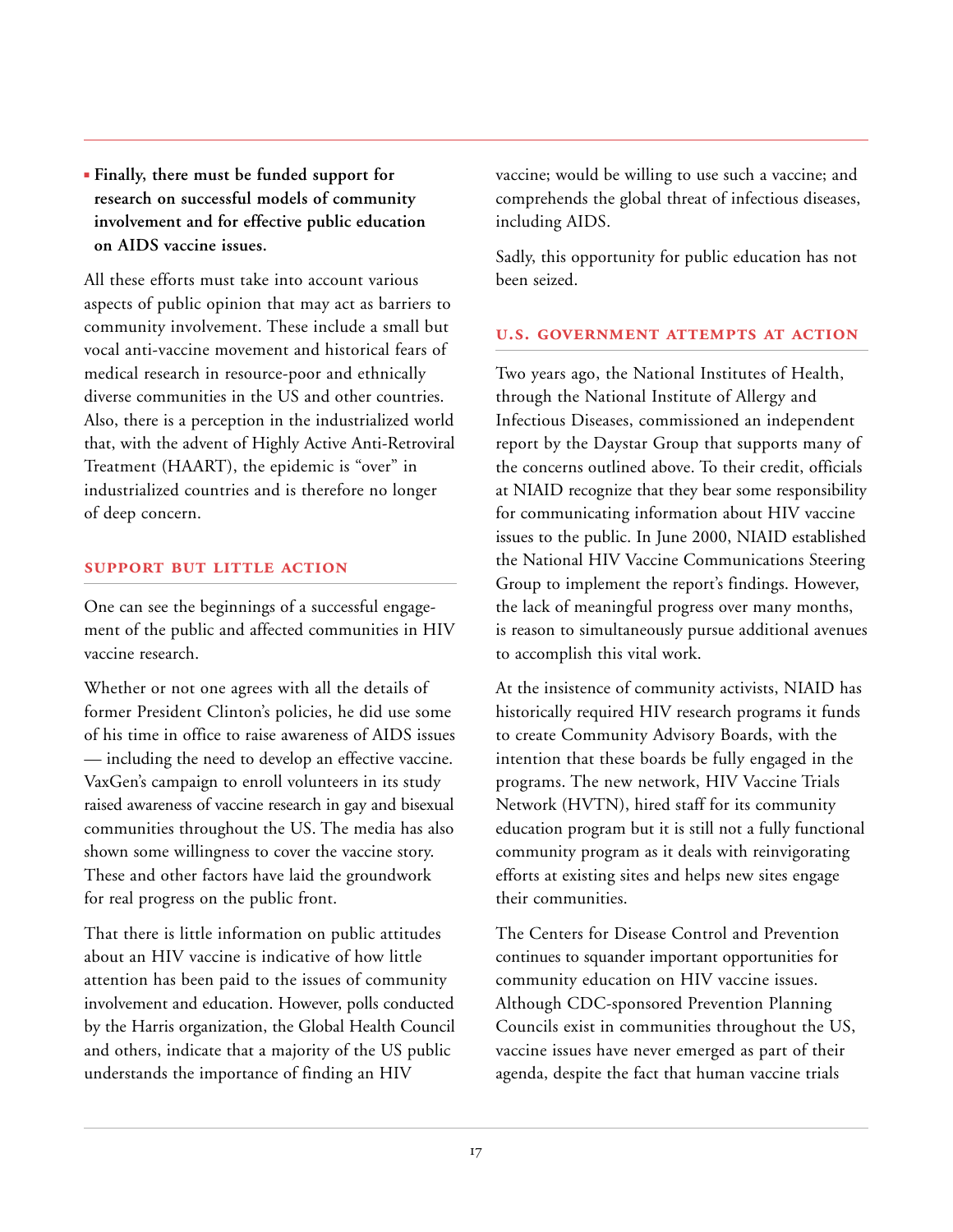<span id="page-19-0"></span>are active in scores of cities. In its January 2001 *HIV Prevention Strategic Plan*, the CDC has at long last begun to acknowledge the important issues it must address for vaccine research. But the acknowledgment will only have meaning if actions follow the plan.

AVAC is very concerned with protecting the rights of vaccine trial participants. The old HIVNET Community Advisory Board proposed a "Participant's Bill of Rights," most of which was accepted by HIVNET without controversy. To date, however, there is still no agreement with the new network on two major issues: 1) medical coverage for participants who suffer trial-related injury, and 2) access to treatment for those who become HIV infected during a trial. These protections have sometimes been negotiated for individual trials, but there is no overall policy. HVTN leadership says it is committed to resolving these issues, but this has not yet occurred. Obtaining those rights for all trials would be an important step.

The AIDS epidemic is spreading fastest among young people, yet adolescents, who are just entering the age of sexual activity, are not included in vaccine studies. It is important that NIAID, the National Institute of Child Health and Human Development and the Food and Drug Administration, along with those organizing and sponsoring trials, begin to review regulations, policies and guidelines now, to allow adolescents to be included in trials so they too can benefit from the first successful vaccine.

Finally, no comprehensive research is being done to study effective models for community involvement in the vaccine effort. As vaccine research expands and progresses, we need to understand what does and does not work. This research must pay particular attention to communities of color because they have historical reasons for being distrustful about involvement in research.

#### **ANTICIPATING MISUNDERSTANDINGS OF AN HIV VACCINE: THE COMMUNICATIONS CHALLENGE**

By Bruce Gellin, MD, MPH *Executive Director, National Network for Immunization Information*

The HIV vaccine effort can benefit from our experience with other vaccines that have come before it. Few doubt that these vaccines have greatly improved health and well-being. In fact, immunizations are responsible for most of the 30 years that have been added to the average American's life expectancy between 1900 and 1999.

The paradox of this success is that these serious infectious diseases and their consequences — once common in every community — are now largely unknown. This lack of familiarity is leading an increasing number of well-meaning parents to question the continued need for these vaccines for their children. With the diseases gone, the focus has turned to the vaccines themselves, and many wonder and worry whether they are safe enough.

Some of the growing concern can be attributed to individuals and groups who are convinced that their children have been harmed by recommended vaccines. They question the science and safety of current vaccines, convinced that vaccines cause more harm than good. Others question the morals of those who acquire the disease that a vaccine is intended to prevent. "We already have a vaccine for diseases like hepatitis B and AIDS—this vaccine is called 'values'!" they say.

The "vaccine controversy" has become a popular story. It isn't hard to find magazine articles, books, web sites, Internet chat rooms and talk radio programs that emphasize a tragic anecdote and depict the "mass vaccination" program as a conspiracy between the government and the pharmaceutical companies, who are believed to have co-opted the entire health care system. Some even question the role that vaccines have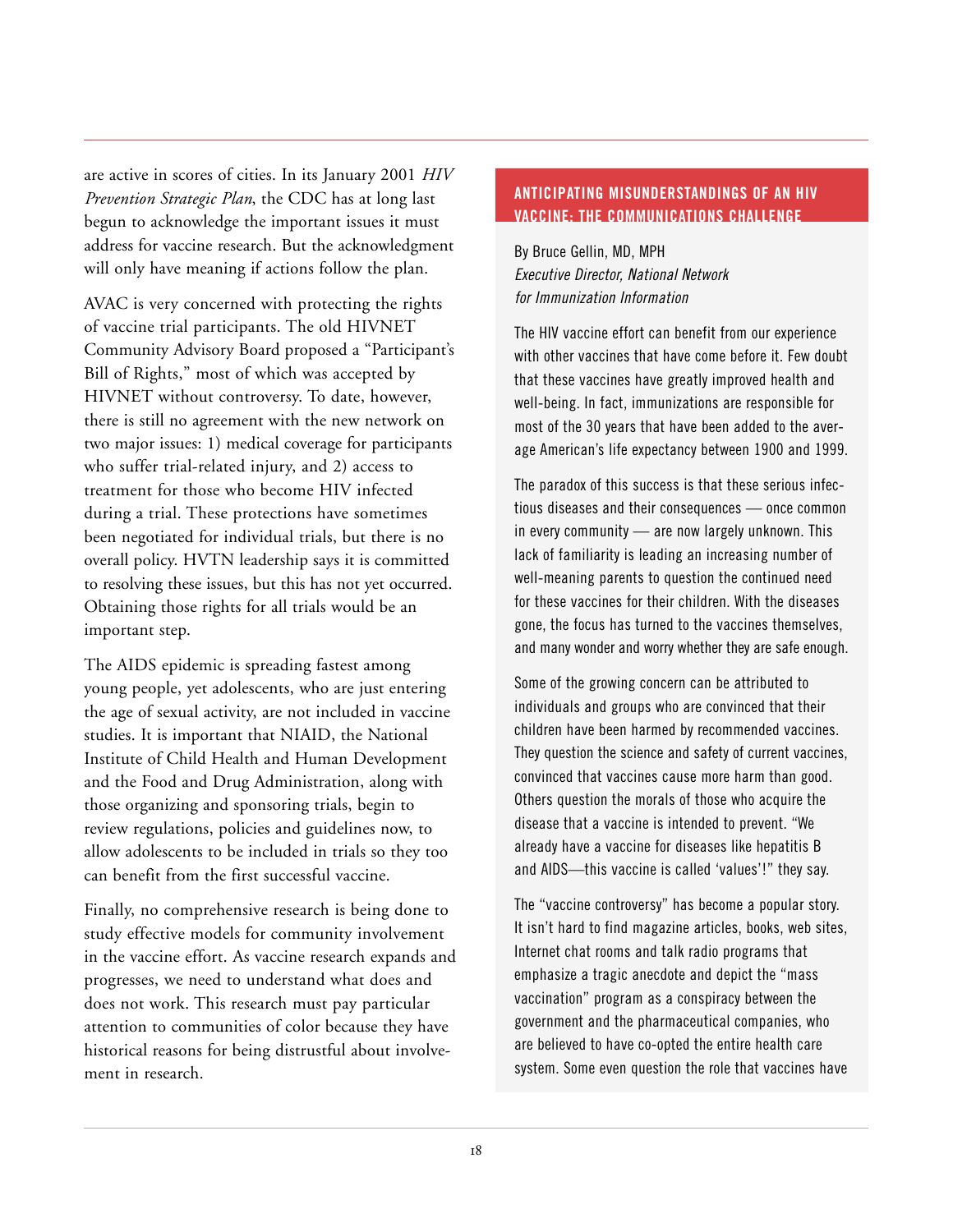played in the control and elimination of infectious diseases. They argue that the observed decline in vaccine-preventable diseases resulted from improved nutrition and sanitation, rather than the development and widespread use of modern vaccines. Others protest the state-based school and day care requirements for immunization on principles of individual freedom and civil liberty. Still others see immunization as "unnatural" and prefer to take their chances with natural diseases to build up "natural immunity." A few even question the germ theory of infectious diseases that underlies the immunization concept in the first place.

Many of these themes have been part of the history of immunizations since the creation of the smallpox vaccine over 200 years ago. Then, as now, the voices of protest were relatively few. Yet their volume — regularly included in media coverage of the vaccine controversy to provide "balance" to the stories and create the tension that lures readers and sells advertising — is out of proportion to their number. This preoccupation with controversy and anecdote has worldwide impact in our current era of communication. Therefore, we need to recognize that this dynamic is now part of the landscape of vaccine research and is likely to become more prominent as promising HIV vaccine candidates are tested and eventually available for general use.

Some of the messages are striking a chord with thoughtful individuals who are trying their best to be informed consumers. Most who question their health care providers about immunizations don't consider themselves to be "anti-vaccine, they are just trying to navigate confusing seas. To help such individuals make informed decisions, it is therefore critical that they know where to find credible and understandable information about vaccines and US immunization policies and practices. Otherwise, those who question will find answers from sources with a different agenda. In the "information age" it is easy to be informed, but it is another thing to be well informed.

There are many reasons for differing views about immunization that may influence one's perception of a vaccine. These include religion, philosophy and alternative health beliefs. But it is important that the necessary public debates reflect the best available science. If education is our objective, then in order to provide answers to the questions that are posed, we need to better understand what people think they understand about vaccines. We recently conducted a national survey of parents of young children, which found that 25% of parents were concerned that too many vaccines could actually weaken their child's immune system, and nearly one parent in five had little understanding of the arduous regulatory process that a vaccine candidate must navigate even before it is administered to the first volunteer, let alone approved for use.

Misunderstandings about vaccines, coupled with perceptions of HIV and the real and perceived medical and social implications of receiving an AIDS vaccine, will only multiply the challenges ahead. If 20% of an inner-city adult population refuses the influenza vaccine because of concerns of harmful "undeclared ingredients" and nearly the same numbers of adults think that you can get the flu from the inactivated influenza vaccine, it isn't hard to imagine how an AIDS vaccine is likely to be perceived.

If we expect to reproduce the long lines of "Polio Pioneers" who volunteered for the large clinical trials that resulted in the licensure of the first vaccine against polio, then we need to undertake a serious education effort. An informed public will need to understand immunizations and know where they can get reliable answers to their questions. "If you build it, they will come" is a grand fantasy for a baseball park, but not likely to be enough to convince the public that the AIDS vaccine is good medicine.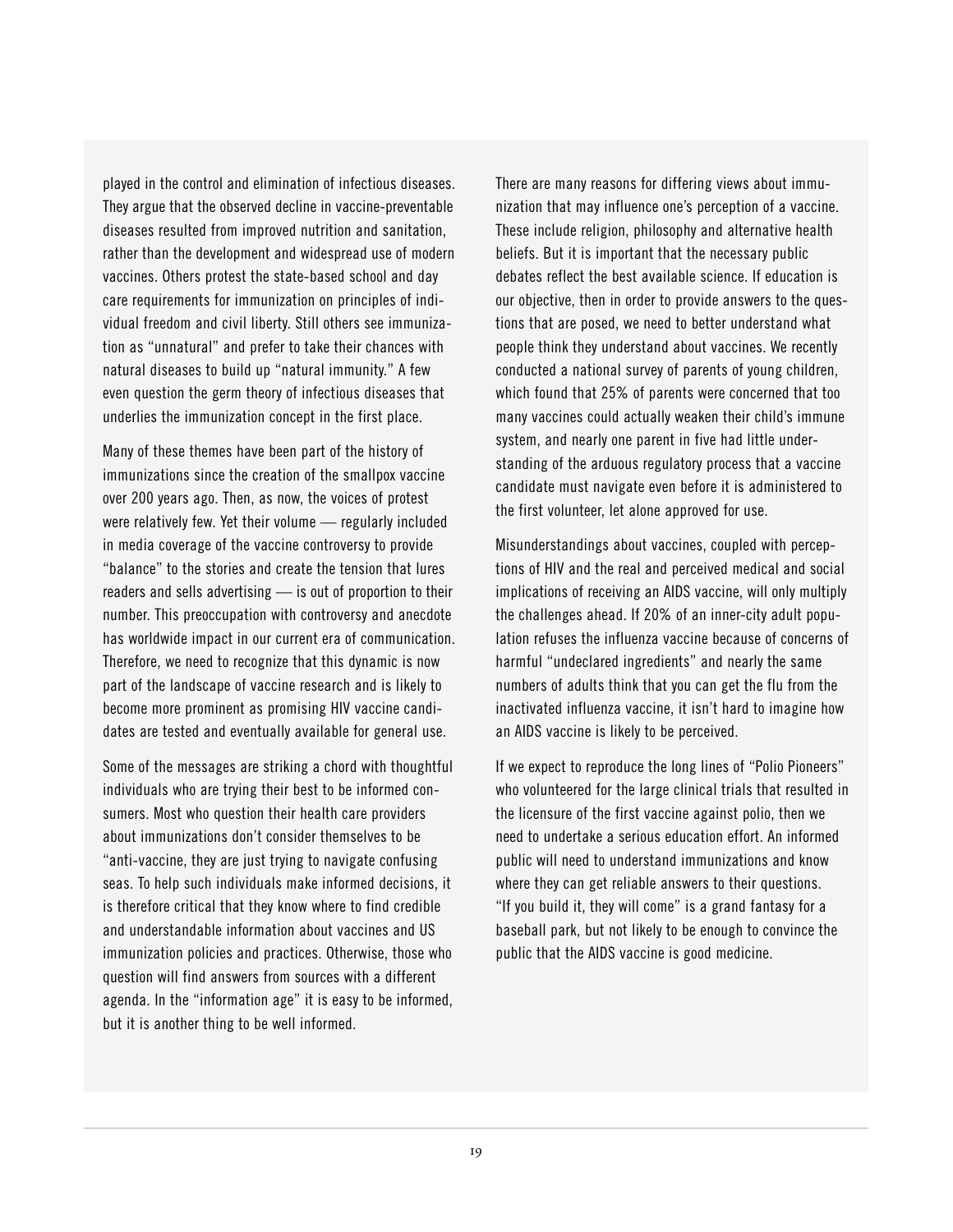#### **NON-GOVERNMENTAL ORGANIZATIONS (NGO)**

The International AIDS Vaccine Initiative (IAVI) has partnerships with non-governmental organizations in eight countries and has jointly funded work plans with four of those. IAVI needs to consider forming additional partnerships with others, both in the US and internationally, in order to broaden its outreach and education efforts. As IAVI moves further into its studies, it too must ensure community participation in its research by establishing mechanisms for involvement.

A few of the US' larger AIDS Service Organizations (ASO) that could play a leadership role in vaccine issues have begun to do so. These groups could contribute much more to the vaccine effort. A number of organizations representing minorities that have active programs around AIDS, such as the NAACP and National Council of La Raza, have begun to pay attention to vaccine issues — although none has truly entered the fray in a significant way. The Latino Commission on AIDS (New York) includes information about prophylactic vaccines in its HIV treatment education curriculum. The National Minority AIDS Council has also begun including vaccine issues in their annual conference programs.

Foundations could become instrumental in the area of community education, by providing funding incentives for such work to community-based organizations. In tandem with government funding, foundation support could help such groups develop models for community action and education in anticipation of multiple efficacy trials and a much larger vaccine development effort. Just as science research needs money, so do community organizing, policy advocacy and education.

Community-based AIDS Service Organizations are on the front line in the battle against AIDS. Ultimately, they will have to deal with the consequences of research and eventual release of a vaccine in their communities. They, and their national counterparts, must assume a greater leadership role in vaccine advocacy before these eventualities occur.

#### **OTHER COMMUNITY OPPORTUNITIES**

Community involvement facilitates and improves vaccine research. This is as true for industry-sponsored research as for government and NGO-sponsored research. It is important for companies developing HIV vaccines to create and implement community involvement plans. VaxGen has made a start by establishing a Community Advisory Board for its American/European AIDSVAX study. Vaccine advocates must hold other industry sponsors to the same standard of meaningful community engagement to which we hold public and NGO-funded entities. If Community Advisory Boards prove too cumbersome for some industry cultures, then other effective community-involvement mechanisms must be found.

Although it would be easy to blame the research community for the quality and quantity of media coverage of HIV vaccine research, that would be unfair and inaccurate. The media itself is also responsible for the quality of its coverage, or lack thereof. Although some major media outlets are doing a good job, mainstream media coverage of public health and medical research issues is often scanty and of poor quality. This is true not just for AIDS, but also for coverage of other serious health issues. The media must accept responsibility for this state of affairs and act to redress it.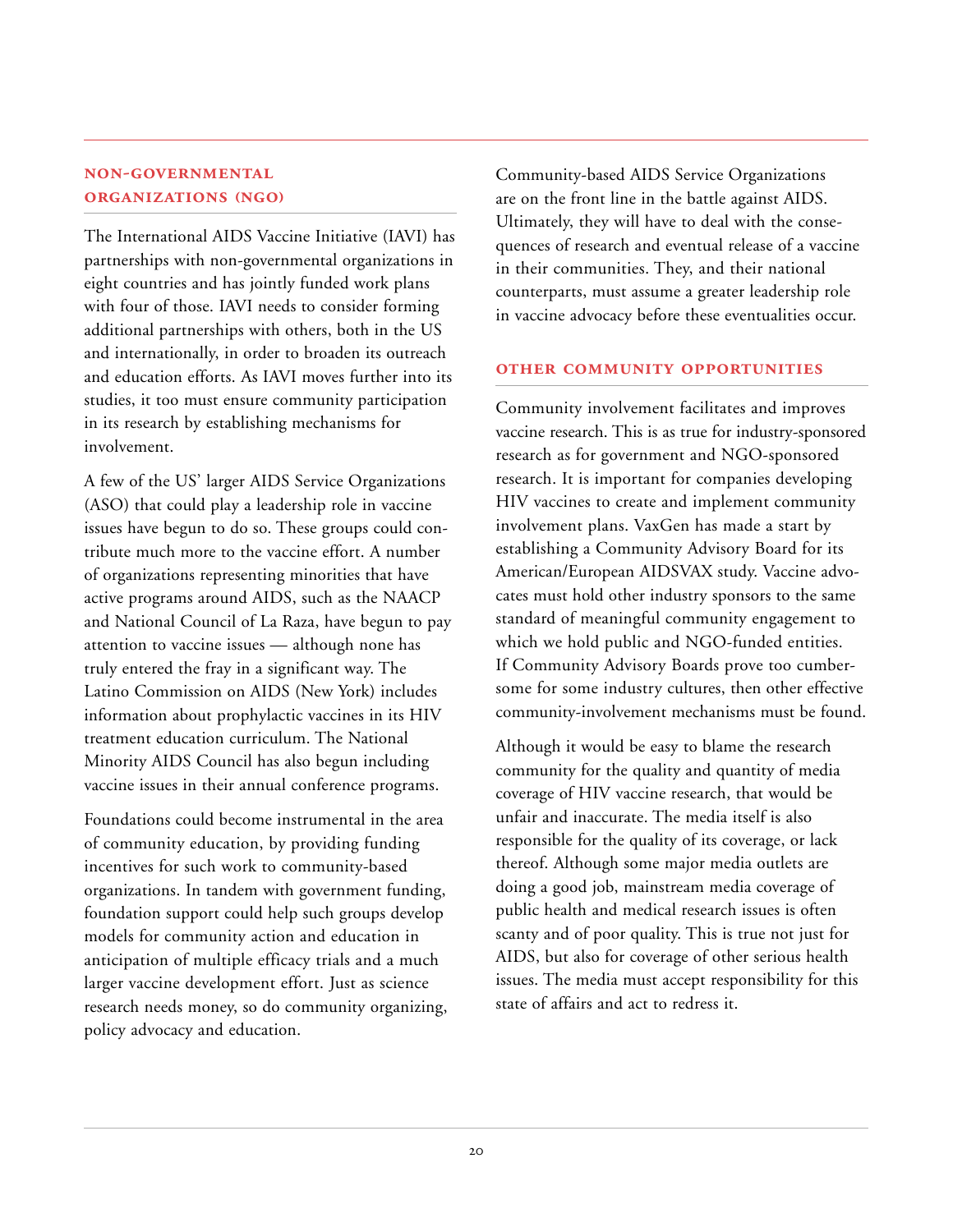Last year, Pallotta Teamworks held the first-ever AIDS Vaccine Ride, modeled after bicycle rides in support of AIDS treatment. The 150 riders were required to raise at least \$3,200 each to participate in a grueling trek across Alaska. Organizers hoped to donate \$1,000,000 to three basic research centers. This event was so successful that each recipient got \$1.2 million and three additional rides are scheduled for 2001. To attract donations of that size, the education and appeal must have been powerful indeed.

#### **ACCEPTING RESPONSIBILITY**

With AIDS, for the first time ever, those affected by a disease not only called for research to solve its mysteries, but also demanded that they be included as legitimate partners in the effort. Vaccine researchers and advocates must pursue this dynamic model. Community leaders must take charge to ensure appropriate education for trial participation. The unique problems raised by the AIDS epidemic from social stigma, to the layers of historic mistrust in affected communities — demand this. With it, vaccine research will be stronger and more powerful.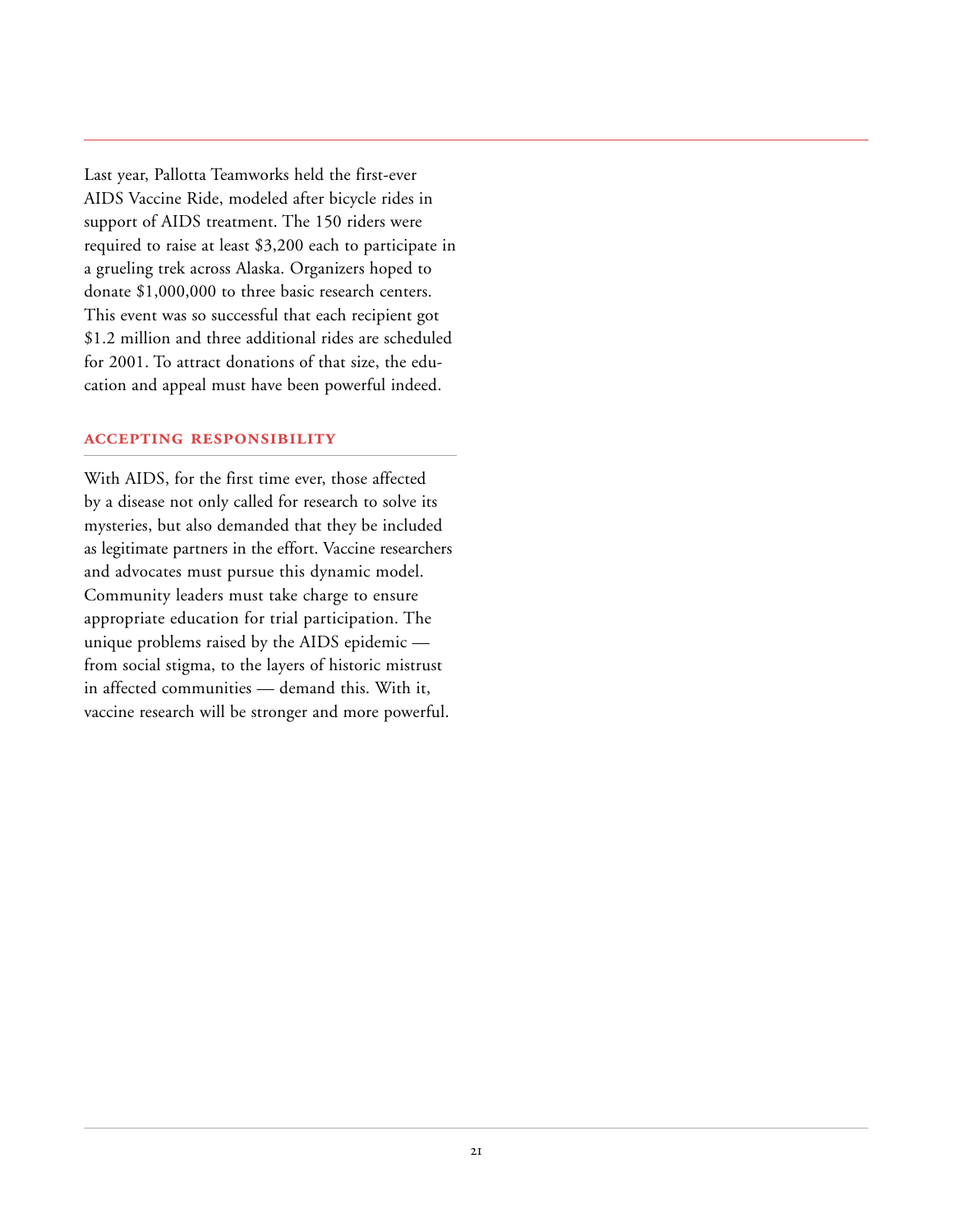## **5 4 3 2 1 PRINCIPLE**

# Enlightened self-interest reigns.

Private sector vaccine giants and upstart biotechs realize that real revenues await the maker of an AIDS vaccine. These companies also take seriously the moral imperative of finding a vaccine. They use some of their own profits and also take advantage of flexible public funding and tax incentives to expand their research programs. Each of the five major vaccine companies has at least one HIV vaccine approach under development to which it commits full resources.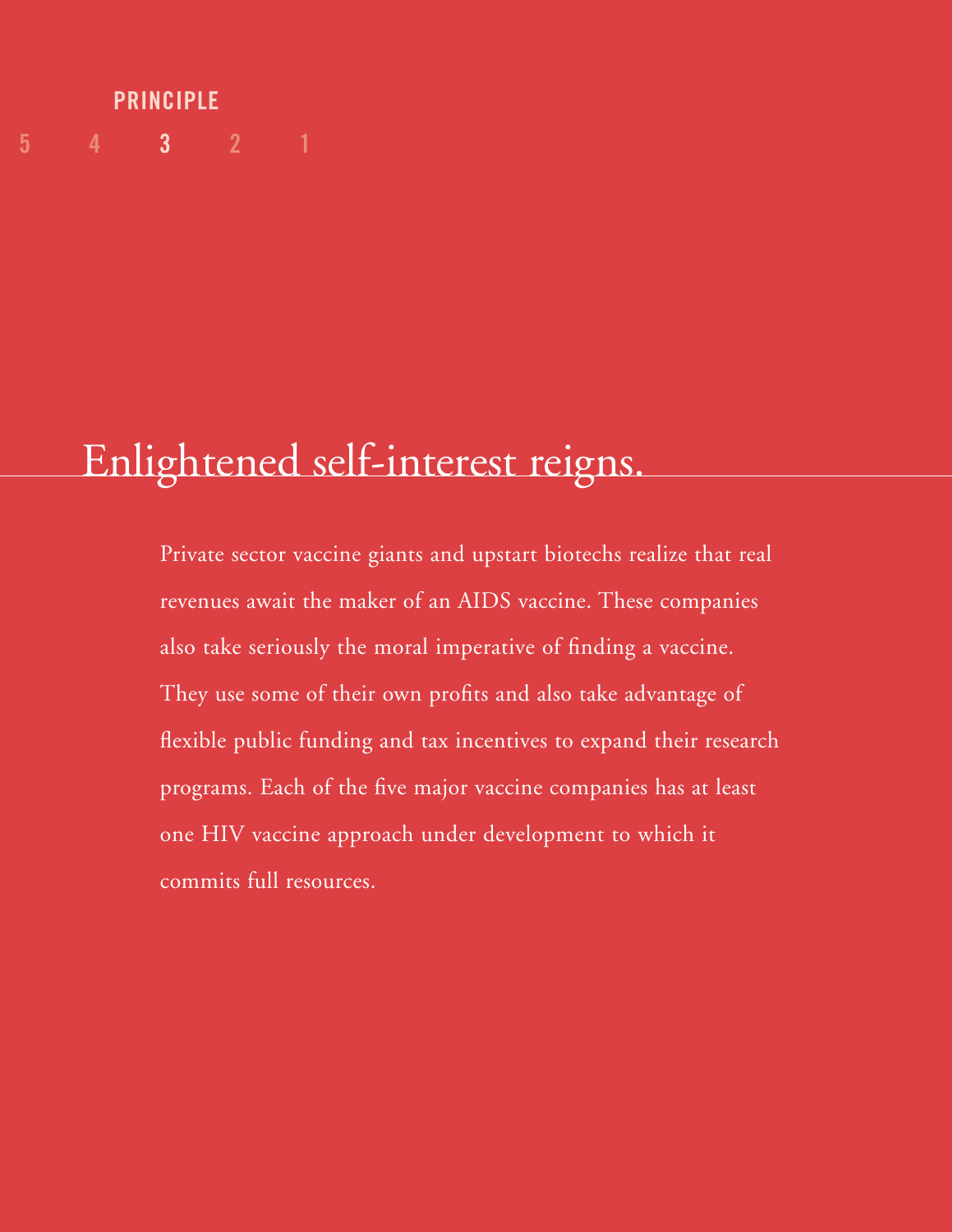## <span id="page-24-0"></span>**INDUSTRY ISSUES**

■ **STATUS** Intellectual Property Rights Concerns • Research Programs Grow • Spotlight On Public-Private Collaboration ■ **RECOMMENDATIONS** Companies Must Give Higher Priority To AIDS Vaccine Research

A VAC has said it before, but it bears repeating: the wherewithal and expertise to develop an effective HIV vaccine most clearly resides in industry. Yet industry has been a fitful contributor to the search. The turbulence of company consolidations, the complex challenges of the science and the worries about liability are all difficulties that AVAC has discussed before.

Now another issue — intellectual property (IP) rights — is coming to the fore, as evidenced by the human genome project and on-going battles over licensing and pricing of AIDS drugs. Pharmaceutical companies are, after all, profit-making ventures. The HIV vaccine enterprise demands collaboration, but intellectual property concerns loom over corporate calculations because they cut to the reason these companies exist — to make money from products they develop.

#### **A FORK IN THE ROAD**

The very manner in which the completion of the genome project was announced — simultaneously by both private and public research entities underscored the two conflicting options presented by each new advance in biomedical technology: 1) either protect IP rights to the technology, in order to ensure adequate private investment in research and development; or 2) make discoveries available for use by anyone, in order to reap the benefits of truly collaborative and cooperative science. AVAC believes that vaccine and biotech companies have a civic responsibility to give higher priority to and put more resources into developing HIV vaccines. For this to happen, ways must be found for them to profit from

this work without hindering progress in any way. Public/private partnerships and mechanisms to share risks and rights might be explored.

Often industry bases its products on work done by government and academic scientists, and rights are shared. But inconsistencies and inequities in this system have been highlighted in the wrenching machinations of making AIDS drugs available in poor countries. Today there is no coherent mechanism whereby researchers from different sectors can appropriately share relevant discoveries in the best interests of those who will need them.

#### **POSITIVE DEVELOPMENTS**

The past year saw more investment in biotechnology than any other year. This spring, both Merck and GlaxoSmithKline got positive publicity in the financial press for their HIV vaccine efforts. These vaccine programs are welcome.

An additional positive development has been the HIV Vaccine Design and Development Teams, which the National Institute of Allergy and Infectious Diseases instituted in the last year to provide "push" incentives to industry to prod their products into clinical testing. The recipients are: Advanced Bio-Science Laboratories; Chiron Corporation; Virax and the University of New South Wales; and Wyeth-Lederle Vaccines. Similarly encouraging public/private partnerships are also underway through the International AIDS Vaccine Initiative (IAVI) — with Targeted Genetics, Alphavax, Virax, Therion, and Maxygen.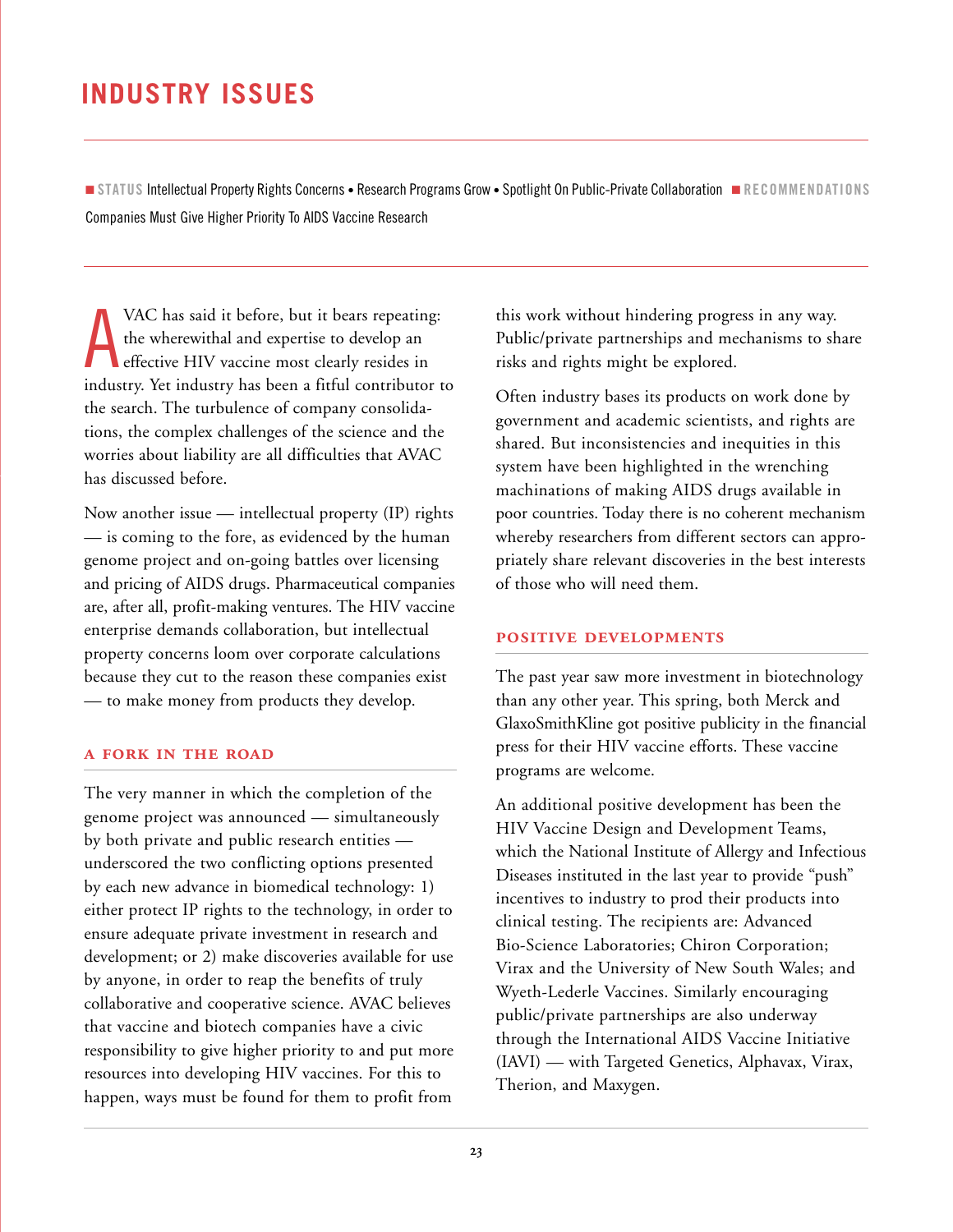<span id="page-25-0"></span>Former President Clinton and industry also brought attention to the need for public/private collaboration during a White House summit on vaccine development in March 2000. Pharmaceutical and biotech industry leaders, alongside a cadre of foundation and international health officials, pledged to support increased development of, and access to, vaccines for Hepatitis B, influenza, polio and elephantiasis. A year later, it is still not clear whether efforts begun in this meeting will lead to further public/private collaboration specific to HIV vaccine development.

#### **UNDERSTANDING EFFICACY**

EFFICACY in vaccine research is the ability of a vaccine to produce a desired benefit. It is determined through testing in humans called Phase 3, or efficacy, trials. A Phase 3 trial is conducted after earlier phases of testing that measure safety and immune response in increasing numbers of individuals who ultimately reflect the target population for the vaccine. A Phase 3 trial is conducted in a large enough number of individuals who are at risk to measure the effect of the vaccine with statistical validity. The efficacy trial can be designed to see if the candidate vaccine lessens the number of infections, lessens the severity of infections when they occur, reduces infectiousness (transmission), or a combination of these outcomes. It may be possible from a successful efficacy trial to also determine the characteristics of the benefit (only for certain individuals, only for a certain period of time, only under certain risk situations, etc.), and if there is a correlate or connection between the benefit and a measurable immune response.

#### **VACCINES FOR TREATMENT**

For companies, the prospect of a therapeutic vaccine — one that prevents or slows progression of HIV disease in someone already infected — is very attractive. The ratio of benefit to risk is likely to be considered favorable in a person with a life-threatening disease: repeated use is likely; insurance will pay handsomely; and HIV-infected individuals would be highly motivated to participate in trials and to request the treatment. The potential market for a therapeutic vaccine is estimated to be much greater than for a preventive vaccine.

#### **REVIEW OF THE MAIN PLAYERS**

Of the industry giants who now dominate the vaccine field, Merck and Aventis-Pasteur have active HIV vaccine programs; Wyeth has potential to emerge as a stronger player; and GlaxoSmithKline has promised Phase 1 trials by the end of 2001. If a Merck vaccine candidate is successful in initial clinical trials, and the company continues to aggressively develop it, the landscape will change significantly. Among biotechs, VaxGen faces some critical moments in the next couple years with the scheduled release of results from its AIDSVAX trials. For now, they may be credited with getting a large and complicated trials successfully underway. Once again, Chiron's commitment to its program continues, their science remains sound, and an HIV Vaccine Design and Development Team (HVDDT) grant has helped them stay active.

**Merck & Co:** Merck's overall research and development (R&D) budget was \$2.4 billion in 2000. While the company releases no figures on individual programs, Merck reports that HIV gets the lion's share of its vaccine R&D budget. Merck's CEO, Raymond Gilmartin, said the company would expand its HIV vaccine effort, "given recent scientific advances in understanding the biology and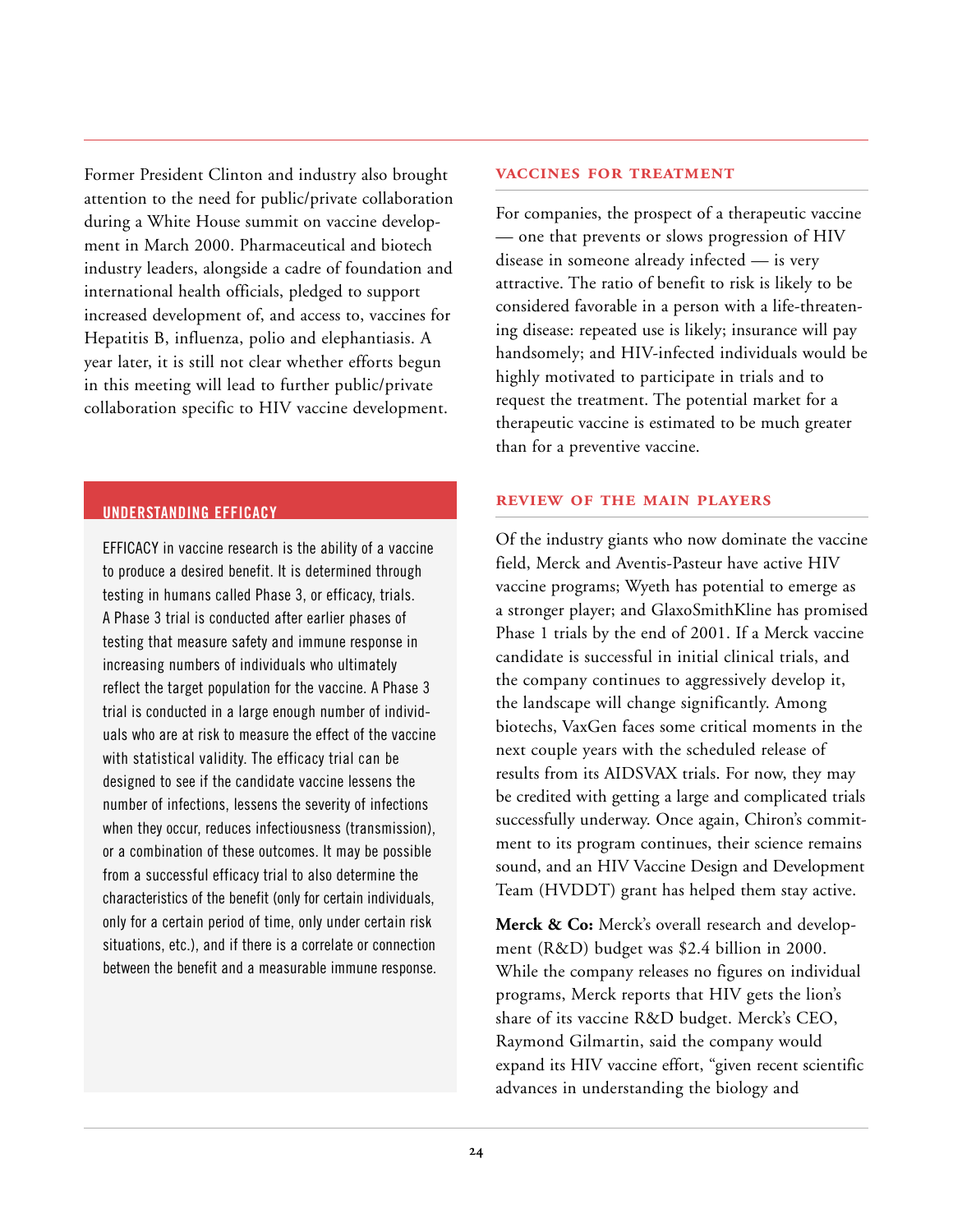immunology of HIV infection." Merck currently licenses rights to develop HIV DNA vaccines from Vical, but has other products as well. Ed Scolnick, president of Merck Research Labs, hired Peter Kim as his successor. Kim was formerly at the Whitehead Institute at MIT and was a member of NIAID's AIDS Vaccine Research Committee. Merck is currently conducting a Phase 1 trial of a DNA gag construct, developing a multivalent DNA vaccine and testing an Adenovirus vector in humans.

**Aventis-Pasteur:** Pasteur-Merieux Connaught, one of the most active vaccine companies, was absorbed first by Rhone-Poulenc and then by the mega-corporation, Aventis. Aventis Pasteur, the vaccine arm of this agri-pharma-chemical giant, continues to work with the French and US governments on development of ALVAC canarypox vaccines, but progress is very slow and the company's commitment to this product at times seems lukewarm. Canarypox vectors have been in the most human trials and elicit a cellular immune response in some vaccinees. If sufficient response is demonstrated in their ALVAC 1452 product in Phase 2 trials this year, it would be possible for the Walter Reed Army Institutes of Research (WRAIR) or the HIV Vaccine Trials Network (HVTN) to mount an efficacy trial, with and without the VaxGen AIDSVAX or Chiron's boost, having cellular immune responses as a correlate endpoint. This would be the fastest way to see what, if any, effect cell mediated immunity has on human infection or disease, advancing our scientific knowledge accordingly. In addition, Aventis has other vaccine candidates in trials or under development.

**American Home Products/Wyeth-Lederle:** With assistance from one of NIAID's new HVDDT partnerships, Wyeth is working with the University of Pennsylvania and Duke University on a DNA vaccine approach that will be enhanced by immunomodulatory proteins. The group at Wyeth has the expertise and

credibility to make any vaccine, should they get the mandate from upper management. The HVDDT partnership may allow Wyeth to establish itself as one of the important HIV vaccine research and development companies. This external funding has recently transformed its back-burner work into a full-fledged HIV vaccine program.

**GlaxoSmithKline:** Finally, on the day after word of Merck's HIV vaccine program's progress appeared in the Wall Street Journal, GlaxoSmithKline announced their own HIV vaccine program, promising Phase 1 trials by the end of 2001 with HVTN. As the largest maker of AIDS drugs in the world, this commitment is long overdue. The company says they have good results in primates a year after challenge with HIV.

**VaxGen:** The first efficacy trials of an HIV vaccine, using VaxGen's AIDSVAX gp120, are now fully underway with almost 8000 volunteers enrolled in Canada, Puerto Rico, the US, the Netherlands, and Thailand. VaxGen's current estimate of the trials' final cost is about \$80 million. Preliminary analysis of self-reported risk behaviors among trial participants show: declines in injection drug use and needle sharing; increases in condom use among Thai trial participants; and in the American/European trial, a decline in the number of male partners among men who have sex with men. Retention in both trials is over 95%. If the interim review in November 2001 is inconclusive, the trial in North American and Europe will conclude at the end of 2002. A second trial in Thailand is running about nine months behind the North American/European trial. In January 2001, VaxGen was awarded a Small Business Innovation Research grant from NIH for development of a clade C version of AIDSVAX for Africa and India. (See VaxGen: A Case Study, *page 27* )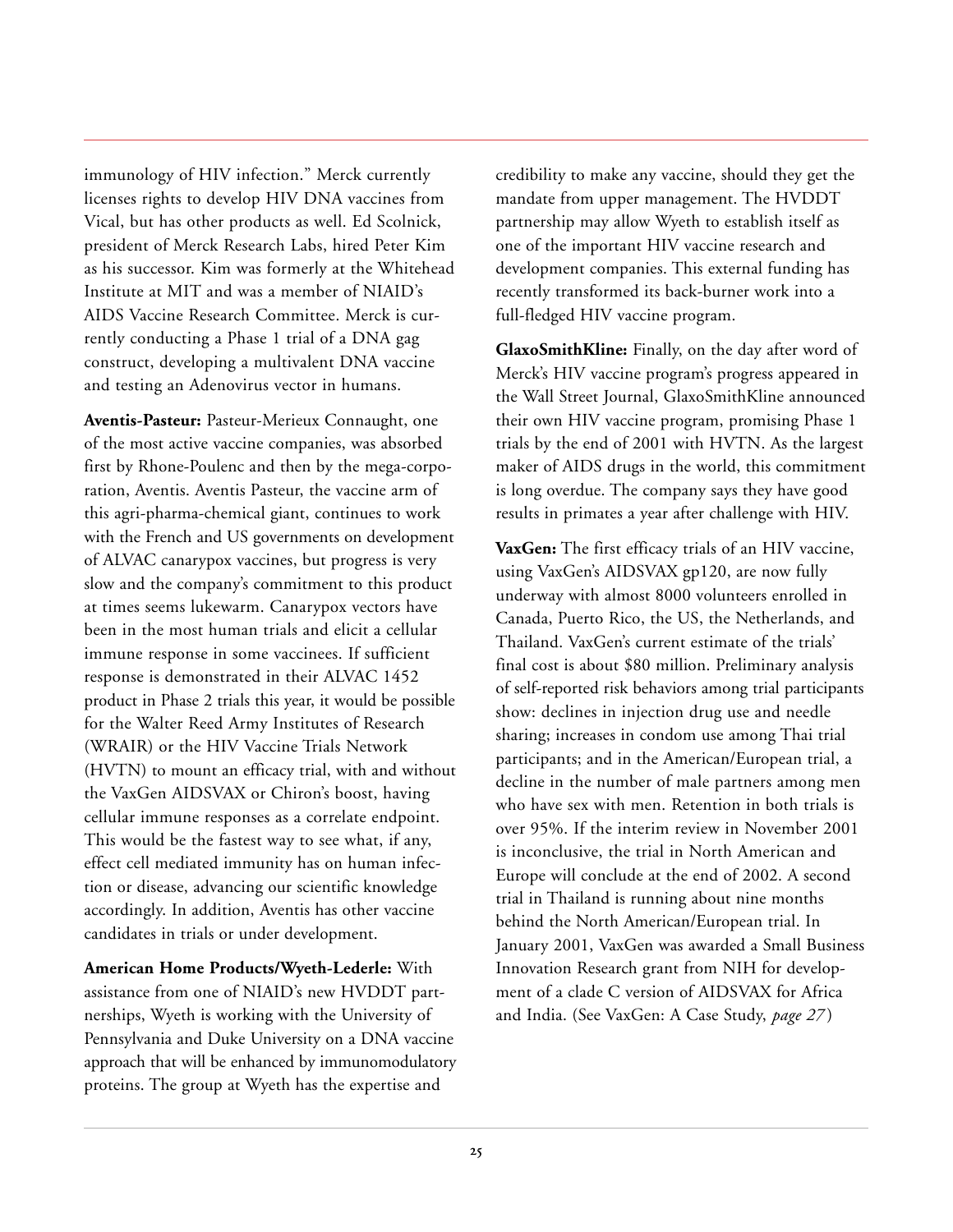**Chiron:** In 1999, Chiron's overall R&D budget was \$303 million. Chiron continues to refine its strategy with support from an HVDDT award. Chiron's HIV vaccine approach involves "priming" with DNA vaccines delivered on microparticles, and "boosting" with recombinant viral envelope proteins and alphavirus particles. Chiron also deserves kudos for branching out and developing a vaccine based on the clade C virus, found predominantly in sub-Saharan Africa and India.

#### **REVIEW OF BIOTECHNOLOGY PLAYERS**

The field of biotech companies also continues to change and evolve. In the course of time, Appollon has been absorbed by Wyeth-Lederle Vaccines, Virogenetics by Aventis, and Viagene by Chiron. Progenics has emerged as a relatively new player. Two biotechs — Advanced Bioscience Laboratories and Virax — have received HVDDT awards. Therion's focus on cancer had relegated its HIV vaccine program to the backburner, but it has just joined with IAVI and the Indian government on a new initiative. Cel-Sci completely dropped its HIV vaccine program in favor of its cancer program last year.

**Advanced Bioscience Laboratories:** An affiliate of Organon Teknika, ABL is working with the University of Massachusetts on a DNA vaccine to be boosted by recombinant HIV proteins. Their work is supported by an HVDDT contract from NIAID. The DNA prime and protein boost vaccine will use HIV env, gag and pol genes taken from multiple HIV strains, which may make the approach better suited for use around the world.

**AlphaVax:** In partnership with IAVI, NIAID, WRAIR, and the South African Medicines Research Council, Alphavax will develop a Venezuelan equine encephalitis (VEE) vector approach. Human trials are planned to begin in 2001, with testing expected in South Africa

and the US, though product development is taking longer than the original timeline projected.

**Progenics Pharmaceuticals:** Although industry interest has shifted to T-cell immunity, Progenics is developing a neutralizing-antibody-oriented approach, using a construct meant to mimic HIV envelope glycoproteins, a more sophisticated gp120/gp41 approach. The company, whose product is still in the pre-clinical phase, collaborates with John Moore, formerly of the Aaron Diamond AIDS Research Center; now of Cornell University. They recently won a two-year, \$4 million NIAID grant.

**Targeted Genetics:** Working with IAVI, the Children's Research Institute of Columbus, and the University of Ohio, Targeted Genetics will focus on an Adenoassociated virus (AAV) vector for testing in eastern and southern Africa. As with other IAVI partnerships, IAVI maintains certain rights to distribute a successful vaccine in developing countries, at a reasonable price.

**Therion Biologics:** Therion's major focus has been cancer, but it has worked through government and scientific partners on MVA products, a vaccinia based particle approach, fowlpox and live attenuated HIV. It and the government of India have just joined with IAVI as that organization's fifth Vaccine Development Partnership. It will be working on an MVA product specifically designed for India with the hope of human trials in two years.

**Virax:** This Australian company, in collaboration with the University of New South Wales (Sydney), will conduct trials of a DNA vaccine prime, followed by a boost using a fowlpox vector containing HIV and immunomodulatory genes, which is meant to generate mucosal immunity. Initial testing will be as a therapeutic vaccine in HIV infected individuals, but with support from an HVDDT grant and collaboration with IAVI, testing as a preventive vaccine will follow in Australia and perhaps Thailand.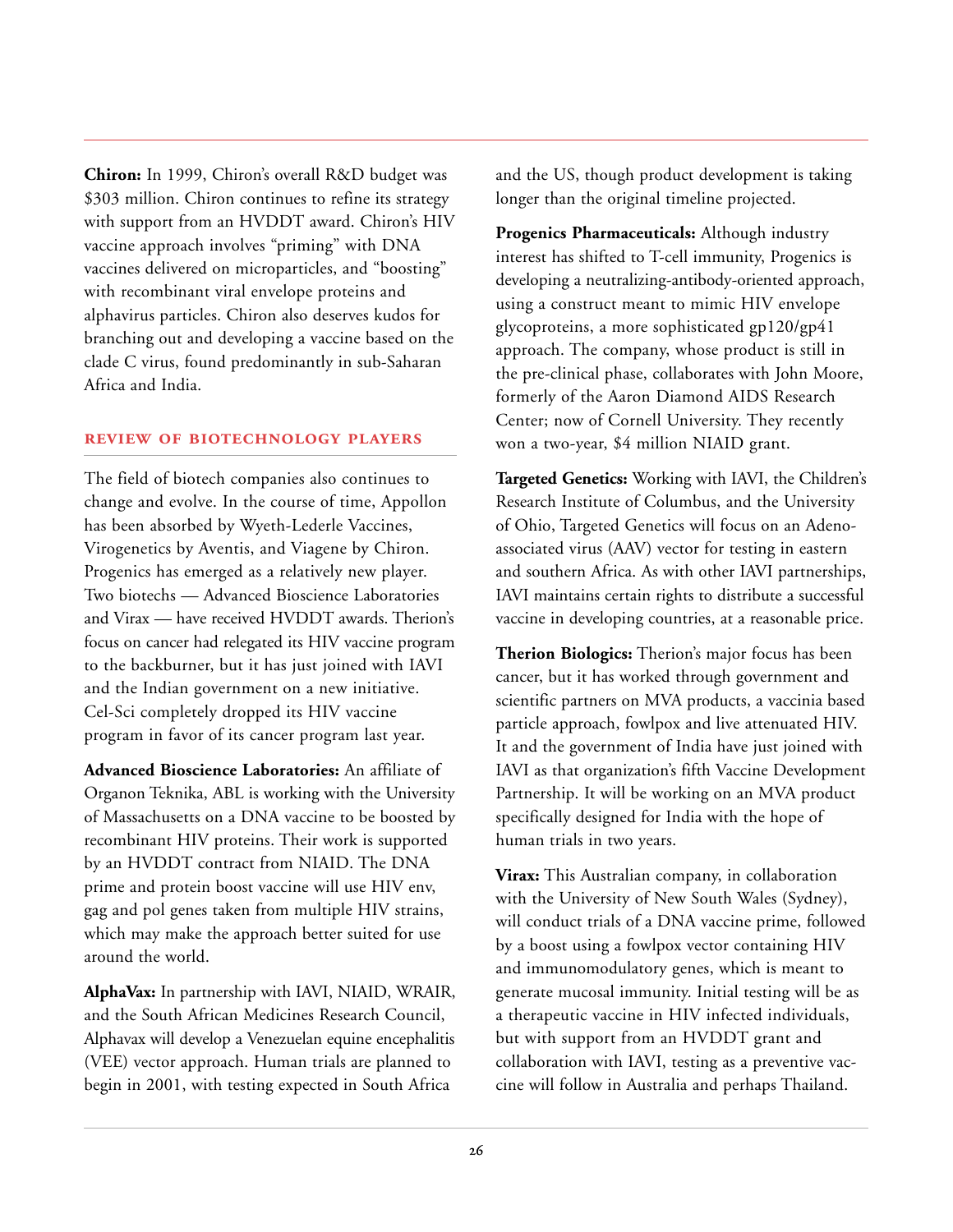#### <span id="page-28-0"></span>**VAXGEN: A CASE STUDY OF THE BIOTECH CHALLENGE**

The hurdles for developing an HIV vaccine change over time, and are very company-specific. While some companies struggle with clinical trials, others face the daunting prospect of manufacturing a product. One company that may soon find itself at the interface between trials and manufacturing is VaxGen. Its current situation provides a glimpse of the issues that other HIV vaccine developers will likely face in the future.

VaxGen is well along in Phase 3 clinical trials with AIDSVAX. While Genentech has the rights to manufacture for VaxGen, it currently has neither the personnel nor the available manufacturing capacity scheduled to provide a realistic long-term solution for manufacturing this product. The situation is not made easier by the fact that manufacturing a recombinant protein product such as gp120 in CHO (Chinese hamster ovary) cells is probably one of the most regulated and complicated of all pharmaceutical processes. In addition, gp120 is not a trivial molecule to make, even compared to other recombinant proteins made in CHO cells. Thus the FDA may scrutinize the manufacturing of gp120 even more tightly than other biopharmaceuticals such as antibodies or growth factors.

The cost of a single CHO manufacturing run can be millions of dollars, and that estimate does not include amortizing the cost of the manufacturing plant. Genentech recently built a plant in Vacaville, California, at a cost close to \$300 million. Shortly after completion, it was fully booked with current products and those in Phase 3 clinical trials, with little consideration given to additional proteins such as gp120.

One solution might be to make gp120 at a commercial plant under contract, but the waiting list is long and the price is high. Most contract manufacturing plants are fully booked for months and sometimes years to come. There are also the added risks that a company takes when putting its product's manufacture into the hands of others.

Alternatively, Genentech might waive its right to manufacture and take an added royalty to compensate for loss of manufacturing revenue. Then VaxGen would need to explore raising additional funds on a few different levels: raise capital to book capacity where they can; raise more money to start the manufacturing validation process, in one or two facilities; raise lots of capital to build their own plant.

The likelihood of a slow entry to market would make it virtually impossible for VaxGen to have a pricing and market strategy that maintains consumer satisfaction and avoids shortages of vaccine. A formidable challenge to face without knowing how its trials will go.

"We have stated publicly for some time that we will not be able to meet worldwide demand from day one," Lance Ignon, of VaxGen, recently wrote to AVAC. "Consider, however, the pressure that VaxGen, Genentech and other CHO cell facilities will be under to make this vaccine. This is not going to be like the introduction of any other medical product."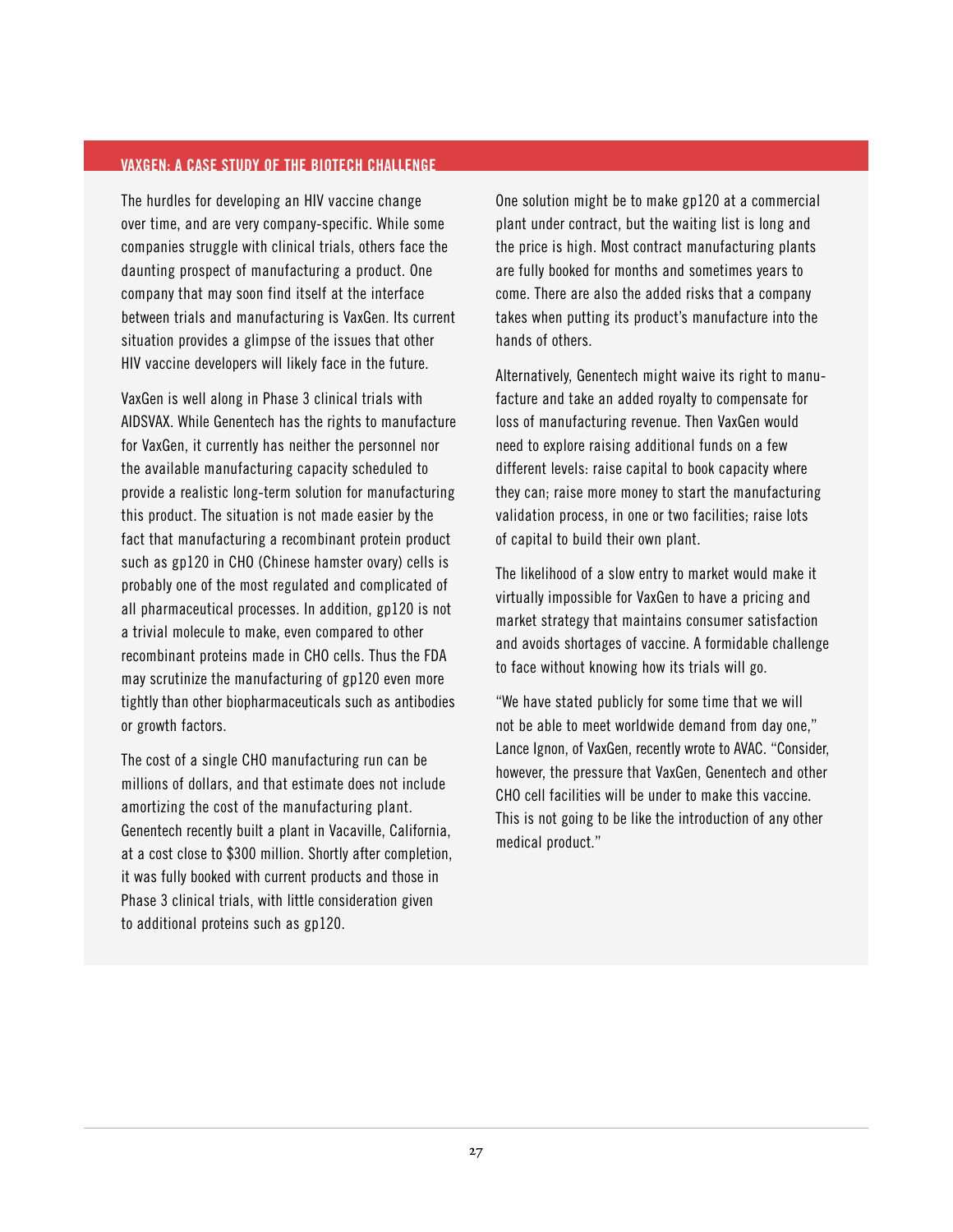# **PRINCIPLE 5 6 4 321**

# Every avenue is pursued.

The best scientific minds are put to work researching the dozens of possible approaches to HIV vaccine design, using candidate products that combine various vaccine strategies, searching for vaccines effective against the multiple sub-types of the virus.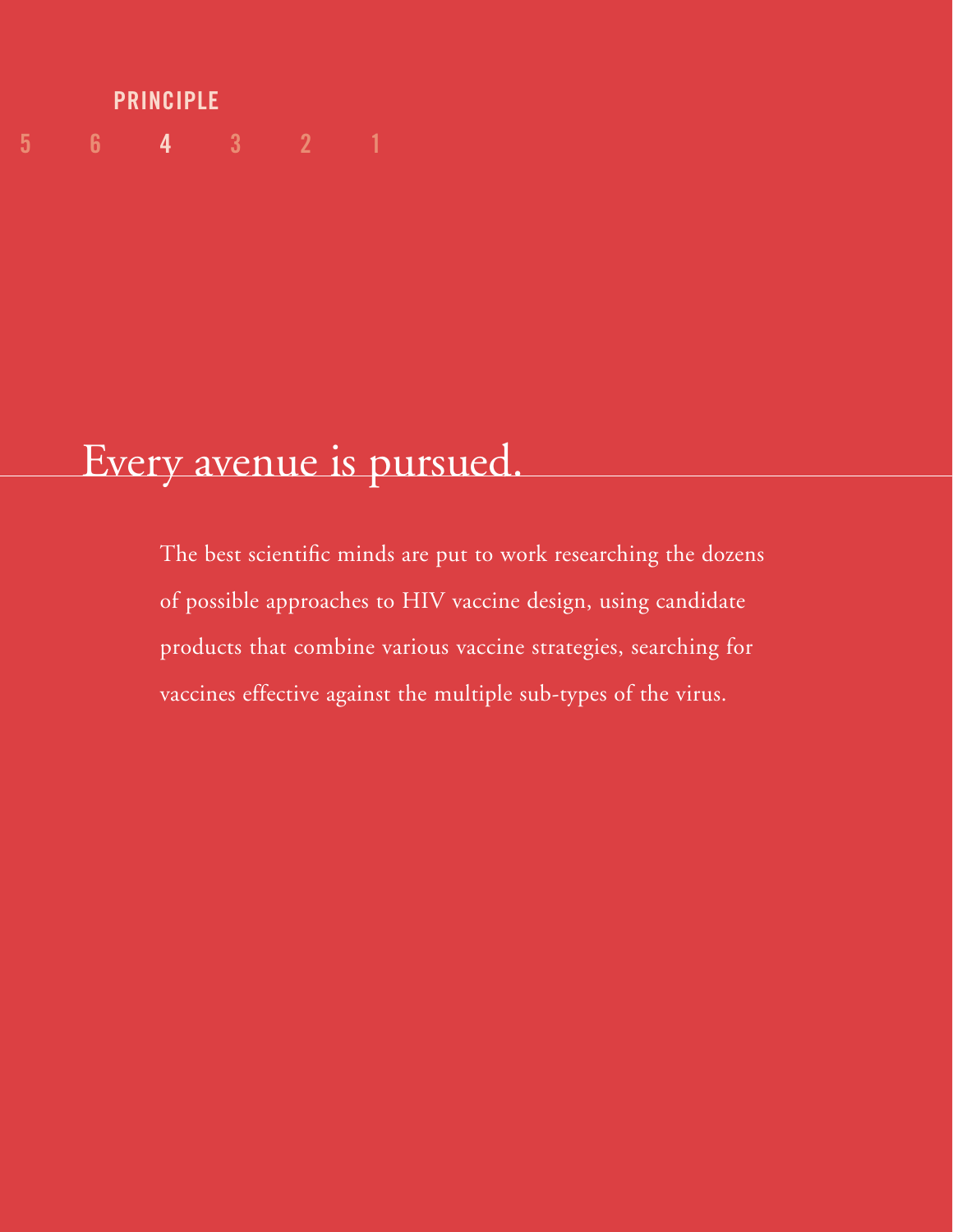## <span id="page-30-0"></span>**MAJOR NEW PLAYERS**

■ **STATUS** IAVI Continues Growth, VRC And HVTN Organizing • Agendas And Collaboration Still Too Limited • Academic Centers Emerging • Gates Foundation Shows Leadership ■ **RECOMMENDATIONS** IAVI, VRC And HVTN Should Coordinate And Share • Include Adolescents In Trials • VRC And HVTN Should Develop Agenda And Milestones • Gates Should Build On Leadership

A s further evidence of the shifting landscape in HIV vaccine development, the last few years have seen the creation of several new organizations expressly for such purpose. New government initiatives, more varied sources of public support, and new major funding from the Bill & Melinda Gates Foundation have led to the establishment of the International AIDS Vaccine Initiative (IAVI) in 1996, NIH's Vaccine Research Center (VRC) in 1997, and the HIV Vaccine Trials Network (HVTN) in 1999. At the same time, a handful of academic and research institutions have also made efforts to better coordinate and focus their vaccine research. Together, these changes mark a new level of specialization and a welcome multiplicity of efforts.

Unfortunately, none of these new players — or anyone else in the field for that matter — has yet to demonstrate the ability or willingness to transcend its own limited agenda to address the need for a comprehensive and coordinated approach to vaccine development. In this regard, each and together, the three organizations still fall short. There has been some initial interaction around product and assay development, as well as trial preparation, and the HVTN will conduct a Phase 1 trial of an IAVI sponsored vaccine. These efforts are laudable and should grow. Even better would be coordination that included the National Institutes of Health (NIH), the Centers for Disease Control and Prevention (CDC), and the Walter Reed Army Institute of Research (WRAIR), as well as European researchers, when appropriate.

#### **INTERNATIONAL AIDS VACCINE INITIATIVE (IAVI)**

The goal of IAVI is to put HIV vaccines on the global agenda by: creating global demand for vaccines; developing vaccine candidates and products for developing countries; increasing the number of vaccine candidates in the pipeline; increasing industry incentives for participation in vaccine development; and ensuring speedy, global access to any vaccine ultimately licensed.

In the past year, IAVI's budget has grown exponentially, to \$25 million, and it has just received a five-year pledge of \$100 million from the Bill & Melinda Gates Foundation. Of the \$25 million for 2001, approximately three-quarters will be used for scientific work, including funding for five development partnerships. More partnerships are planned for 2001, with the ultimate goal of having eight to twelve in place. IAVI began its first Phase 1 trial in 2000.

IAVI goals for the coming year are many:

- **Begin two additional Phase 1 trials (including an oral HIV vaccine candidate).**
- **Conduct an audit of international sites and cohorts for vaccine trials.**
- **Expand primate studies and efforts to develop standardized assays.**
- **Hold policy meetings on demand for an HIV/AIDS vaccine globally, and ways to streamline regulatory procedures.**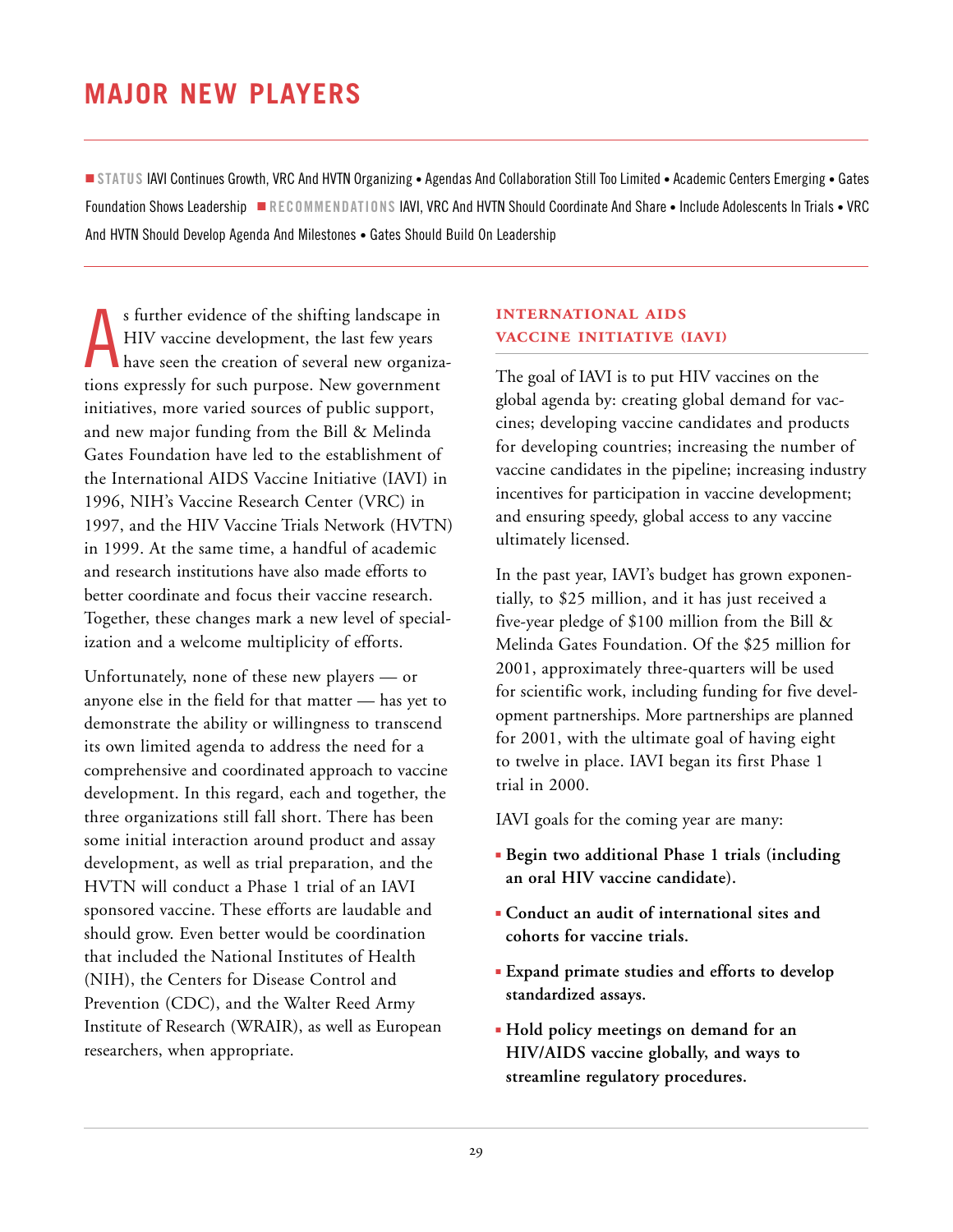- **Explore new work with the European Community, G-8 and Japan to expand support for vaccine funding and research.**
- **Begin programs with China and India to explore transfer of vaccine technology (a memorandum of understanding was signed with the Indian government in March 2001).**

Clearly, IAVI has been a hive of activity and members of other groups do participate in their activities. Nevertheless, the benefits do not consistently seem to be shared well with the rest of the HIV vaccine community.

IAVI philosophy regarding future clinical trials seems to be to gather data on products in Phase 1 and 2 trials, and then hope to get a large vaccine company to take on the product for Phase 3 trials and licensing. Within the next four to six years, IAVI plans to conduct or catalyze three Phase 3 trials, each in at least two different regions of the globe (matched and unmatched), though they need to communicate how they plan to get there from where we are today.

IAVI's work — including its ability to communicate to governments and business leaders the urgent need to recognize the AIDS pandemic as the public health crisis it is — are clear assets to the speedy development of an HIV/AIDS vaccine. Although IAVI's rapid growth is a good sign for vaccine development, it could become a major challenge for the organization in the years ahead. Emphasis on speed is welcome and necessary. While wishing IAVI success, some question if IAVI will be able to move products as quickly as they say. We applaud their work and urge them to continue to be a strong, global force for HIV vaccine development. As they move forward with trials, IAVI must also provide clear opportunities for genuine community involvement.

#### **NIH VACCINE RESEARCH CENTER (VRC)**

NIH first announced the creation of the Dale and Betty Bumpers Vaccine Research Center four years ago. Dr. Gary Nabel was selected as director of the center two years later, and a new, dedicated building will open in Spring 2001. Under Nabel's leadership, VRC hopes to create a niche for itself at the front end of vaccine development, making the process more rational by deliberately designing vaccine constructs and comparing them early. The hope is that by doing so, VRC could usher the most promising concepts through the pre-clinical process and to the start of clinical trials. VRC sees its particular role as combining concepts, coordinating scientists, and housing the many aspects of design and development "under one roof."

The VRC is planning to conduct Phase 1 trials on its own, with the NIH clinical center, and with the HVTN. Like IAVI and HVTN, VRC is working to develop new assays. While the Center is focused primarily on HIV vaccines, they claim that other vaccine work, such as that on Ebola, has contributed to HIV vaccine work, by helping provide information to choose prime and boost strategies. Nabel has secured support from the Office of AIDS Research for funding to develop a Good Manufacturing Practices (GMP) production facility at Frederick, MD and expects that this would take three years; Good Laboratory Practices (GLP) production will be done at VRC labs.

Operating under a new administration, it is not yet clear how new appointees will help or harm the work at VRC. At this critical point in VRC development and vaccine efforts, both growth and retrenchment are possible. The truth is that, despite its wealth of facilities and brainpower, VRC may actually be under funded to do its proposed work. AVAC's opinion is that VRC has not really embraced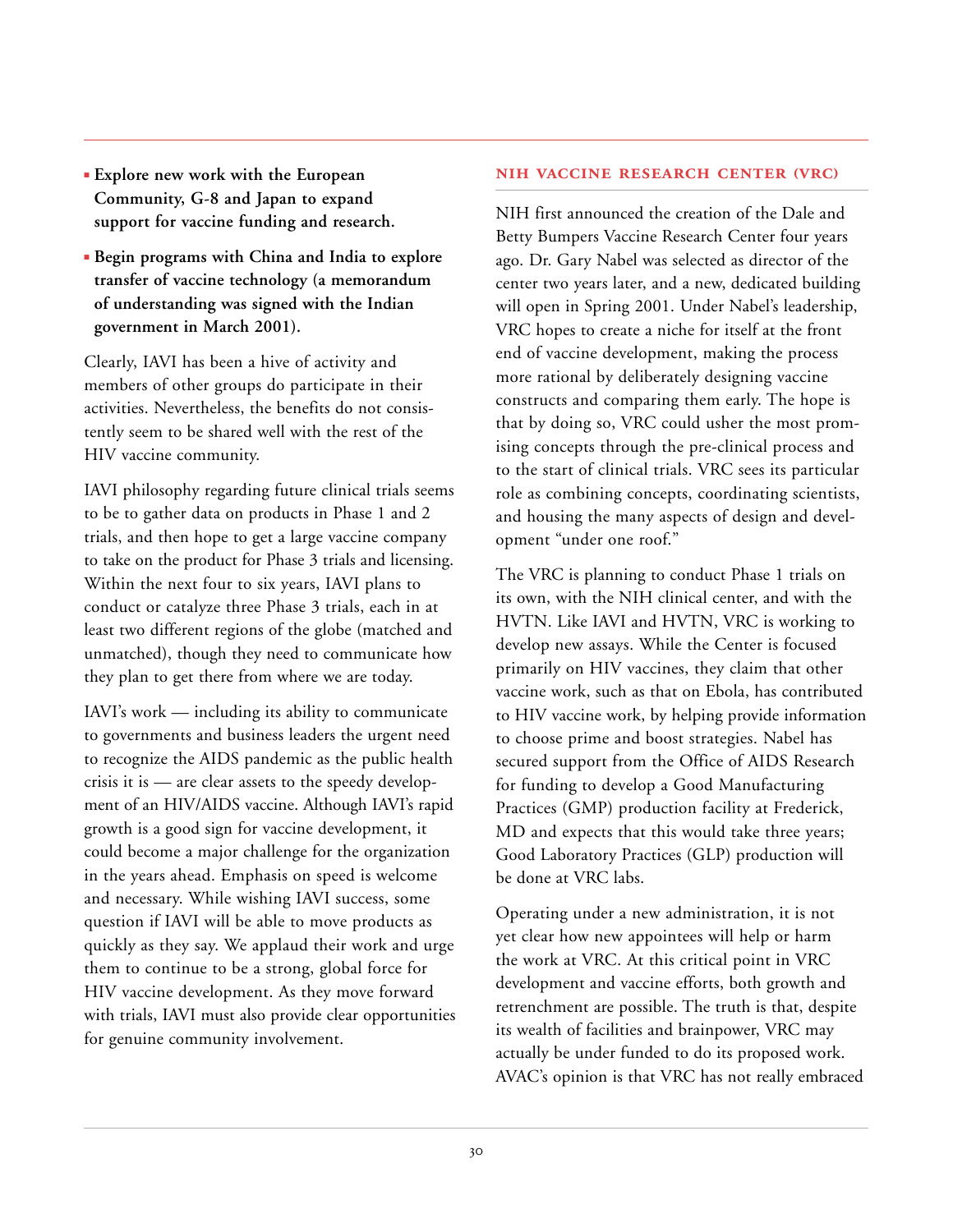its unique position to "shepherd" the overall HIV vaccine research and development effort, but is focusing more on doing the job itself. Perhaps a different mix of these two important tasks is needed and will be considered seriously during VRC's 2001 strategic planning.

Four years after President Clinton announced the VRC, and two years after a director was selected, there is a new lab building, four labs fully set-up as of March, and some additional scientists hired but not yet on site. In the year ahead, we will look for more rapid and substantial progress in moving products into Phase 1 trials, fully operational labs, and increased leadership on HIV vaccine issues across the Federal government.

#### **HIV VACCINE TRIALS NETWORK (HVTN)**

The HIV Vaccine Trials Network is the new US government-funded trials network, composed of the former AVEG sites (6), a few of the former HIVNET sites, and one new international site in South Africa. These core sites also sponsor additional domestic and international satellite sites. Dr. Larry Corey, at the University of Washington and Fred Hutchinson Cancer Research Center, heads this network. He describes the network as a tool to speed development of an HIV/AIDS vaccine, by helping vaccine developers along the pathway to and through trials. The sites that compose HVTN have one clear advantage for this task, as they — either through HVTN or its predecessors — have conducted by far the largest percentage of all human HIV vaccine trials.

Compared with previous trials networks, HVTN leadership believes it is: more directly connected with companies; more decentralized; better able to use the expertise of network researchers and to include researchers from other institutions; and more supportive of individual investigator ideas and initiatives. HVTN believes it will fill a gap between the level of clinical trials the private sector will conduct and what will actually be needed. In particular, it may be necessary to conduct multiple Phase 3 trials to find a preventive HIV vaccine. This prospect may prove too risky for companies.

The goal for HVTN in 2001 is to determine if its canarypox plus gp120 vaccine strategy qualifies to move into Phase 3 trials. It lists its first year accomplishments as:

- **Starting a large Phase 2 trial of canarypox (ALVAC 1452) plus a gp120 boost.**
- **Developing a high volume cell mediated immunity (CMI) assay.**
- **Beginning public comment on a Phase 3 trial.**
- **Establishment of guidance criteria to inform the decision of whether to move from a Phase 2 to a Phase 3 canarypox plus gp120 trial.**

The scientific leadership of HVTN intends to establish milestones annually and the sites (HVTUs) will be expected to meet performance standards. In addition, the entire network will be examined for speed and efficiency after the third year.

In its first year, HVTN did not spend the full \$29 million available, but Corey says that in 2001 the network will exceed these figures as it expands clinical trials and initiates network expansion in Africa, South America, and Asia. Also by 2002, additional resources will be needed if a Phase 3 trial is ready to start. The scientific agenda for 2001 includes:

- **Evaluation of current constructs of poxvirus vectors to determine if they merit Phase 3 trials.**
- **Evaluation of a new qualitative method to measure CMI, and its usefulness to define a correlate of immunity.**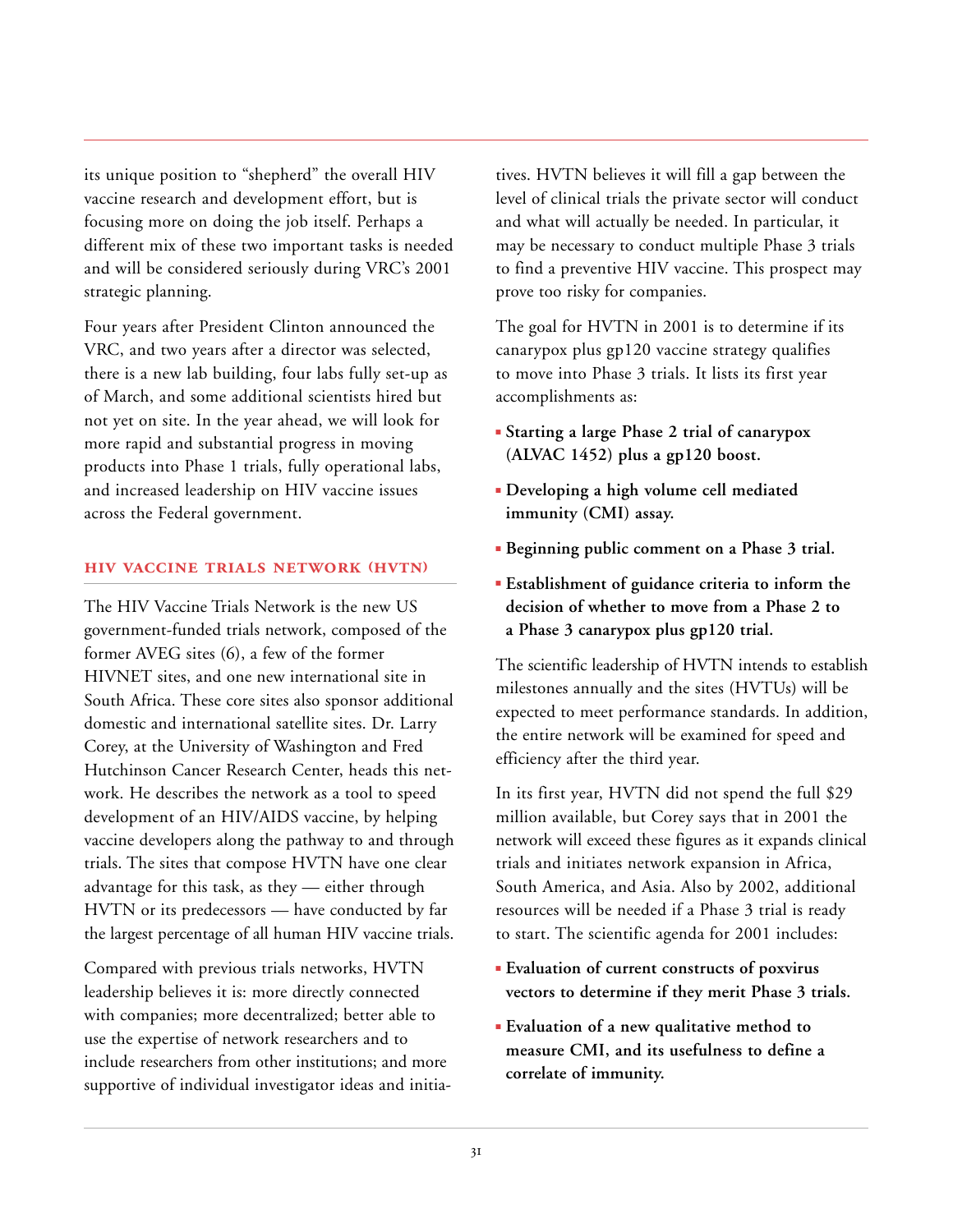■ **Initiation of a truly multi-national trial in South Africa and the US.**

Corey views the role of community as helpful and necessary and is proud that the network has HVTN staff dedicated to community development.

HVTN is still establishing itself, and the first year has been one of necessary organizational activity. It is disappointing that only one new clinical trial was initiated, in December 2000. In the next year, AVAC will look for the following progress:

- **A scientific agenda with milestones.**
- **Progress toward a Phase 3 trial, including preparation of domestic and international cohorts.**
- **More outreach to and close collaboration with industry, investigators, and other groups, including IAVI.**
- **Affirmative community organizing and training programs at all HVTUs.**
- **Leadership in development, validation, and broad acceptance of new assays.**
- **Leadership in trial protocol design and execution.**

#### **ACADEMIC VACCINE CENTERS**

Several major universities have also been establishing HIV vaccine centers to provide a focus for the work of their investigators. They include the Emory University Vaccine Center, UCLA AIDS Institute, Aaron Diamond AIDS Research Center, and the University of Maryland's Institute of Human Virology. Although located in independent research institutions, the organizational model they've chosen is not very different from the VRC.

**Emory Vaccine Center:** In 1999, the six year old Emory Vaccine Center dedicated its own building on the Emory University campus in Atlanta, with funding ranging from the Georgia state lottery to NIH grants. Dr. Rafi Ahmed, an eminent immunologist, was recruited to head the Center and he hired others already doing HIV work — including Harriett Robinson, a pioneer on DNA vaccines who had already been working on AIDS vaccines, John Altman, and Mark Feinberg. Center scientists collaborate with others at Emory and the CDC. The Center's goal is to make promising vaccine candidates through basic immunology research and translate them to Phase 1 human trials. The Center is also a clinical trial site for Merck's HIV vaccine program, and has several grants to move its DNA plus MVA (modified vaccinia Ankara) combination into trials with the HVTN. This combination gave impressive results in animal studies published earlier this year. Emory has established a community advisory board for the Center and is conducting local research on perceptions among high-risk populations about participating in vaccine research. The Vaccine Center is exploring the establishment of a non-profit organization modeled on industry's product development process, which would be dedicated to providing expertise on GMP production, product development and the regulatory process to university researchers and others.

**UCLA AIDS Institute Vaccine Initiative:** UCLA

established the UCLA AIDS Institute Vaccine Initiative in July 2000 to organize and encourage partnerships with investigators at UCLA, other universities, and the Los Angeles community. In its first year, the Institute established partnerships with Emory, Aaron Diamond AIDS Research Center, and UC San Francisco. Scientifically, Kathie Grovit-Ferbas and Irvin Chen demonstrated success in maintaining envelope integrity while inactivating HIV viral particles. Publicity on their pre-clinical work caused some renewed interest in work on a whole killed HIV vaccine.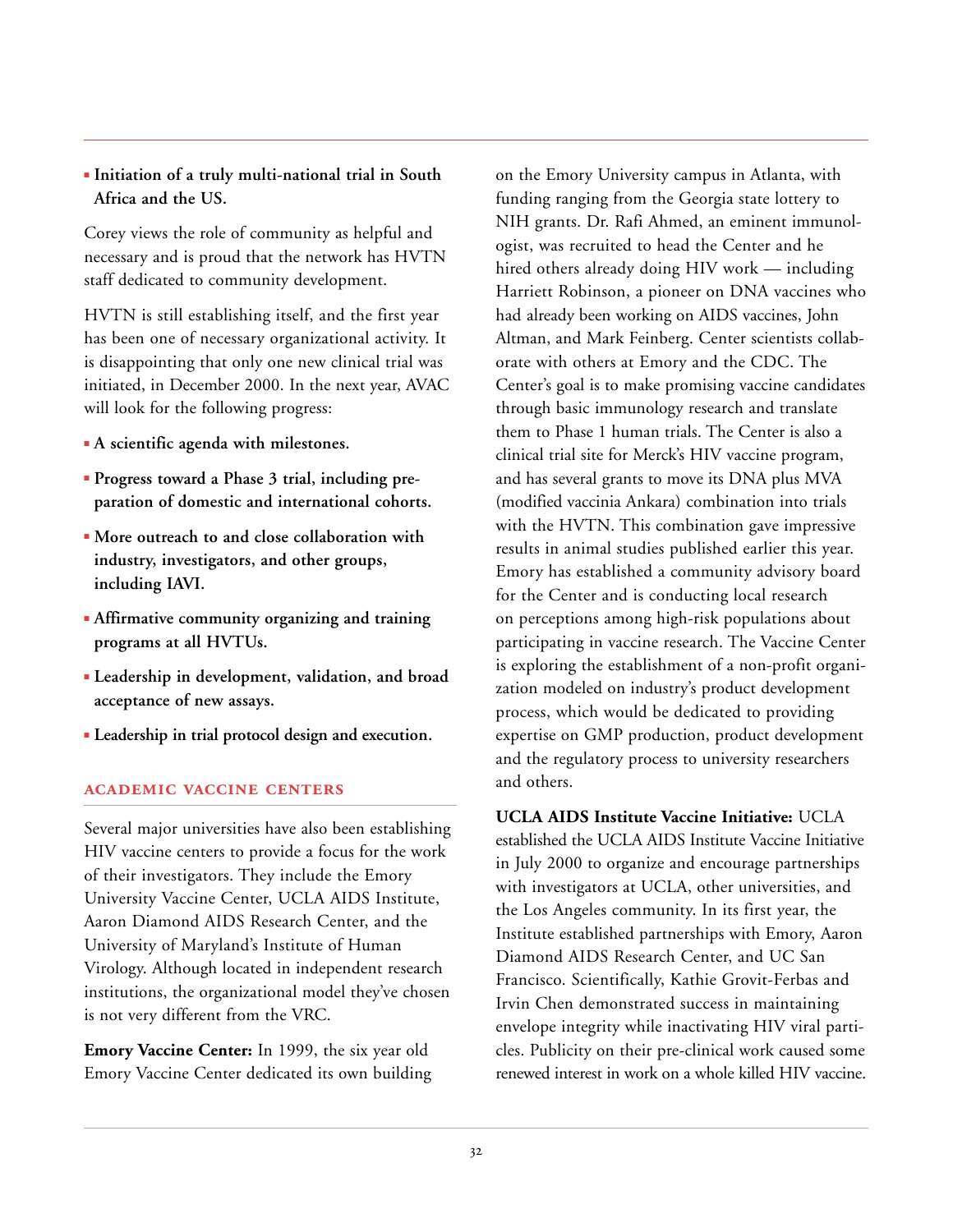**Aaron Diamond AIDS Research Center:** Under the Directorship of Dr. David Ho, the Aaron Diamond AIDS Research Center (ADARC) continues work on DNA vaccines with focus on a CCR5-tropic subtype C strain, and is planning work in China. This will be the first foray by ADARC into product development and a sign that they are continuing their interest in HIV vaccines despite the loss of several senior researchers to other programs.

**The Institute of Human Virology:** Dr. Robert Gallo founded IHV in 1996, at University of Maryland, upon leaving NIH. Three of its five divisions do work related to HIV vaccines. It is developing Salmonella and Shigella bacterial vectors and DNA vaccines, and new envelope complexes and adjuvants, with funding from NIH, IAVI, and other collaborators. Its Clinical Division is part of HVTN and Merck sponsored trials, and it is preparing to test a tat toxoid therapeutic vaccine from Aventis. They are actively working with sites in the Caribbean and Nigeria. IHV is thus a participant in just about every collaborative effort described in this section. IHV is also joining with the Harvard AIDS Institute and the University of California, San Francisco to form a new AIDS vaccine consortium called the Waterford Project.

#### **OBSERVATIONS**

In interviews with the leaders of each of the vaccine institutions and academic centers, there were common themes and messages sounded, but surprisingly few unique approaches identified.

Each describes its niche, at least in part, as bridging the gap between basic research and Phase 3 trials. By helping fill the pipeline with potential products, the hope is that the development process will be both shorter and more rational. Each of these entities would like to be the first group to develop an HIV

vaccine, and all say they operate more like industry than government. However, there is at least one critical distinction. Unlike private industry, these groups have the freedom to say they do not care whether they, or someone else, develop the first HIV vaccine. And while each may have the best leader possible for its own mission, it does not seem that, as a group, they are working together towards the shared goal of speeding development of an HIV vaccine.

In the course of our interviews, almost everyone mentioned the need to dedicate more resources and attention to product development. Leaders at VRC, Emory, HVTN, and IAVI all raised this issue in particular, and several have plans to take action in this area in 2001. Almost everyone agrees that large vaccine companies could do this best — if they were fully committed. AVAC concurs that this step in the process requires immediate attention, given the state of vaccine research and development. It is vital that this effort is real and sustained. However, it must not detract from needed focus on the other critical steps that are only slightly further along.

Most leaders interviewed also raised concerns about the need for new assay development and hope that this will occur in the near future. Based upon concerns about the quality of assays currently available, all the groups we talked with are doing some work in this area. Open and early sharing of information about new assays and the validation and standardization of assays will be key to speeding vaccine development. This would complement other areas where coordination is needed, including efforts toward multiple efficacy trials; licensing, purchasing and access for products; standardized protocols; and other vaccine preparedness activities.

The institutions and organizations discussed here have a varying level of community engagement. It is important that all of them ensure meaningful community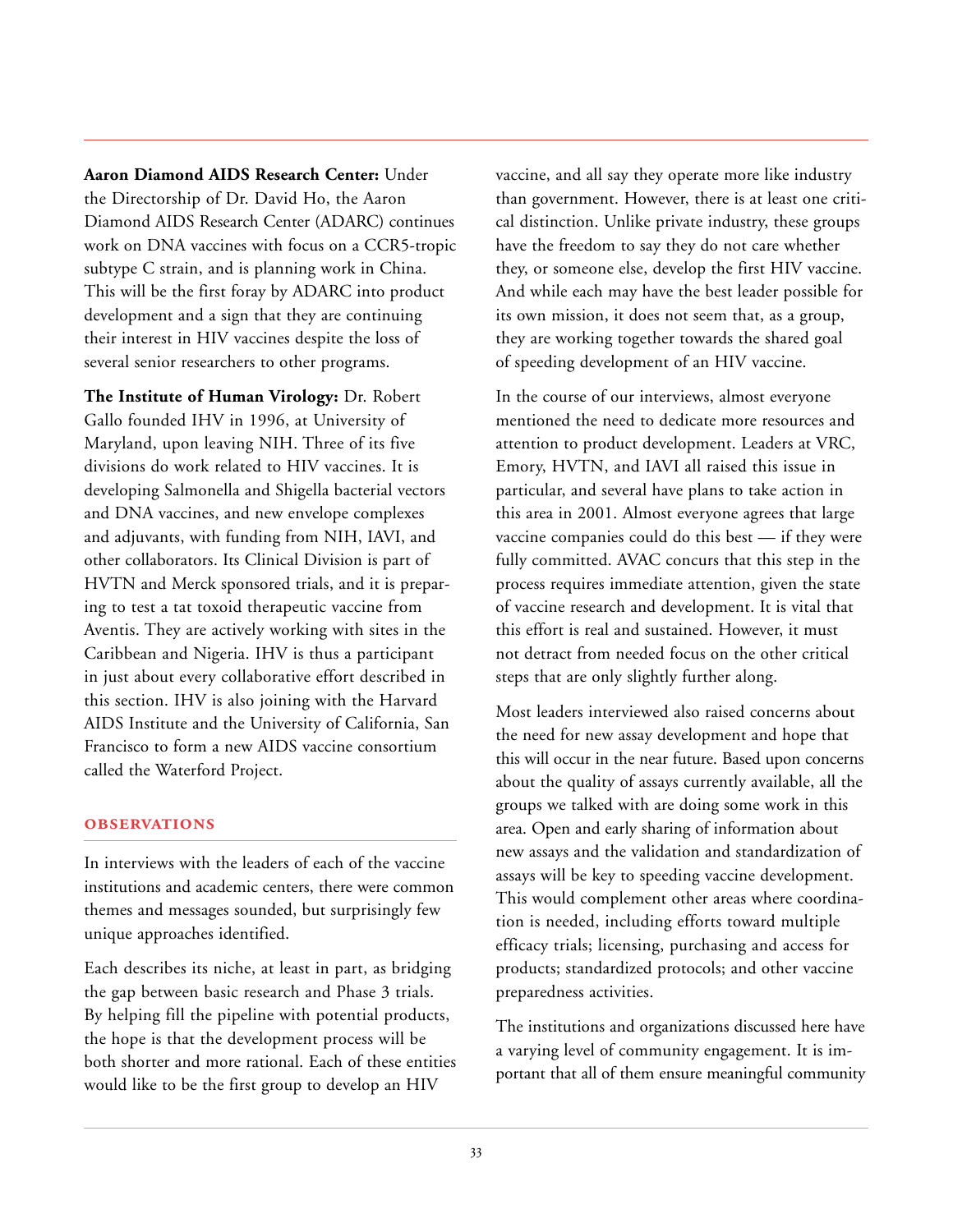<span id="page-35-0"></span>input to their research agenda and develop mechanisms to collaborate with other efforts for community education, both in the US and internationally.

AVAC welcomes the increased activity on the part of these entities, even if, at times, such efforts may overlap. In responding to this global public health crisis, some redundancy is necessary to ensure that we are moving ahead with all possible speed. Looking ahead, we would like to see more broad scientific leadership that transcends any one organization or

group. We would also like to see greater focus on long-term challenges and issues, rather than issues that may be trendy now. Perhaps leaders of HVTN, IAVI, and VRC, collectively, could help fill this leadership gap by integrated strategic planning. Perhaps one of the academic vaccine centers or another group, infused with major resources, will rise to the leadership challenge in the year ahead. That would be a welcome and significant development.

#### **BILL & MELINDA GATES FOUNDATION**

While not itself a research or development organization, the Bill & Melinda Gates Foundation has certainly helped shape the landscape of HIV vaccine research and development. Their contributions and pledges to support IAVI alone give the foundation a place of honor in HIV vaccine history. The foundation is the lead donor to the Global Fund for Children's Vaccines with a \$750 million contribution; funds research and development of malaria, TB and other vaccines; and supports reduction of mother-to-child transmission of HIV. The Bill & Melinda Gates Foundation has an annual budget of \$550 million for global health and directs 50% into

vaccine-related work. It has given approximately \$26.5 million dollars to support HIV vaccine research and has pledged an additional \$100 million to IAVI over the next five years. Vaccine scientist Margaret Liu, who was Chiron's Vice President for Vaccine Research and Gene Therapy, recently joined the Foundation to provide inhouse expertise and to work with vaccine development organizations that it funds, including IAVI. AVAC would like to see this extraordinary foundation continue to expand its strategic involvement consistent with its overall global health mission, and strongly urges other foundations to follow its lead.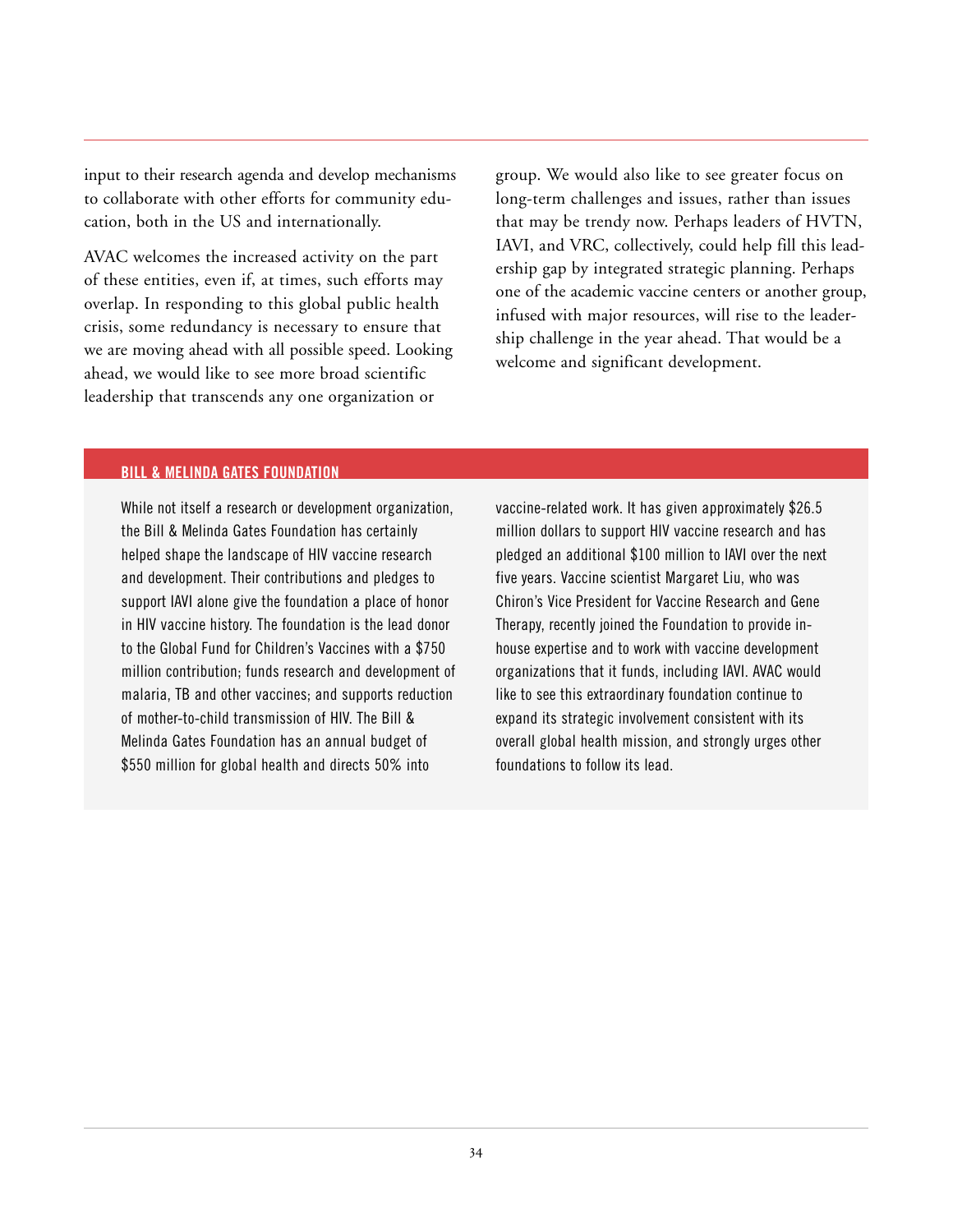# **7 6 5 4321 PRINCIPLE**

# Leadership is ongoing.

Elected officials around the world consistently make HIV vaccine development and delivery a top priority and back it with funding, incentives and planning. One-time proclamations of concern are relics of the past.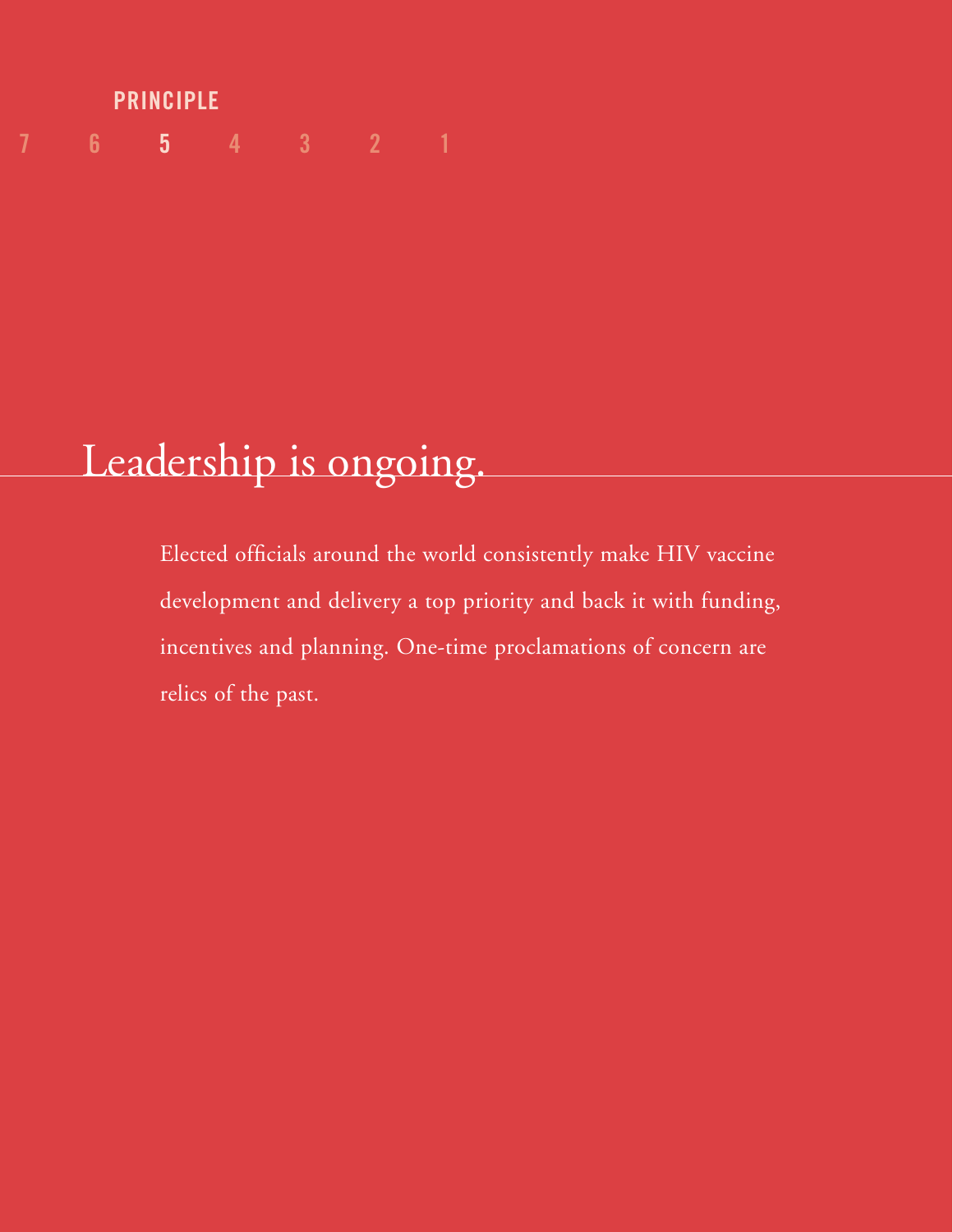## <span id="page-37-0"></span>**BUILDING MOMENTUM IN A NEW U.S. ADMINISTRATION**

■ **STATUS** Bush Transition • Legislation Languishes • Sustained Leadership Remains A Challenge • Budgets Continue Growth ■ **RECOMMENDATIONS** Bush Administration Must Lead • Agencies Must Work Together • Congress Must Pass *Vaccines for the New Millennium Act* • Key Positions Must Be Filled By Advocates • Primate Shortage Must Be Solved • Army Program Needs Stable Funding • Trials Need Better Diversity • FDA Must Streamline Regulations

#### **NATIONAL POLICY AND LEADERSHIP:** THE PASSING OF THE BATON?

T he *Millennium Vaccine Initiative*, announced by President Clinton in his January 2000 *State of the Union* address, outlined crucial incentives for the development and distribution of vaccines against HIV, TB and malaria. As the year progressed, key members of the Administration continued to visibly focus on vaccine issues. In addition to hosting a Vaccine Summit in March 2000, the White House supported a special meeting of the United Nations Security Council to highlight the threat posed by HIV to international economic, social and political security. By the end of summer, in the wake of intense media scrutiny generated at the International AIDS Conference in South Africa, Clinton signed into law a small portion of the legislative agenda championed by Representative Nancy Pelosi and Senator John Kerry.

In the months leading up to the November 2000 election, it became clear that major initiatives proposed in the *Vaccines for the New Millennium Act*, as well as FY2001 Federal appropriations, would get caught in Congressional gridlock. Although a welcome increase in Federal appropriations for HIV research finally passed the Congress in January 2001, the ultimate fate of other initiatives proposed during the past year now rest with a new Congress and Administration.

#### **AN UNFINISHED AGENDA**

The Clinton Administration legacy on AIDS issues, including vaccines, is considerable. Highlights include support for a doubling of all Federal AIDS spending since 1993; a 100% increase in NIH funding for vaccine research between FY1997 and FY2000; and establishment of the Dale and Betty Bumpers Vaccine Research Center at NIH.

Despite this praiseworthy legacy, the Presidential Advisory Council on HIV/AIDS (PACHA) noted in its final report to President Clinton — aptly titled *No Time to Spare* — that much more remains to be done if the goal of an HIV vaccine within the next six years is to be realized. Foremost among PACHA's future priorities are:

- **Tax credits for vaccine research and sales.**
- **Creation of an international purchase fund.**
- **Meaningful debt relief for developing countries.**
- **Expansion of private /public partnerships.**
- **Greater coordination and collaboration between government agencies.**

PACHA also recommended immediate international action to address the "myriad of societal, ethical, economic and regulatory issues that must be solved prior to the wide-scale distribution of any effective vaccine," pointedly noting, "the time to address these issues is now, before an actual vaccine has been developed."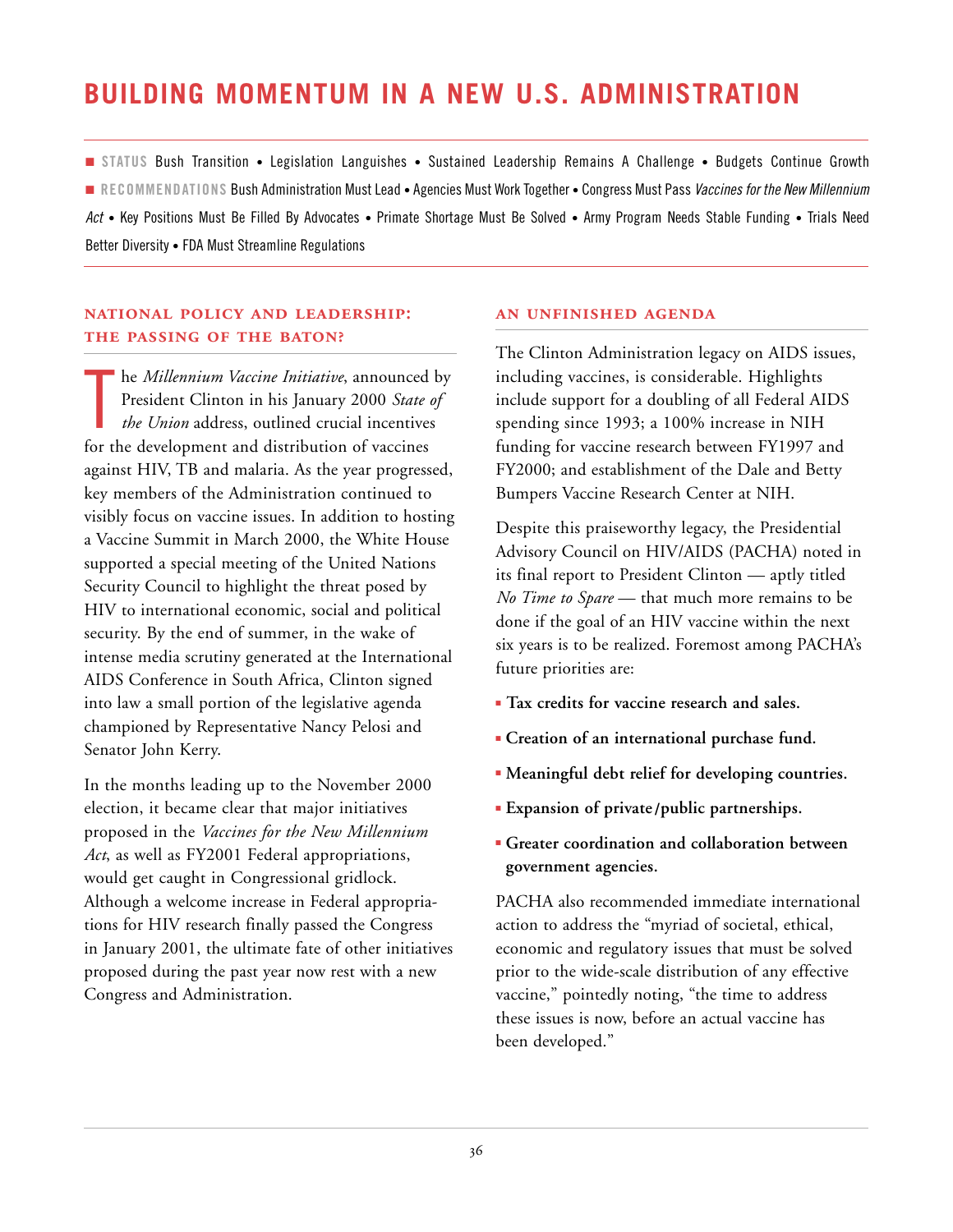#### <span id="page-38-0"></span>**TAX INCENTIVES FOR VACCINE RESEARCH, DEVELOPMENT, AND DELIVERY**

Last year we reported that Representative Nancy Pelosi and Senator John Kerry had introduced the *Vaccines for the New Millennium Act* as companion bills (H.R. 3812 and S. 2132, reintroduced as H.R. 5219) to provide a range of economic incentives for vaccine research, development, and delivery.

Congress passed and President Clinton signed into law a small portion of this legislation as part of the *Global AIDS and Tuberculosis Relief Act of 2000*. But key economic incentives that would address practical concerns of large and small vaccine developers and of vaccine purchasers are still lacking and should be enacted this year in new legislation.

Fortunately, there is growing international interest in providing incentives for vaccine R&D and delivery of therapeutic drugs and vaccines. The government of the United Kingdom has announced plans to develop a targeted R&D tax credit for several vaccines, including HIV. Last year, the UK enacted a new law providing financial incentives for biotech companies. Italy has proposed the development of purchase mechanisms for drugs. The World Bank created a \$1 billion revolving fund for infectious disease and is considering expanded programming to facilitate vaccine purchase.

The new US administration under President Bush has not yet announced publicly its position on tax incentives for developing vaccines against HIV. Although President Bush did not make HIV or AIDS treatments an issue in his presidential campaign, he has expressed support for existing tax incentives that benefit the pharmaceutical industry, such as the Research and Experimentation tax credit. This credit and a similar credit for development of orphan drugs have not been successful in providing companies with targeted incentives sufficient to significantly advance HIV vaccine research. Senator Kerry has been appointed to the Senate Finance Committee where, it is hoped, he will pursue passage of targeted vaccine tax legislation.

AVAC is hopeful the new Congress will enact legislation to provide workable tax credits for R&D and delivery of priority vaccines. To maximize incentives to engage in neglected vaccine R&D, a new bill should:

- Provide full and immediate tax credits for pre-clinical vaccine R&D, as well as for clinical R&D.
- Provide a tax incentive designed specifically for use by smaller biotech companies that do not yet pay taxes.
- Provide 100% tax credit for sales of priority vaccines purchased for distribution in lower income countries.
- Create a purchase guarantee or fund mechanism that can credibly promise to buy an HIV vaccine, when one becomes available.
- Include a Sense of Congress statement in favor of tiered pricing to facilitate delivery of vaccines to developing countries.

AVAC intends to continue working with elected officials and staff from the Treasury Department and the Internal Revenue Service on devising manageable and enforceable tax credit mechanisms to accomplish the legislation's objectives. AVAC has developed a position paper that identifies simplified enforcement options to ensure an R&D credit is used appropriately.

Tax incentives must be viewed as mechanisms working in tandem with other economic incentives such as creation of appropriate financing instruments to purchase vaccines.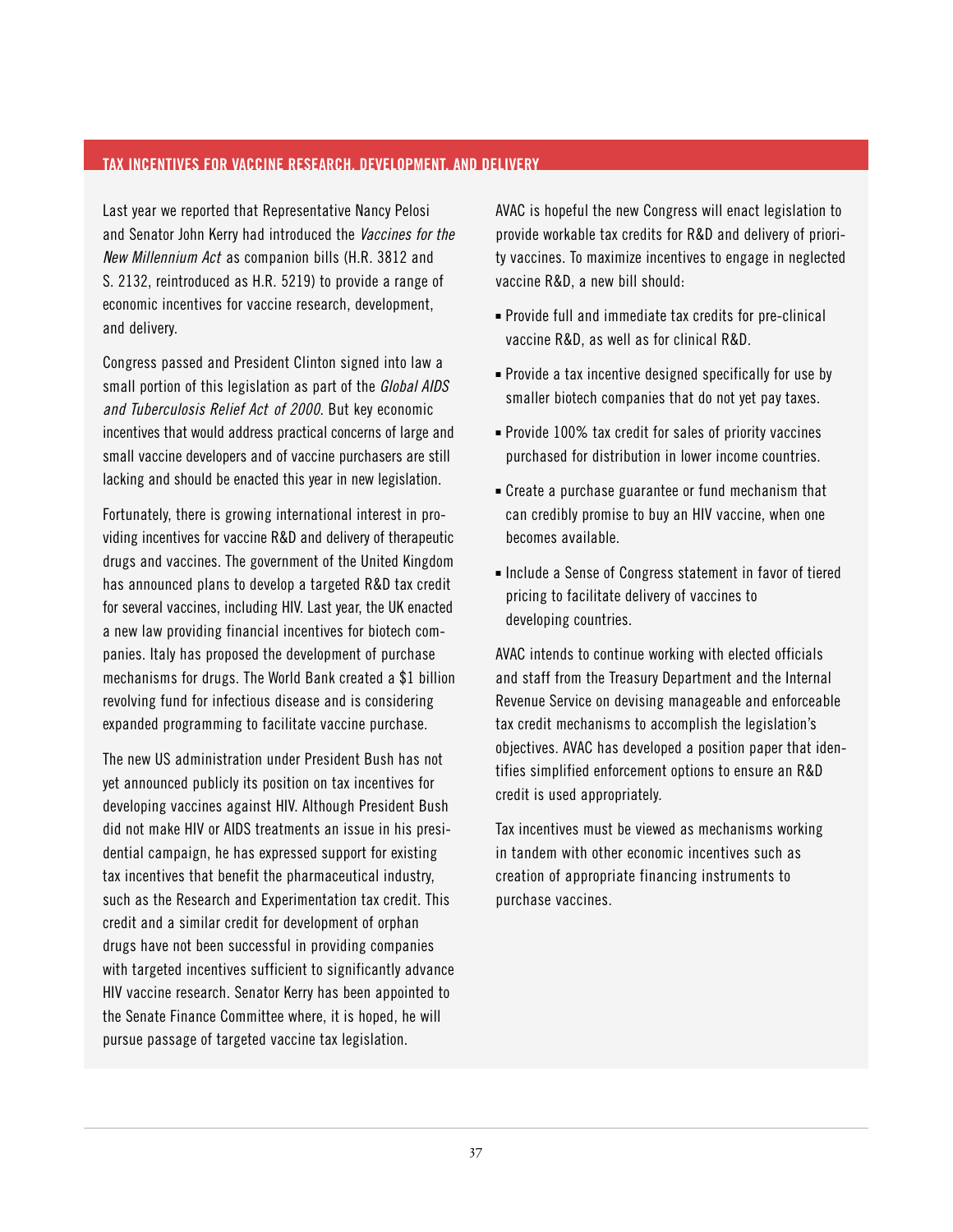#### **MAINTAINING MOMENTUM IN THE GEORGE W. BUSH ADMINISTRATION**

The stakes involved in the global search for a vaccine demand that the transition to a new presidency does not itself become an obstacle to vaccine development. The moral imperative to develop an effective HIV vaccine has no party affiliation; neither should the US government's financial and political commitment to this goal. Under former President Clinton, the US government reached an understanding that AIDS represents a national and international security threat. It now looks as if President Bush will continue to act on that understanding. President Bush must also reaffirm the US goal of developing an AIDS vaccine as soon as possible.

The beginnings of the Administration's plans are emerging. President Bush has appointed Scott Evertz, a gay man from Wisconsin, as director of the White House Office of National AIDS Policy (ONAP), whose mandate will expand to include international policy. Evertz is politically close to Tommy Thompson, the Secretary of Health and Human Services. The Administration is also establishing an AIDS task force chaired by Thompson and Secretary of State Colin Powell, which will include Evertz, National Security Advisor Condoleezza Rice, and domestic policy advisor Margaret LaMontagne. Vice President Richard Cheney has said that the Bush Administration is planning a comprehensive proposal which includes education, prevention and provision of drugs, but as yet there has been no mention of vaccines.

The fate of the PACHA, which will dissolve on July 27, 2001 in the absence of executive action, remains undecided. The first Bush budget sends mixed messages. While spending for NIH — and thus presumably money for AIDS research — would rise, money for treatment remains unchanged, a loss when one accounts for inflation. AVAC remains strongly committed to the principle that money for research should never come at the expense of money for treatment.

At the Department of Health and Human Services, which oversees both the National Institutes of Health (NIH) and the Centers for Disease Control and Prevention (CDC), AVAC hopes that newly appointed Secretary Tommy Thompson's stated support for international health will also include a commitment to strong leadership on HIV vaccine development.

Secretary of State Colin Powell can also play a pivotal role. The State Department oversees the US Agency for International Development (USAID), which distributes billions of dollars in the developing world for economic, political and health programs. USAID has the largest international HIV program in the world, funded at \$340 million in 2001. With its long reach and established in-country relationships, USAID could offer significant help in organizing AIDS vaccine trials.

The US Patent and Trademark Office should advocate harmonization of international patent laws in ways that encourage vaccine development and affordability.

Today, given the relatively well funded, but fragmented state of US efforts towards finding an HIV vaccine, the need for government activities to be led by a "uniter, not a divider" has never been greater. AVAC is committed to working with the President and his Administration to speed the development of an HIV vaccine.

#### **NATIONAL INSTITUTES OF HEALTH (NIH)**

#### **Office of AIDS Research (OAR)**

The Office of AIDS Research continues to oversee AIDS research funding at NIH. Between FY1994 and FY2001, funding for AIDS research overall and vaccine research in particular, increased dramatically. Vaccine research now constitutes 12.6% of the overall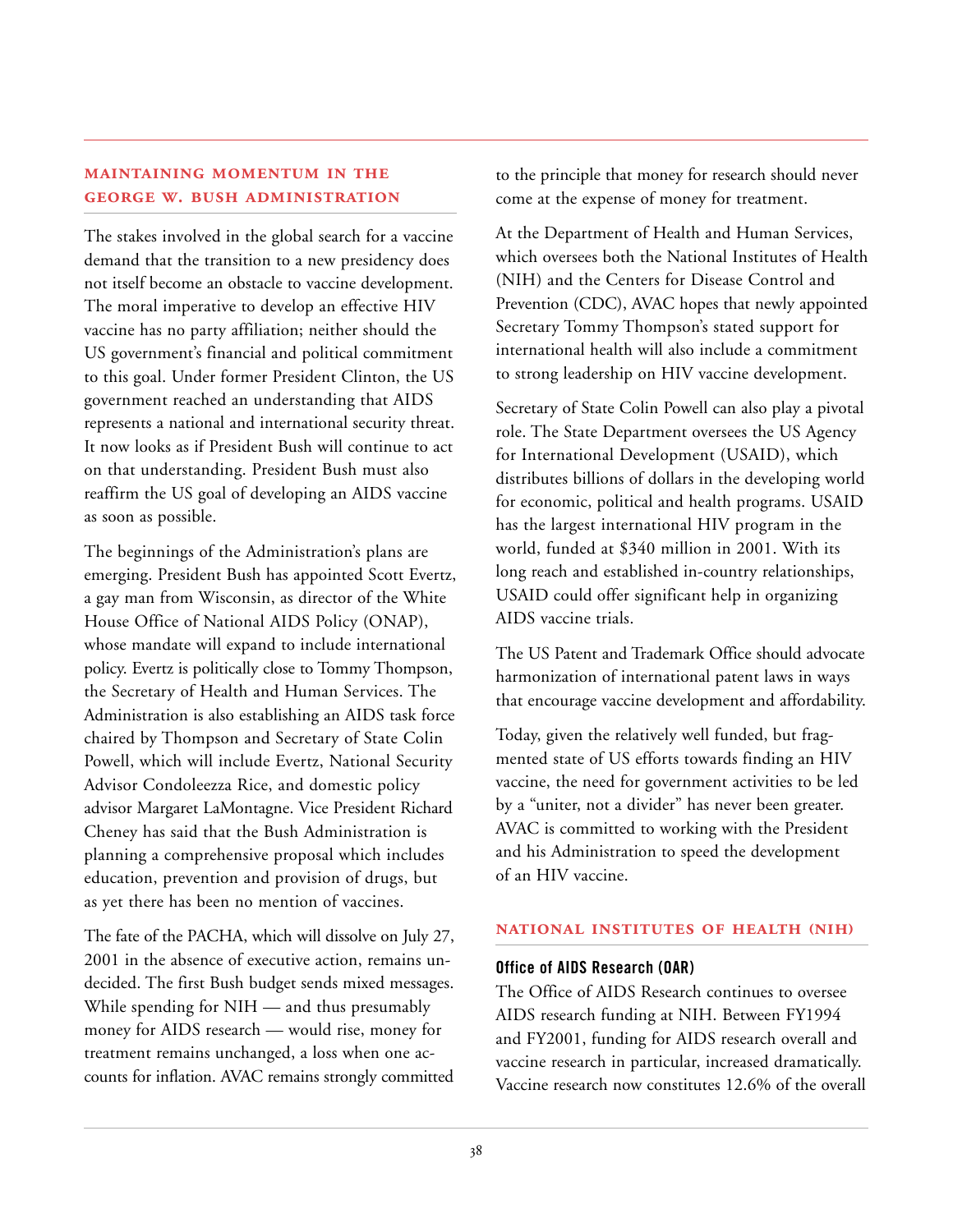

### <span id="page-40-0"></span>**AIDS VACCINE BUDGETS FOR MAJOR U.S. RESEARCH AGENCIES**

- 
- $\Box$  Walter Reed Army Institute of Research
- Centers for Disease Control and Prevention

NIH figures may not total correctly because of rounding. 2001 are projections.

AIDS research budget (\$282 million of \$2,243 million in FY2001, up from \$232 million of \$2,004 million in FY2000).

The departures of Dr. Neal Nathanson as Director of OAR and Dr. Harold Varmus as NIH Director last year represented a significant setback in leadership on HIV vaccine research at NIH. In the interim, Acting OAR Director Dr. Jack Whitescarver has enabled the Office to continue its work. Our hope is that, in the future, OAR will demonstrate more bold and visible leadership.

Each year OAR prepares a plan for HIV-related research for the upcoming Fiscal Year. For FY2001, the plan identifies five scientific objectives, each accompanied by a set of strategies for achievement. It also proposes five priorities for future research: 1) conduct domestic and international vaccine trials; 2) develop and test new vaccine strategies; 3) improve animal models and trials; 4) identify and develop functional antibodies to use against maternal-infant transmission; and 5) move vaccine concepts rapidly to clinical tests.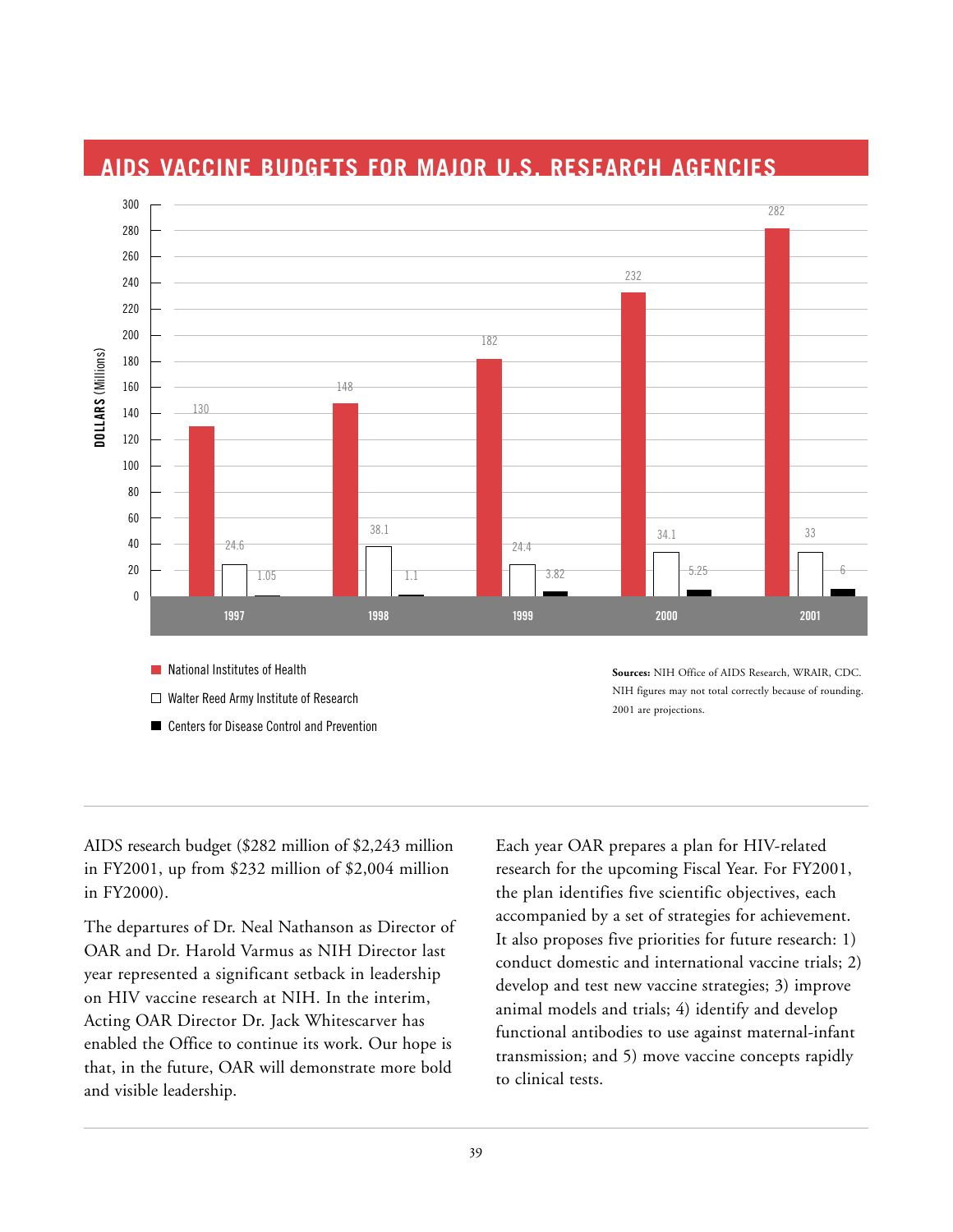<span id="page-41-0"></span>

| NIAID DIVISION OF AIDS (DAIDS) MILESTONES - PROGRAM |                                                                 |                                                                                |  |  |  |  |  |  |
|-----------------------------------------------------|-----------------------------------------------------------------|--------------------------------------------------------------------------------|--|--|--|--|--|--|
| 2000                                                | 2001                                                            | 2002                                                                           |  |  |  |  |  |  |
| Active oversight of unsolicited awards (ongoing)    | Active oversight of unsolicited awards (ongoing)                | Active oversight of unsolicited awards (ongoing)                               |  |  |  |  |  |  |
| Innovation Grant Program Announcements (ongoing)    | Innovation Grant Program Announcements (ongoing)                | Innovation Grant Program Announcements (ongoing)                               |  |  |  |  |  |  |
| Fund new IPCAVD Program applications                | Second IPCAVD Program Announcement                              | <b>IPCAVD Program announcements (ongoing)</b>                                  |  |  |  |  |  |  |
| <b>Fund Vaccine Design and Development Teams</b>    |                                                                 | <b>HIV Vaccine Design and Devt. Teams Expansion</b>                            |  |  |  |  |  |  |
| Fund new HIVRAD applications (ongoing)              |                                                                 | <b>HIVRAD Program Announcements</b>                                            |  |  |  |  |  |  |
| Establish Vaccine Trials Network                    | <b>HIV Database Renewal</b>                                     | Comprehensive International Program for Research<br>on AIDS Announcement       |  |  |  |  |  |  |
|                                                     | <b>HIV Production Contracts 3-Part Request</b><br>For Proposals | New Technologies for HIV and HIV Vaccine<br>Related Research Renewal/Expansion |  |  |  |  |  |  |
|                                                     | SIV Evaluation Units Renewal/Expansion                          | <b>HIV Vaccine Development Resources Announcement</b><br>(ongoing)             |  |  |  |  |  |  |

| NIAID DIVISION OF AIDS (DAIDS) MILESTONES – SCIENTIFIC |                                                                         |                                                 |  |  |  |  |  |  |
|--------------------------------------------------------|-------------------------------------------------------------------------|-------------------------------------------------|--|--|--|--|--|--|
| 2000                                                   | 2001                                                                    | 2002                                            |  |  |  |  |  |  |
| P55 particle into Phase 1 trial (Q3-2000)              | P55 particle into Phase 1 trial (Q4)                                    | DNA + env protein into Phase $1$ (Q3/4)         |  |  |  |  |  |  |
| Viral vector (MVA#1) into newborns (Q2/3-2000)         | $MVA#1$ into $HIV+$ children on HAART (Q4)                              | $DNA + env$ and tat protein into Phase 1 (Q3/4) |  |  |  |  |  |  |
| MVA#2 into Phase 1 trial (Q1-2001)                     |                                                                         | MVA#2 into Phase 1 trial (Q3)                   |  |  |  |  |  |  |
| VEE replicon into Phase 1 trial (Q1-2001)              | VEE replicon into Phase 1 trial (uncertain)                             | $DNA + fowlpox$ into Phase 1 (Q2)               |  |  |  |  |  |  |
| Canarypox into Phase 2b trial (Q1-2001)                | Canarypox into Phase 2b trial<br>(uncertain-probably now 2002)          | $DNA + peptide$ into Phase 1 (Q1)               |  |  |  |  |  |  |
| Cararypox into Phase 2-US/Caribbean (Q1-2000)          | Canarypox into Phase 1 in Caribbean (Q2)<br>(in US, started in Q4-2000) |                                                 |  |  |  |  |  |  |
| Pseudovirion into Phase 1 trial (Q2-2000)              | DNA into Phase 1 trial (Q4)                                             |                                                 |  |  |  |  |  |  |

DAIDS scientific milestones are evaluated on an ongoing basis and updated for presentation prior to each AIDS Vaccine Research Committee meeting, three times a year. The milestones represent an evolutionary process and changes occur regularly. For instance, Pseudovirion into Phase 1 Trial from 2000 disappeared because the product is no longer being pursued. AVAC notes that 2001 and 2002 collectively show a rich stream of products in preparation for Phase 1 trials. The chart above reflects milestones as of 03/15/2001.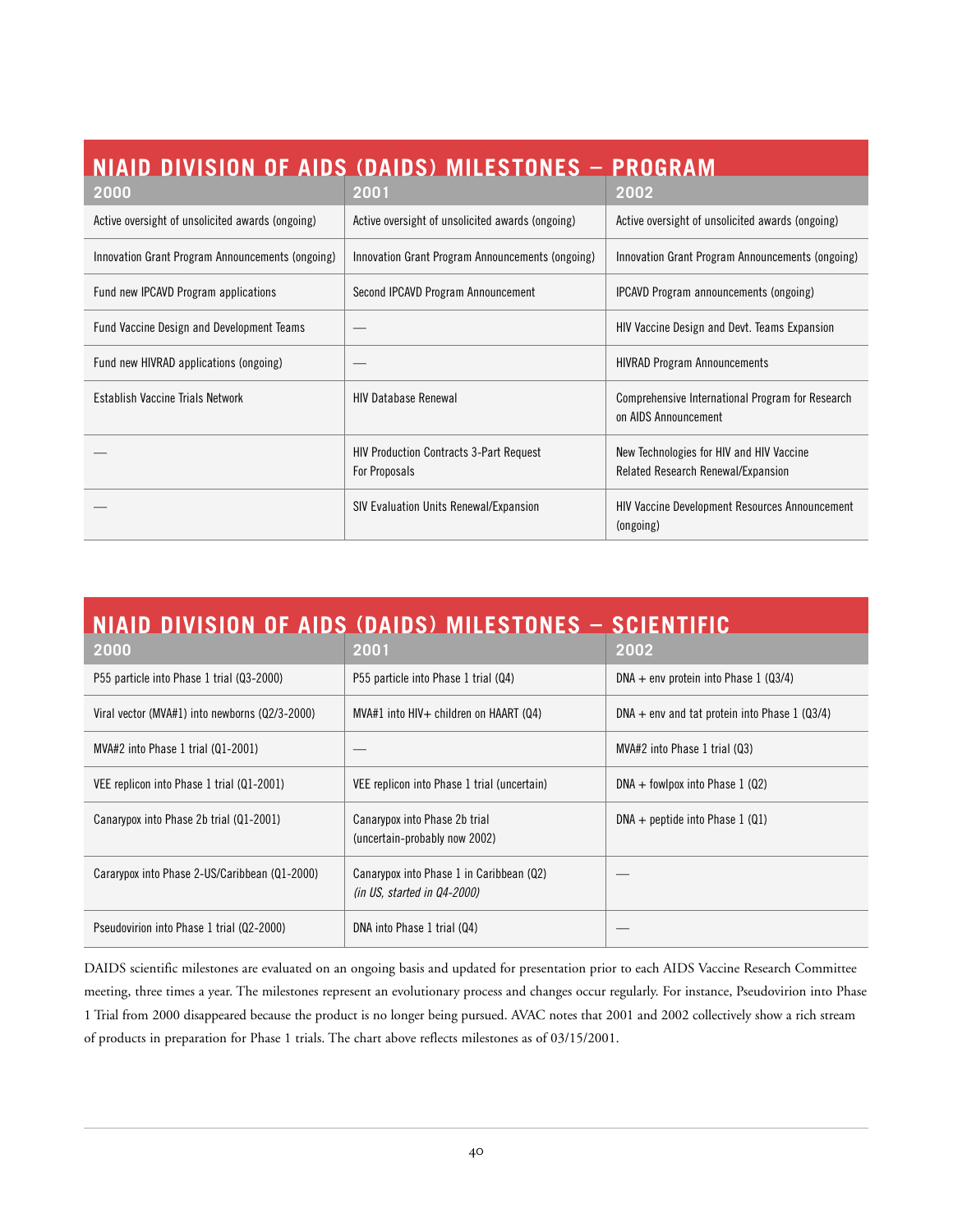#### **Global Aids Research Initiative (GARI): A New US Government Effort**

On World AIDS Day 2000, OAR announced a new strategic plan for global research on AIDS — the Global AIDS Research Initiative. GARI was developed by a group of experts from academia, industry and community representatives. In FY2001, NIH will spend more than \$100 million on AIDS research conducted with international partners, including vaccine research. The GARI working group will be co-chaired by the new Director of OAR and Dr. Tony Fauci, Director of NIAID. GARI aims to foster collaboration between NIH and other federal agencies, including the Department of Defense, the CDC, the Food and Drug Administration, and the USAID. In addition, OAR will establish a new Global Strategy Group to link federal research efforts with international partners. Announced with fanfare, only time will tell whether this is a meaningful initiative that will have the support of the Bush Administration.

#### **NATIONAL INSTITUTE OF ALLERGY AND INFECTIOUS DISEASES (NIAID)**

Within NIH, the National Institute of Allergy and Infectious Diseases has primary responsibility for HIV vaccine research and development. Of the total \$282 million in NIH funding for HIV vaccine research, NIAID received \$232 million.

#### **AIDS Vaccine Research Committee (AVRC)**

The AIDS Vaccine Research Committee was established in 1997 to provide leadership and oversee the establishment of a trans-NIH vaccine program. The Committee makes recommendations to NIAID, OAR and NIH on key scientific questions in vaccine development. Known widely as the "Baltimore Committee," it has never lived up to original expectations. This is due in part to the limitations of advisory committees, the primarily scientific focus of its membership, and the intractable organizational

apparatus of NIH. Nevertheless, AVRC is an independently minded, reality-checkpoint for the overall NIH AIDS vaccine development program, which is in turn still a substantial portion of all AIDS vaccine investment worldwide.

#### **DIVISION OF AIDS (DAIDS)**

The Division of AIDS manages the NIAID AIDS research program. As of this writing, Dr. Jack Killen has accepted a position at the NIH Clinical Center Bioethics program, but remains in place as a caretaker director. His departure will leave another gap in leadership that must be filled by a vaccine champion. Dr. Peggy Johnston, Assistant Director for HIV/AIDS Vaccines at NIAID, has long been a dynamic force in the vaccine cause and continues to provide instrumental leadership towards collaborative, milestone-driven research and development. Also, to Dr. Johnston's credit, her program is now fully staffed; a welcome change.

#### **RESEARCH AND DEVELOPMENT PROGRAMS**

In June 2000, NIAID announced funding of \$70 million over five years, for four public/private partnerships to accelerate development of promising vaccine candidates. These HIV Vaccine Design and Development Teams (HVDDT) are incentive-based contracts aimed at vaccine candidates in the middle of the development pipeline — those not yet in human trials. Funding is provided in increments as preset milestones are reached.

The new HVDDT awards complement these other NIAID-supported HIV vaccine research and development programs:

■ **The Innovation Grant Program (IGP)** supports novel, high-risk, and exploratory studies in AIDS vaccine-related research.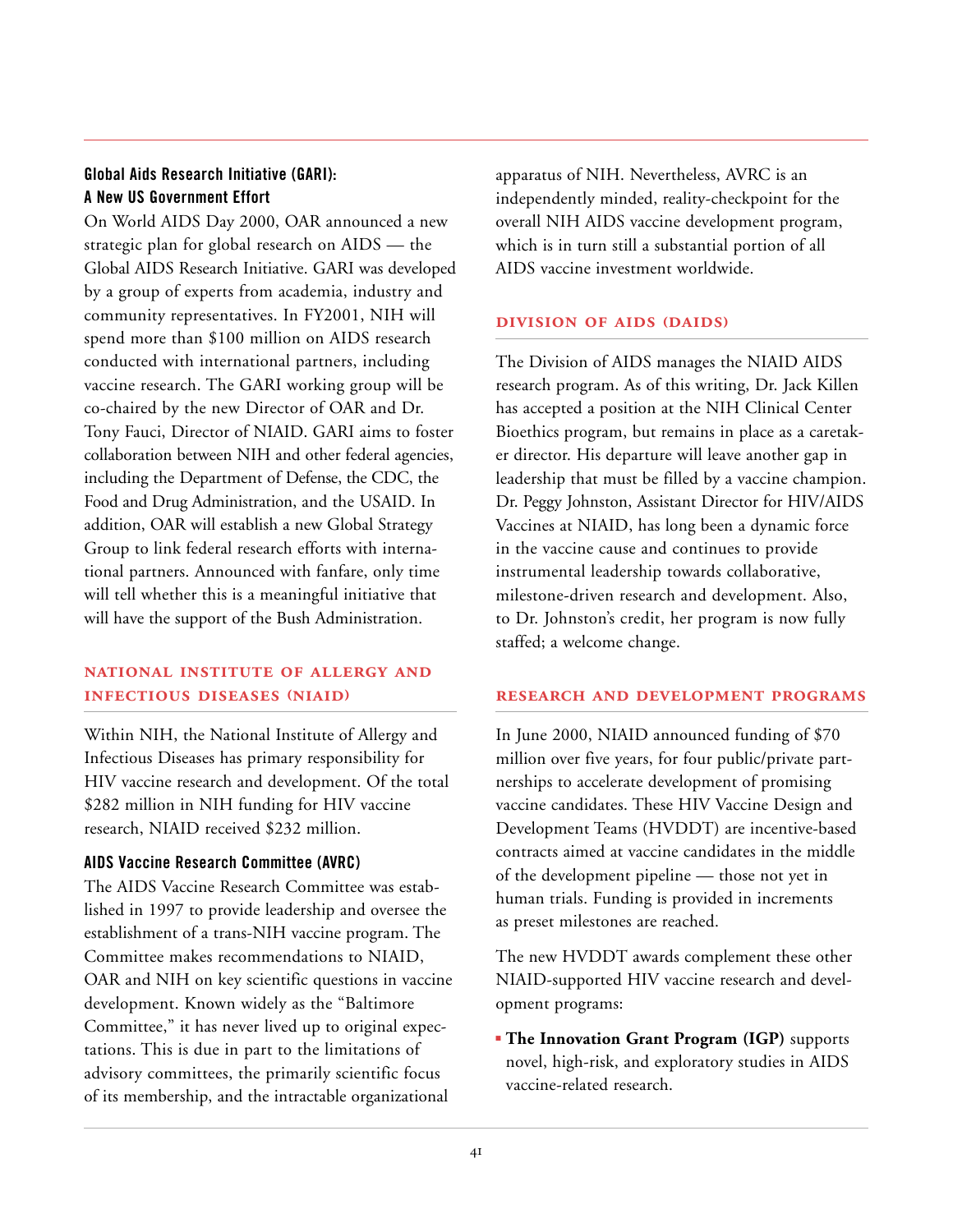<span id="page-43-0"></span>

| <b>NIH VACCINE FUNDING PROGRAMS</b>                                                                   |                                                                                                                                                                                                                                             |                                        |                                                              |                                                              |                                                              |  |  |  |
|-------------------------------------------------------------------------------------------------------|---------------------------------------------------------------------------------------------------------------------------------------------------------------------------------------------------------------------------------------------|----------------------------------------|--------------------------------------------------------------|--------------------------------------------------------------|--------------------------------------------------------------|--|--|--|
| <b>INITIATIVES</b>                                                                                    | <b>PURPOSE</b><br>(DATE OF 1ST APPLICATIONS)                                                                                                                                                                                                | <b>APPLICATION</b><br><b>FREQUENCY</b> | <b>TOTAL GRANTS OVER</b><br><b>LIFE OF PROGRAMS</b>          | <b>TOTAL ACTIVE GRANTS</b><br>FY2000 (INCLUDING NEW)         | <b>NEW OR RECOMPETE</b><br><b>IN FY2000</b>                  |  |  |  |
| Extramural Grants /<br><b>Intramural Contracts</b>                                                    | Unsolicited investigator-<br>initiated research                                                                                                                                                                                             | On-going                               | $-$ * $/$ $-$ *                                              | $76/$ $*$                                                    | $17/$ $*$                                                    |  |  |  |
| Reagent Support /<br><b>HIV Database</b><br>and Analysis                                              | Researcher support                                                                                                                                                                                                                          | On-going                               | 1/1                                                          | 1/1                                                          | 0/0                                                          |  |  |  |
| <b>Innovation Grants</b>                                                                              | Draw researchers into the HIV vac-<br>cine field and increase the number<br>of promising concepts entering<br>the research pipeline (1997)                                                                                                  | 3X / year                              | 218                                                          | 71                                                           | 32                                                           |  |  |  |
| <b>HIV Vaccine Research</b><br>and Design (HIVRAD)                                                    | Support development of HIV vaccine<br>concepts into products (1998)                                                                                                                                                                         | 1X / year                              | 19                                                           | 17                                                           | 9                                                            |  |  |  |
| <b>HIV Vaccine Design</b><br>and Development<br>Teams                                                 | Promote a development-oriented<br>approach to vaccines by funding<br>teams of researchers for long-term<br>coordinated projects (1999)                                                                                                      | 5 year awards                          | 4                                                            | 4                                                            | 4                                                            |  |  |  |
| Integrated<br>Pre-clinical /<br><b>Clinical AIDS</b><br>Vaccine Development<br>(IPCAVD)               | Encourage academic-industry<br>collaboration that will move<br>vaccines through the final pre-<br>clinical stages and into early<br>clinical trials (1997)                                                                                  | 1X / year                              | 14                                                           | 10                                                           | $\overline{2}$                                               |  |  |  |
| <b>Primate Testing</b><br>Contracts /<br>Simian Vaccine<br><b>Evaluation Units</b><br>and Lab Support | Create a standardized challenge<br>system that would allow<br>investigators around the world<br>to generate comparable results<br>with vaccines in primates /<br>Evaluate promising SIV and<br>HIV vaccines in non-human<br>primates (1998) | On-going;<br>5 year awards             | 2/3                                                          | 2/3                                                          | 0/0                                                          |  |  |  |
| <b>HIV Vaccine</b><br>Development<br><b>Resources Contracts</b>                                       | Resources to facilitate development<br>of promising vaccine candidates<br>into testable products (1998)                                                                                                                                     | 7 year awards                          | 14                                                           | 8                                                            | 0                                                            |  |  |  |
| <b>HIV Vaccine Trials</b><br>Network (HVTN)                                                           | Domestic and international human<br>testing of HIV vaccine candidates,<br>all phases (1998)                                                                                                                                                 | 5 year awards                          | 3 Core Function<br>Contracts / 10 HIV<br>Vaccine Trial Units | 3 Core Function<br>Contracts / 10 HIV<br>Vaccine Trial Units | 2 Core Function<br>Contracts / 10 HIV<br>Vaccine Trial Units |  |  |  |

\* Number not available

**Source:** NIAID Division of AIDS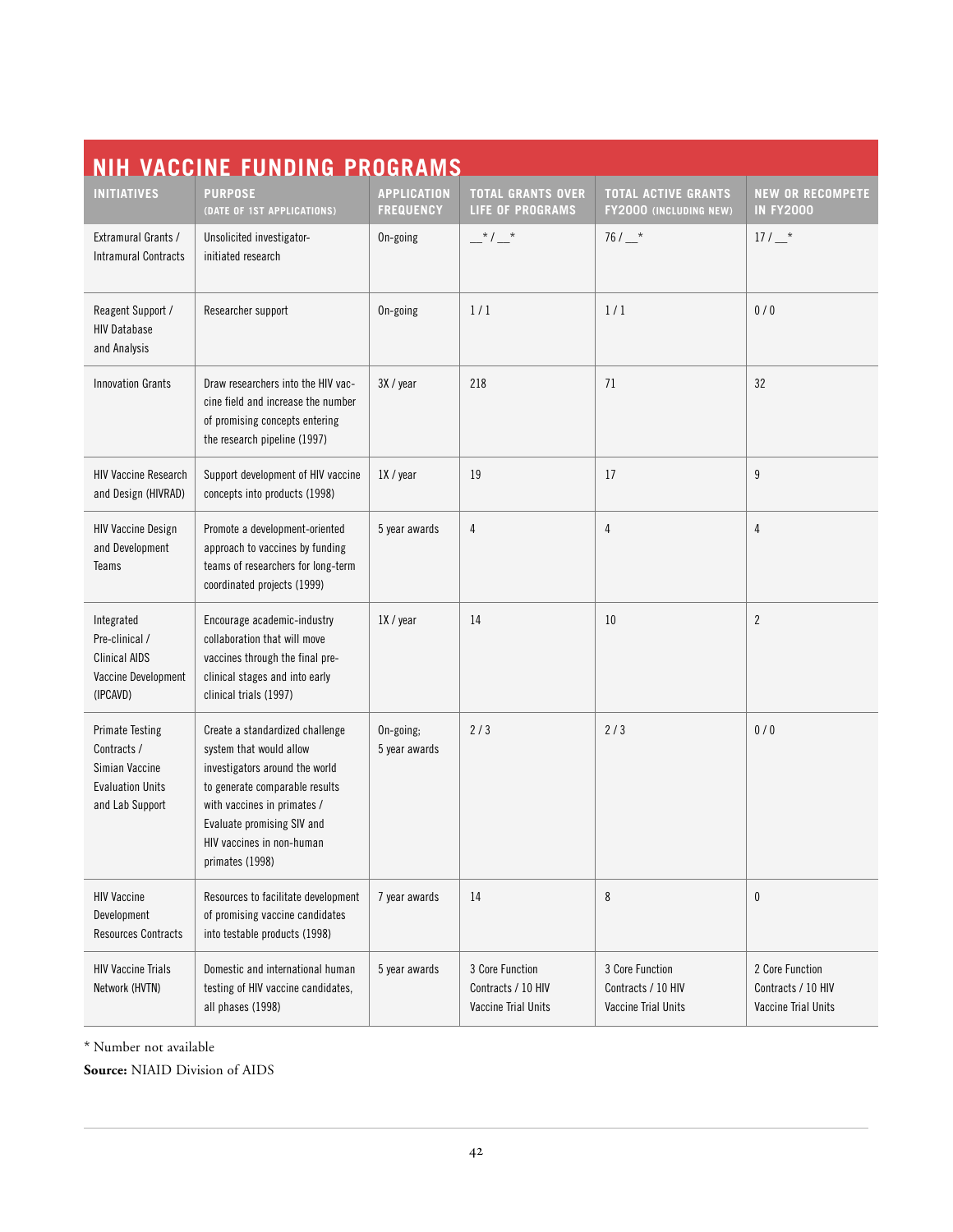- **The HIV Vaccine Research and Design Program (HIVRAD)** supports studies emphasizing targeted AIDS vaccine research and development, and is designed for vaccine concepts that have already generated significant preliminary data.
- **The Integrated Pre-clinical/Clinical AIDS Vaccine Development Program (IPCAVD**) supports grants designed to move promising HIV vaccine candidates into preliminary human studies.
- **The Vaccine Development Resources Program** assists AIDS researchers by manufacturing pilot lots of vaccine for testing, conducting preliminary safety and efficacy evaluations, and preparing submissions to FDA for trials in humans.

#### **NIAID INTRAMURAL RESEARCH**

In addition to the extramural (external) vaccine research funded by the Division of AIDS, a few of NIAID's intramural (internal) labs are doing HIV vaccine work. Among these are those of Bernie Moss who has developed recombinant poxvirus vaccines, including MVA used in experiments by Harriet Robinson at Emory, Malcolm Martin and Vanessa Hirsch who's labs study pathogenesis with vaccine implications, passive antibody protection, and DNA vaccines.

#### **NATIONAL CANCER INSTITUTE (NCI)**

The National Cancer Institute conducts important research investigating AIDS-related malignancies. It has also received funding for intramural pre-clinical HIV vaccine research. NCI has received \$8.5 million in FY2001 for HIV vaccine research.

AVAC reported last year that the several unrelated parts of the NCI intramural vaccine research program had not received scrutiny as parts of the overall NIH AIDS vaccine effort. This is still the case, leading

us to recommend that the AIDS Vaccine Research Committee examine more closely this significant part of NIH AIDS vaccine investment.

One noteworthy NCI lab program is headed by Larry Arthur, at its Frederick Center in Maryland. Almost all of its work is focused on the development of preventive HIV vaccines. It is conducting basic research on both DNA and whole inactivated virion vaccines tested in the SIV-macaque model; as well as p6 gag and cellular proteins; and the effects of vaccineinduced immune responses in animals, with Jeff Lifson. Also of note are the labs of Jay Berzofsky who has recently become interested in mucosal immunization, Geneveffa Franchini which has been systematically studying vaccine protection in primates, and Marjorie Robert-Guroff who has helped develop Adenovirus vectors for HIV vaccines.

#### **NATIONAL CENTER FOR RESEARCH RESOURCES (NCRR)**

#### **Monkey Shortage Threatens Progress**

The National Center for Research Resources is responsible for overseeing the Regional Primate Research Centers (RPRC) that provide non-human primates for animal studies. NCRR has been criticized as unresponsive, even negligent in its management of the Primate Centers, as well as other programs for primate breeding. So far, it has failed to resolve the increasingly critical shortage of Indian rhesus macaques for vaccine research. The time for patience is over. AVAC believes it is now time for the acting NIH Director to take this issue in hand.

#### **WALTER REED ARMY INSTITUTE OF RESEARCH (WRAIR)**

AVAC has reported previously on the key role the Walter Reed Army Institute of Research has played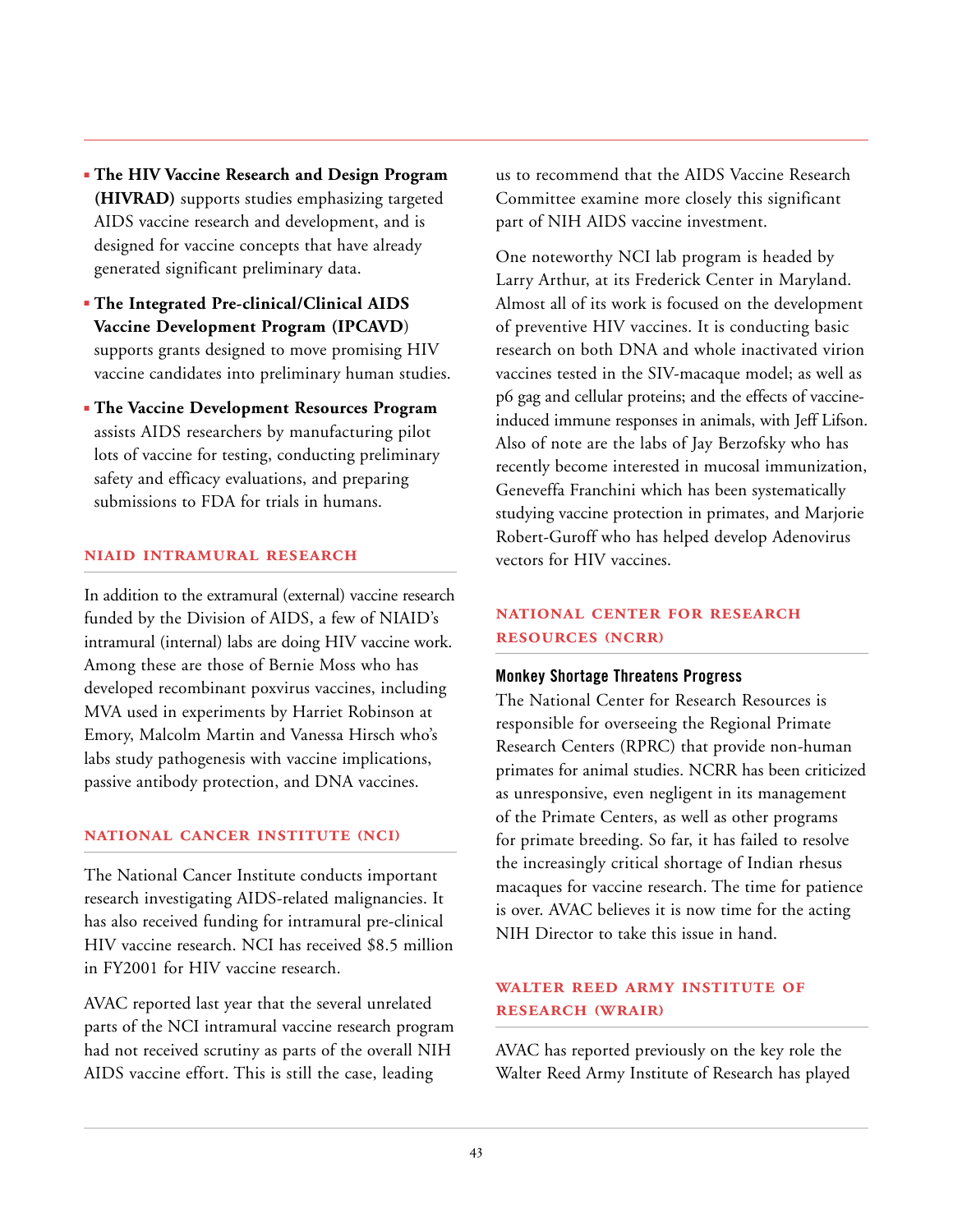in vaccine development. The Army has a long history of vaccine research and development — particularly for infectious diseases that pose a serious threat to military personnel, but have not been pursued aggressively by industry. In 2001, overall HIV program funding to WRAIR is \$35 million, about 55% of which goes to vaccines. It receives a base of \$25 million from the Administration and must go to Congress every year for "plus-up" additions, which have usually been \$10-15 million.

WRAIR supports pre-clinical discovery and research, pilot lot production, non-human primate studies and clinical trials, with a focus on non-clade B candidate vaccines. Its research programs are highly structured and directed at evaluation of a limited number of candidate vaccines, both pre-clinically and clinically. This differs from the majority of NIH programs, which have a large investigator-initiated component that includes a broad array of basic, as well as targeted programs.

#### WRAIR's plans for FY2001 and 2002 are ambitious:

- **Ongoing Phase 2 trials in Thailand comparing three boosting strategies with Aventis Pasteur's ALVAC-E 1521, with a Phase 3 trial using one of the boosts planned for 2002.**
- **Development of new products, including modified vaccinia Ankara (MVA) vector encoding env, gag and pol genes for HIV-1 clade E, (they will fund GMP production) and the same vector designed to be used in regions where clade D HIV is prevalent.**
- **Ongoing discussions with Ugandan officials regarding a trial to test ALVAC encoding env, gag and pol from a clade A isolate.**
- **Phase 1 trial of a p24 vaccine product that has recently completed GMP production.**
- **Ongoing work with three biotech companies for the development of gp120/gp140 (envelope) boosts to provide a stronger humoral response.**
- **New collaboration with an Israeli group for the development of an HIV-1 clade C vaccine.**
- **Ongoing preliminary work with the South African AIDS Vaccine Initiative (SAAVI) and IAVI to support a trial of the HIV clade C VEE replicon vaccine, when available.**

The Military HIV Research Program at WRAIR has been actively pursuing collaborations with industry, academia, NIH and foreign governments. WRAIR and NIAID agreed in 2000 to more fully integrate their planning processes to ensure that their programs — particularly their collaborations with the private sector and their activities within specific countries — proceed according to a cohesive and rational plan. AVAC applauds this commitment.

#### **Future Funding for WRAIR**

Unlike NIH, WRAIR has struggled over the past eight years to maintain funding for HIV vaccine research in an era of deep cuts to defense spending. For longterm, complex work of this nature, particularly clinical trials, it is unacceptable that the military leadership does not have the foresight to allocate adequate funding on a stable basis. WRAIR's base funding for AIDS vaccines should be increased from \$25 million to \$50 million. Conversely, AVAC believes that the program should be cautious in undertaking new projects; limiting them in order to maintain the high standard of commitment and continuity that it established in Thailand. In particular, it should not duplicate the efforts of other groups.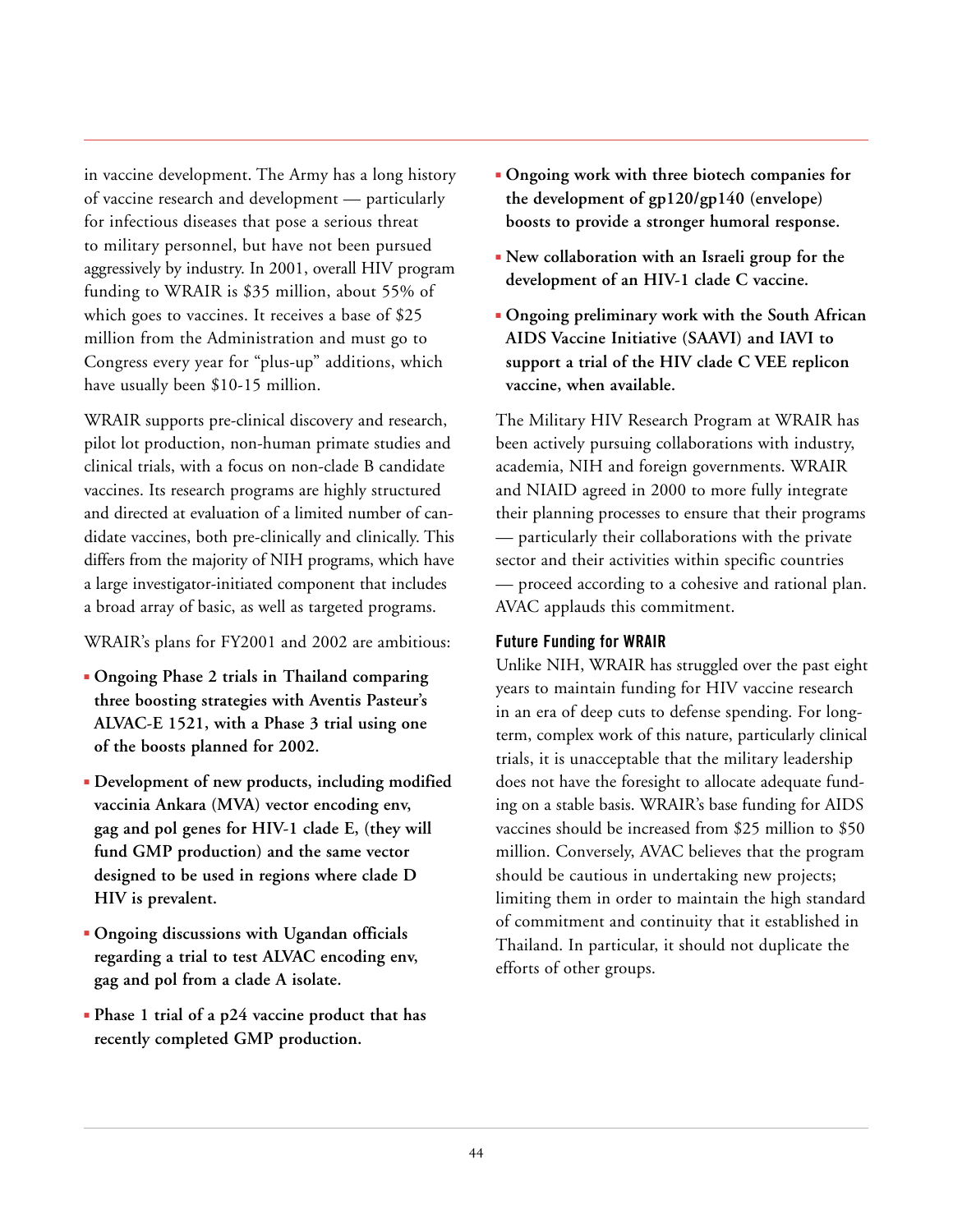#### **CENTERS FOR DISEASE CONTROL AND PREVENTION (CDC)**

The Centers for Disease Control and Prevention is the leading federal agency in the US for HIV prevention. The agency has had a long history of vaccine development and evaluation for other diseases (measles, hepatitis B and polio). The CDC FY2001 budget for HIV vaccine related activities is \$6 million (\$4 million for the HIV Vaccine Section and \$2 million for CDC international field sites). In 1998, CDC created a small HIV Vaccine Unit. Dr. Tim Mastro became Chief in June 2000.

CDC activities are modest in scope compared with NIH and Department of Defense programs and focus on three areas:

- **Epidemiological and socio-behavioral sub-studies in the ongoing Phase 3 efficacy trial of AIDSVAX B/B in North America and the Netherlands.**
- **Epidemiological and socio-behavioral sub-studies in the ongoing Phase 3 efficacy trial of AIDSVAX B/E in Bangkok, Thailand.**
- **Preparation for eventual Phase 1, 2 and 3 trials in West Africa.**

#### **Resolving the Potential for False Positives from HIV Vaccines**

CDC has conducted a study of the serologic reactivity (on several different assays) of specimens from a variety of HIV vaccine trials to determine if current assays can distinguish a false positive result, caused by the vaccine, from a true positive for HIV infection. CDC is currently developing and evaluating simpler, less-expensive assays that would be sensitive and specific for HIV infection. AVAC expects CDC to address this issue expeditiously.

#### **Project LinCS Revived**

Project LinCS: Linking Communities and Scientists was a qualitative research study funded jointly with NIAID, which was designed to learn about community attitudes towards research, especially preventive HIV vaccine trials. Researchers conducted in-depth interviews with individuals in three, albeit overlapping, communities: African Americans, gay men and injection drug users.

AVAC reported last year that this study appeared to be dead-in-the-water, having collected enormous amounts of data before it ran out of funding. We are happy to report that the study was since revived, and that data analysis is occurring. CDC expects to complete a summary report of major findings and recommendations from LinCS by June 2001.

#### **Involving US Communities of Color in Future Vaccine Trials**

It has become increasingly clear that further education and consultation with communities of color in the US is necessary to address vaccine trial participation, and ultimately vaccine access and usage. Participation by communities of color in the domestic VaxGen trial is minimal, indicating a reluctance to participate in vaccine research. This is an important issue that requires greater effort on the part of CDC.

#### **External Review of CDC Vaccine Activities Completed**

In the wake of adverse publicity about its relationship with VaxGen, an external review of the CDC HIV Vaccine Unit was conducted in November 2000. The review concluded that all three of the current major program areas are scientifically sound and cost-effective. In addition to endorsing continued collaboration with VaxGen in its ongoing efficacy trials, the review recommended an expansion and acceleration of vaccine trial preparatory activities in West Africa, and the development of a formal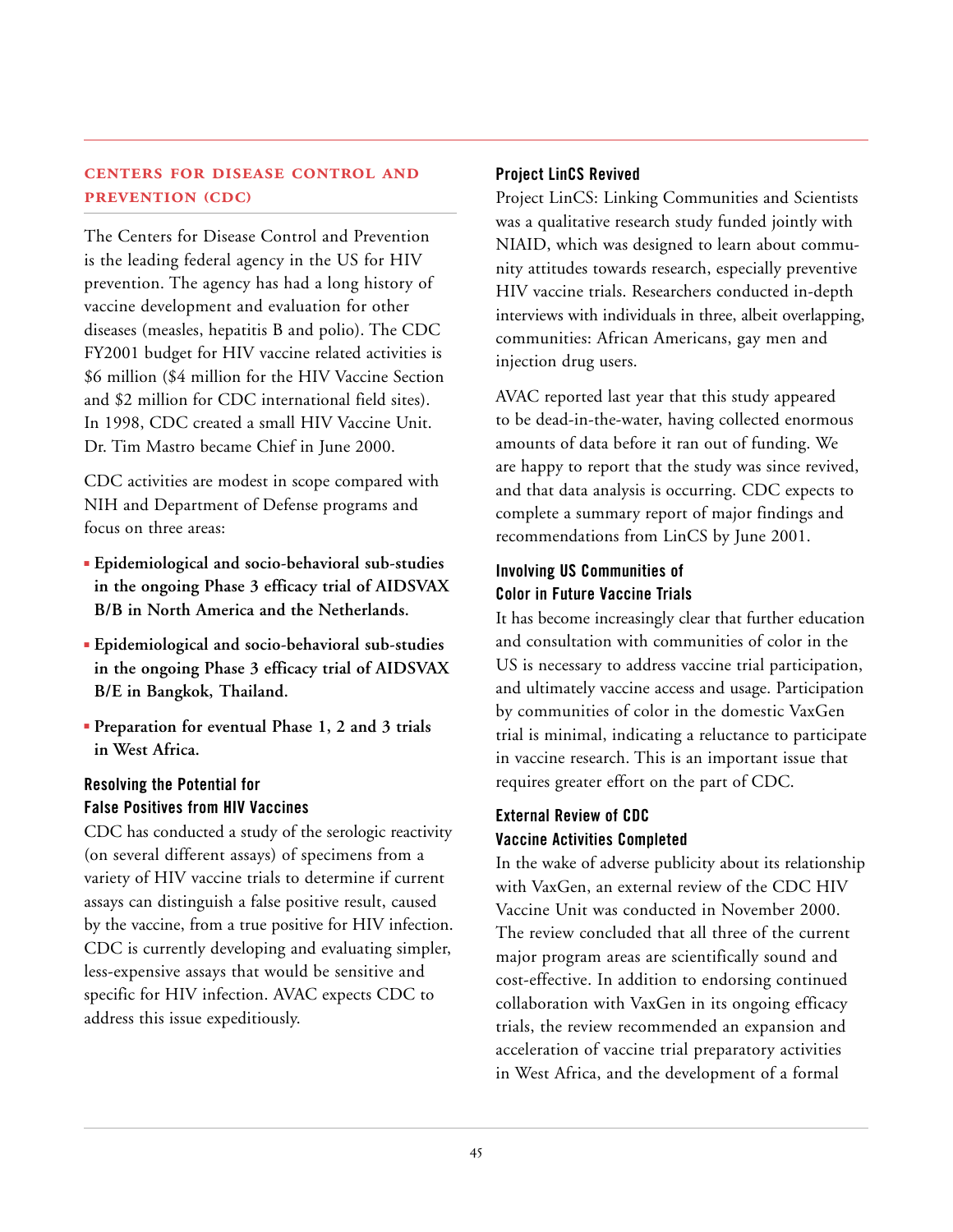<span id="page-47-0"></span>long-term strategy for AIDS vaccine research. CDC must seek to collaborate more effectively with other US government agencies, international institutions, the pharmaceutical industry and affected communities in future trials. The report concludes: "The CDC strategy should be structured so as to make maximal use of CDC excellence in epidemiology, socio-behavioral research, and international capacity building." Unfortunately, the report did not urge the HIV Vaccine Unit to work with other CDC programs such as the Assistance, Planning and National Partnerships Branch of the Division of HIV/AIDS Prevention, which funds local Community Planning Groups. These groups could play an important role in HIV vaccine community education.

#### **FOOD AND DRUG ADMINISTRATION (FDA)**

The Food and Drug Administration is responsible for reviewing applications for investigational new drugs (INDs). INDs must be secured before a vaccine product can move from animal studies to human studies. In 2000, FDA issued only one new IND for a prophylactic HIV vaccine, lower even than the disappointing past average of three per year.

AVAC is working to promote the development of an accelerated application and approval process for HIV vaccines similar to what is now in place for HIV treatments. There are a variety of proactive ways in which FDA could ease the way for IND applicants that would not sacrifice stringent safety testing. These include procedural changes and addressing common scientific challenges in advance for all applicants rather than only responding to individual applicants' specific issues as they arise and in confidence. In addition, FDA should continue its work with other countries, on harmonization of regulations and guidelines pertaining to vaccine approval and use.

#### **US GOVERNMENT OVERSIGHT AND ADVICE**

#### **WHITE HOUSE**

**Office of National AIDS Policy (ONAP)**: White House Office to provide broad policy and leadership guidelines on the federal response to AIDS. Its director is often called the "AIDS Czar".

**Presidential Advisory Council on HIV/AIDS**

**(PACHA)**: Advisory council to the President composed of members outside of government. Scheduled to expire in late July 2001.

#### **NATIONAL INSTITUTES OF HEALTH (NIH) AIDS Vaccine Research Committee (AVRC)**:

Also known as the "Baltimore Committee" for its founding chair, Dr. David Baltimore. Independent advisory committee to AIDS Subcommittee of the National Institute of Allergy and Infectious Diseases Council. It advises the NIH on key scientific questions of vaccine development. Administered by NIAID.

**Interagency HIV Vaccine Collaborative Group:** Interagency information exchange forum that meets twice a year. Chaired by Office of AIDS Research (OAR), includes any agencies working on vaccines, including those outside NIH such as the CDC and WRAIR.

**Global AIDS Research Initiative (GARI):** Initiative of OAR, which is charged to foster collaboration between the NIH and other US agencies funding AIDS research. Co-chaired by the Directors of OAR and NIAID.

**Global Strategy Group:** Initiative of OAR to link US government research efforts with international partners. Co-chaired by the Directors of OAR and NIAID.

**FOOD AND DRUG ADMINISTRATION (FDA) Center for Biologics Evaluation and Research (CBER)**: Component of the FDA with regulatory authority over research, development and approval of biological products, including vaccines.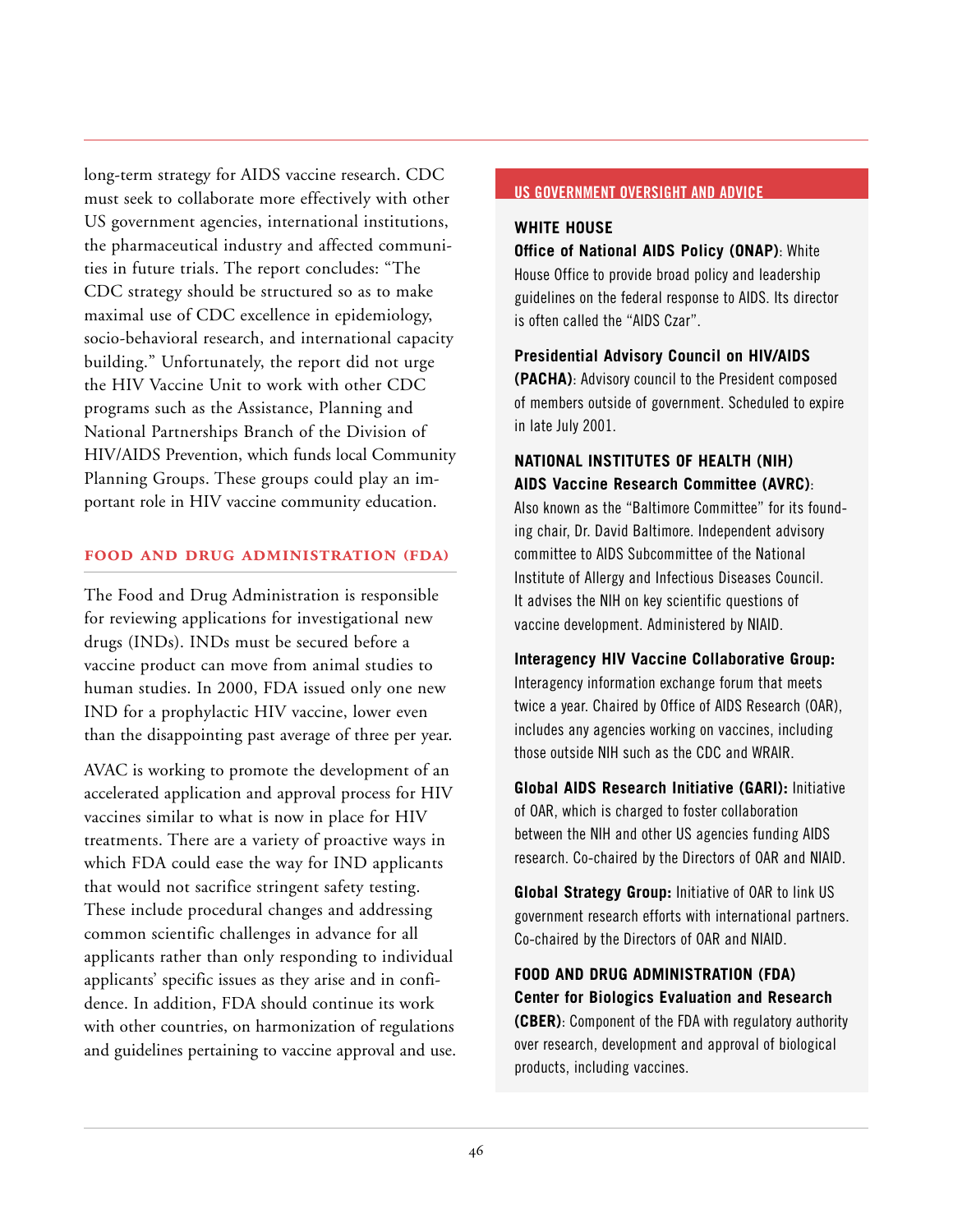# **7 6 54321 PRINCIPLE**

# Lives in the developing world matter.

For every promising vaccine approach under development, scientists are working to ensure it will be appropriate for use in the developing world. Contracting agreements between public and private entities reserve some intellectual property rights to the public sector, in order to facilitate vaccine access in poorer countries. Solutions to pricing and purchase barriers are found that encourage industry action today and facilitate rapid delivery of a vaccine to the entire world, not just wealthy nations, when one is ready.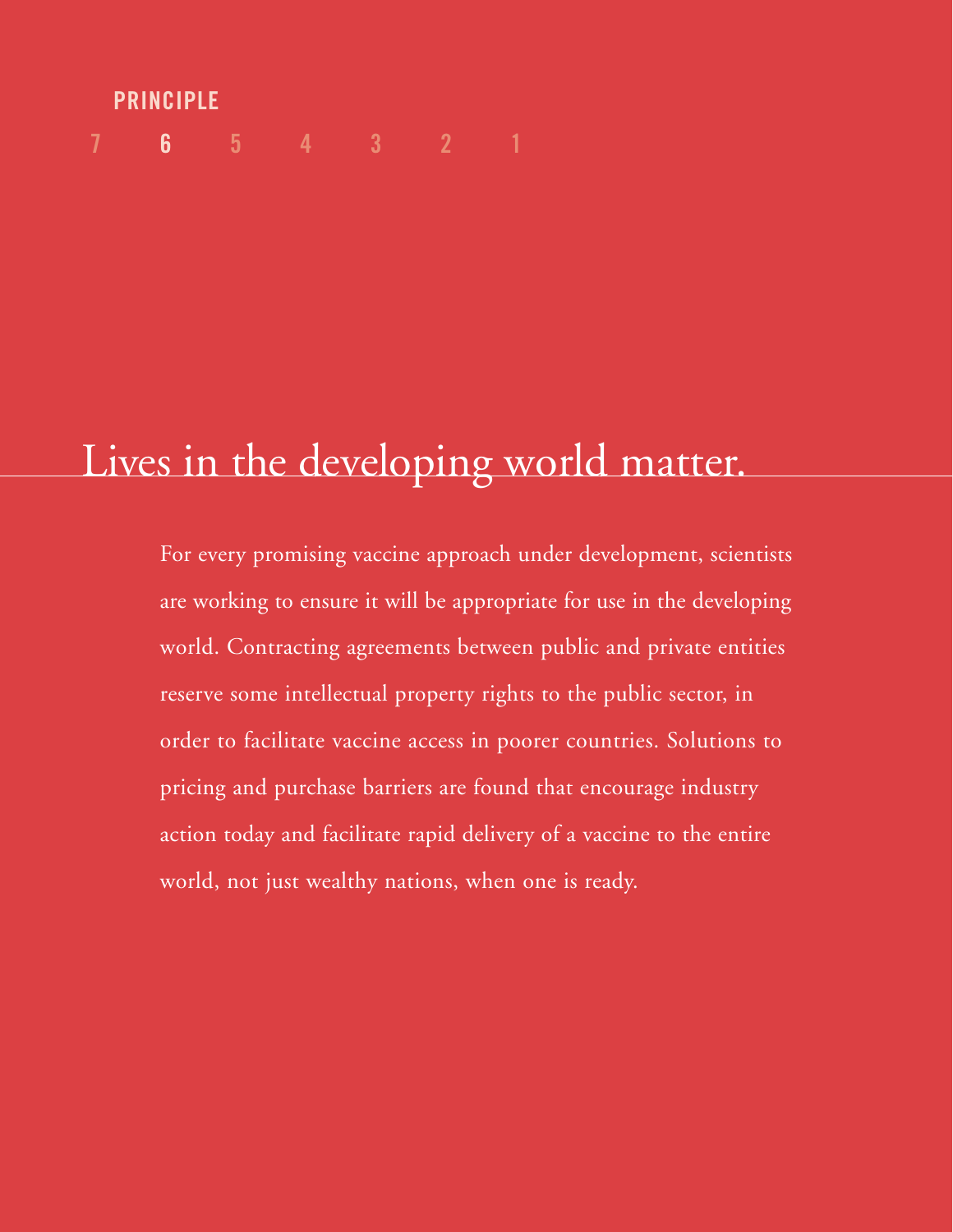## <span id="page-49-0"></span>**ETHICS, ACCESS AND THE GLOBAL CONTEXT**

■ **STATUS** Vaccine Trial Ethics Debated • Treatment Issues Impact Vaccine Research • Access Issues Remain Problematic ■ **RECOMMENDATIONS** Move Ahead With Vaccine Trials • Expand Access To Effective Treatments In Developing Countries • Governments Must Address Pricing, Purchase, Production and Intellectual Property Issues

T wenty years into the AIDS pandemic, with an estimated 36 million infected — mostly in developing countries — the vaccine research world seems finally and truly to be coming to grips with the global role it must assume. Effective research in a meaningful international context, however, raises a large patch of thorny issues. In order to get to the science, serious ethical issues must be addressed issues on which people of good conscience can disagree and for which correct answers may vary due to local conditions. In order for the science to do any good, the very high hurdles of getting that science to the people most in need must be resolved.

#### **ETHICAL CONSIDERATIONS FOR ETHICAL SCIENCE**

In October 2000, the World Medical Association revised the *Declaration of Helsinki.* This is the fourth time the Declaration has been amended since its original adoption in 1964, when it became one of the pillars of clinical research ethics.

The most fundamental revision to the Declaration is related to the use of placebos as control arms in clinical research. The previous version stated that "In any medical study, every patient — including those of a control group, if any — should be assured of the best proven diagnostic and therapeutic method." Since clinical studies are designed precisely to test a new method that differs from the "best proven method," this statement was not logical. The revised Declaration clarifies what the Association believes a clinical trial should require: "The benefits, risks,

burdens and effectiveness of a new method should be tested against those of the best current prophylactic, diagnostic, and therapeutic methods. This does not exclude the use of placebo, or no treatment, in studies where no proven prophylactic, diagnostic or therapeutic method exists."

Several alternate positions were debated and rejected during three years of discussions. One proposed allowing placebos in trials where risks were minimal and there was no possibility of death or disability. It also supported the use of "the highest attainable and sustainable therapy," which amounts to the "best" possible care available in the site country, as controls. Others suggested that "proven, effective treatment," but not necessarily the best, was sufficient. This last position appears to coincide with the US National Bioethics Advisory Commission (NBAC), which recently released its own report entitled, "Ethical and Policy Issues in International Research." The NBAC report recommends the use of "established, effective treatment," incorporating the notion of widespread acceptance of the therapy.

#### **POTENTIAL IMPACT ON HIV VACCINE TRIALS**

The main impact of this revision on current and future preventive HIV vaccine trials may be added pressure to provide the "best current therapy" to trial participants who get infected with HIV. Although these are prophylactic and not therapeutic studies, participants who get infected will still be followed in the original or a subsequent study because the vaccine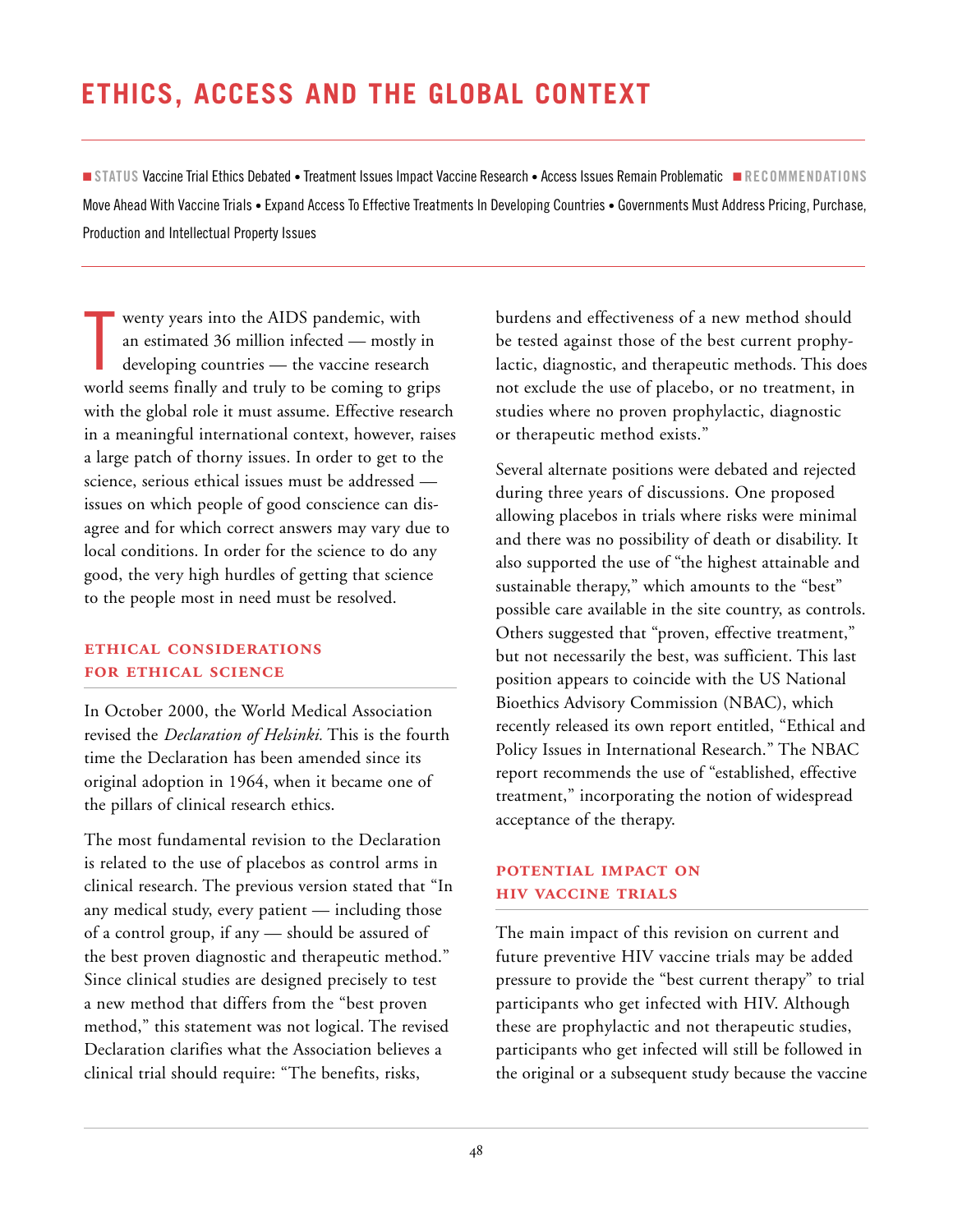may have an impact later, in the course of the disease, even if it doesn't stop the initial HIV infection itself.

Unfortunately, there is a possibility that more pressure to provide the "best current treatment" might not result in more ethical trials, but in a delay in the start of new preventive HIV vaccine trials. This potential risk is particularly true for trials in the least developed nations. Providing this level of treatment, even for the few hundred participants who potentially would get infected in studies that can include thousands, will be difficult to achieve.

#### **FINDING A WORKABLE PATH**

Perhaps the strongest argument against providing anti-retroviral therapy in a country where it is otherwise practically unavailable has been that it would provide an undue inducement to join a vaccine study. Some believe that this argument is seriously flawed since trials, as currently designed, already include "inducements," such as routine health checkups and other benefits that are not currently available to the general population. More troubling is the fact that trials with subsequent treatment may not be as relevant where subsequent treatment will not be available outside the trial, since trial conditions no longer match those of the general population.

In recent years, access to anti-retroviral treatment has been expanding in many developing countries, especially in Latin America and Asia. Effective, although perhaps not optimal, therapies are being achieved with fewer drugs and without some of the very expensive protease inhibitors. Companies in Brazil, India and Thailand are making generic versions of these drugs, and these are available at substantially lower prices. While Brazil and Thailand make enough product to satisfy their local demand, Indian companies such as Cipla and Ranbaxy Laboratories intend to make enough product to export to Africa and other less developed nations.

Recognizing the changing situation, the major pharmaceutical companies have begun lowering the prices to developing countries and participated in private meetings with the World Trade Organization and World Health Organization in April 2001 to begin discussion of drug access issues.

It is true that questions remain about the sustainability of and access to the drug programs, but anti-retroviral drugs have become, in some developing nations, part of their highest attainable standard of care. While this is far less true in the poorest countries, particularly in hardest hit Africa, it is increasingly difficult to justify no provision of at least a minimum of anti-HIV medications to the infected population.

As community vaccine advocates in a country that generally provides Highly Active Anti-Retroviral Therapy (HAART), considered the "best current treatment," for HIV disease and AIDS, AVAC supports all efforts to expand access to HAART in developing countries. Of equal importance, AVAC supports HIV vaccine clinical trials with sound ethical standards starting as soon as possible. How can we reconcile these two issues, which are seemingly at odds?

It is clear that in developing countries where either HAART, or (at a minimum) proven effective antiretroviral treatment therapies are available, the same treatments should be available for vaccine trial participants who become infected during the trial. But what about the poorest countries that currently lack any significant provision of treatment for the infected and, in general, are the ones most desperate for an HIV vaccine?

First, we think the urgency of the epidemic demands that we initiate HIV vaccine trials as soon as possible, without throwing more roadblocks in the already difficult path these trials face. This may mean that, in some instances, HIV vaccine trials begin without the issue of therapy for trial participants completely resolved.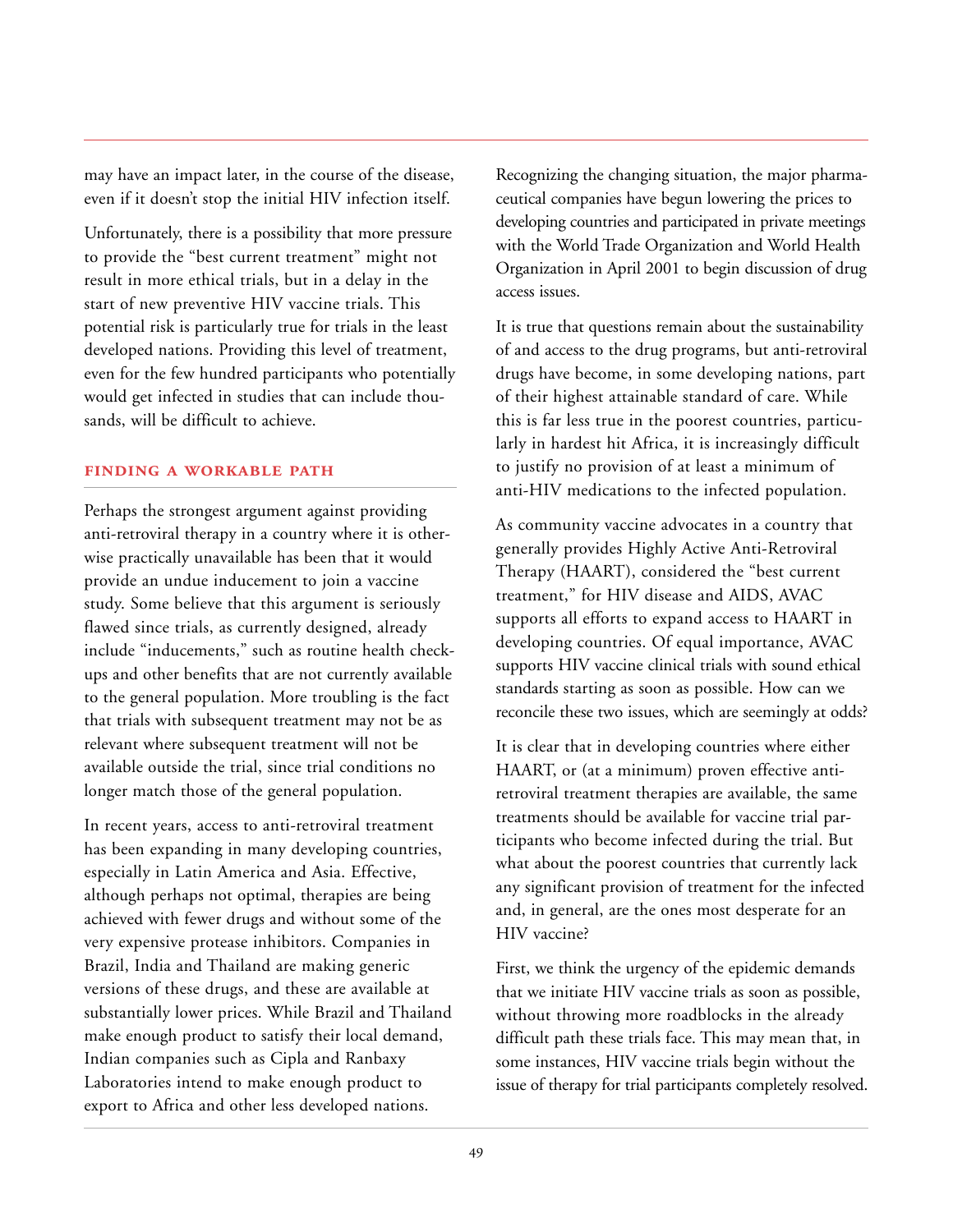Second, we believe that communities participating in HIV vaccine trials — community members, researchers, health care practitioners, and public officials, working together — must decide for themselves the ethical questions posed by HIV vaccine research.

Third, the public health community must promote both HIV vaccine research and the real opportunities to expand access to life-prolonging care. HIV vaccine trials do not take place in a social or public health vacuum. These trials will be conducted in communities in which a significant share of the population is desperate for AIDS drugs that are beginning to be delivered in other developing countries.

HIV vaccine trials in the poorest countries should be used as opportunities to expand access to AIDS treatments. Communities hosting HIV vaccine trials are making enormous contributions to international public health, and they have the right to negotiate how these trials can be coupled with efforts to expand health care delivery infrastructure, access to basic or advanced HIV treatments and access to a vaccine, when one is available. Efforts to expand access to treatment should also be used as opportunities to make it possible to expeditiously conduct ethical vaccine trials.

A more serious effort must be undertaken by national governments of both rich and poor countries, in conjunction with international organizations and drug manufacturers, to increase access to anti-retroviral treatment for their HIV infected population, including those in HIV vaccine trials. We are in a fast-changing environment. Companies are making cheaper generics and willing to export them. A new US president declares he will stick to a policy of not penalizing hard-hit countries for legalizing the manufacture or importation of generic AIDS drugs. There are simpler anti-retroviral regimes, and multiple philanthropic organizations are willing to contribute at least some of the cost of these therapies. There is real opportunity

to move forward on broader provision of HIV treatments in developing countries.

The richer countries of the West, which have acknowledged this disease is a threat to international stability, must put more money where their mouths are. The pandemic will not end until we have both an effective, affordable vaccine, and widespread access to effective treatment. In the best of worlds, the two will go hand in hand.

#### **ACCESS TO A SAFE, EFFECTIVE AND AFFORDABLE HIV VACCINE**

An effective vaccine that is not available to those who need it is not truly an effective vaccine. Two cases in point: the Hepatitis B vaccine licensed in the early 1980s and the Haemophilus influenza b (Hib) vaccine licensed in the late 80s, are still not available in many countries — at the cost of hundreds of thousands of lives.

How to deliver a vaccine to where it is needed, thankfully, has emerged as an urgent international issue. In May 2000, the Joint United Nations Programme on HIV/AIDS (UNAIDS) issued *Ethical Considerations in HIV Preventive Vaccine Research*, stating: "Any HIV preventive vaccine demonstrated to be safe and effective, as well as other knowledge and benefits resulting from HIV vaccine research, should be made available as soon as possible to all participants in the trials in which it was tested, as well as to other populations at high risk for HIV infection."

In its July 2000 Blueprint, *Preparing Now to Assure Access*, the International AIDS Vaccine Initiative (IAVI) outlined five steps to assure simultaneous, global access. They are: 1) pricing and global financing mechanisms, 2) reliable estimates of demand to guide production capacity, 3) delivery systems and procedures for at-risk populations, 4) harmonizing national and international regulations and guidelines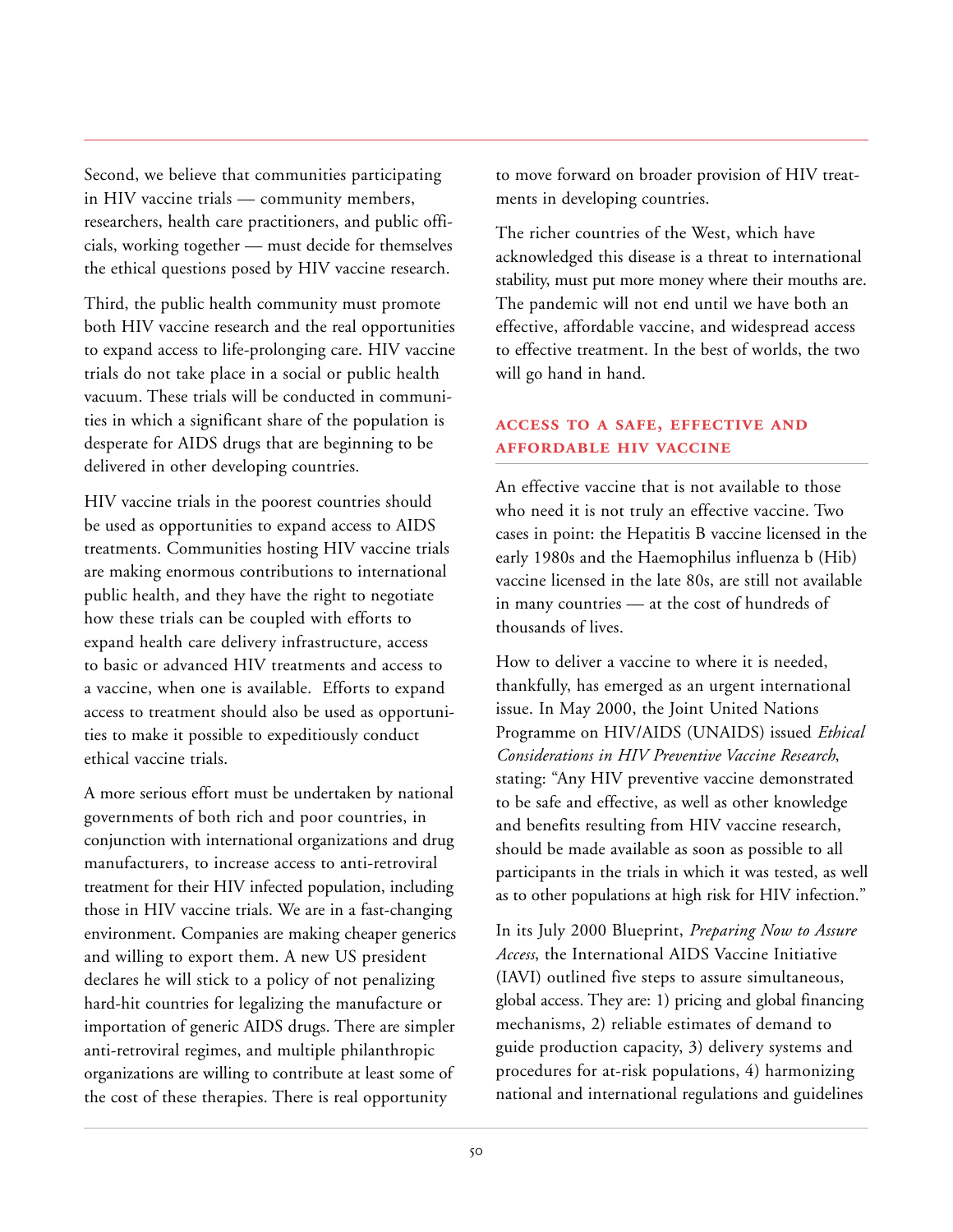for vaccine approval and use, and 5) efforts to achieve maximum use in developing countries of one or more under-utilized non-AIDS vaccines.

Political attention has also risen. Harvard economists Jeffrey Sachs and Michael Kremer have proposed a system of purchase pre-commitments for HIV, TB and malaria vaccines. Countries would pledge to fund purchase of these vaccines when they become available and an international body would negotiate on purchase and pricing. Each country would have its own account, allowing it a role in deciding whether to purchase vaccines for their populations.

In June 2000, the World Bank's International Development Association established a \$1 billion revolving fund to fight communicable disease. These funds can be used to purchase needed drugs and vaccines, including HIV vaccines, when available.

#### **Pricing**

Tiered or differential pricing means charging different prices for the same product in different countries, usually based on the purchasing capacity of the local market and/or local regulations. Lower prices would make the product affordable in poor countries, while allowing companies to obtain a satisfactory return on investment and profit from higher prices in countries with greater resources. Tiered pricing has been common practice with preventive vaccines. In general, however, preventive vaccines have been distributed in poor countries many years after they are developed — after the demand in rich countries has been satisfied and companies have recouped their investments and made substantial profits.

In its Access Blueprint, IAVI makes a call for key political leaders, governments, international organizations, as well individual companies and industry associations to support a tiered pricing structure for HIV vaccines. For its part, World Bank health specialists have declared that "One price for the world would be disastrous."

AVAC fully endorses the IAVI call for support of a tiered pricing structure for HIV vaccines. We believe that it is possible to achieve a balance, which will allow companies that develop an HIV vaccine to recoup their investment in R&D and make a profit, while making the vaccine available in poorer countries. Furthermore, tiered pricing should be available from day one, and enough manufacturing capacity should be created from the start to satisfy the demand in both rich and poor countries. Due to the enormous political and economic clout of the United States, domestic political leaders and consumer groups must be convinced of the need for tiered pricing of HIV vaccines. This will require intensive lobbying efforts, especially by international health agencies, in concert with national AIDS organizations in the US.

#### **Purchasing Mechanisms**

New purchasing mechanisms must also be explored. Even with an agreement on differential pricing for HIV vaccines, there will still be many countries that cannot afford to buy the amount of vaccine they will need to successfully vaccinate their at-risk populations. In addition to the cost of the vaccine itself, the infrastructure for delivering the vaccine either doesn't exist or is insufficient to accomplish this enormous task without substantial investments.

Some of the proposals outlined above are important and will contribute to solving the problem. Nonetheless, a more concerted commitment is needed from national and regional governmental institutions, as well as philanthropic organizations, to estimate the cost of delivering one or several HIV vaccines in the neediest countries and to provide the resources to do so.

Those with the power and resources to provide sufficient funding for HIV vaccine purchase and delivery would be more inclined to do so if they understand the costs and benefits of providing such support. This is not a simple calculation. The answers will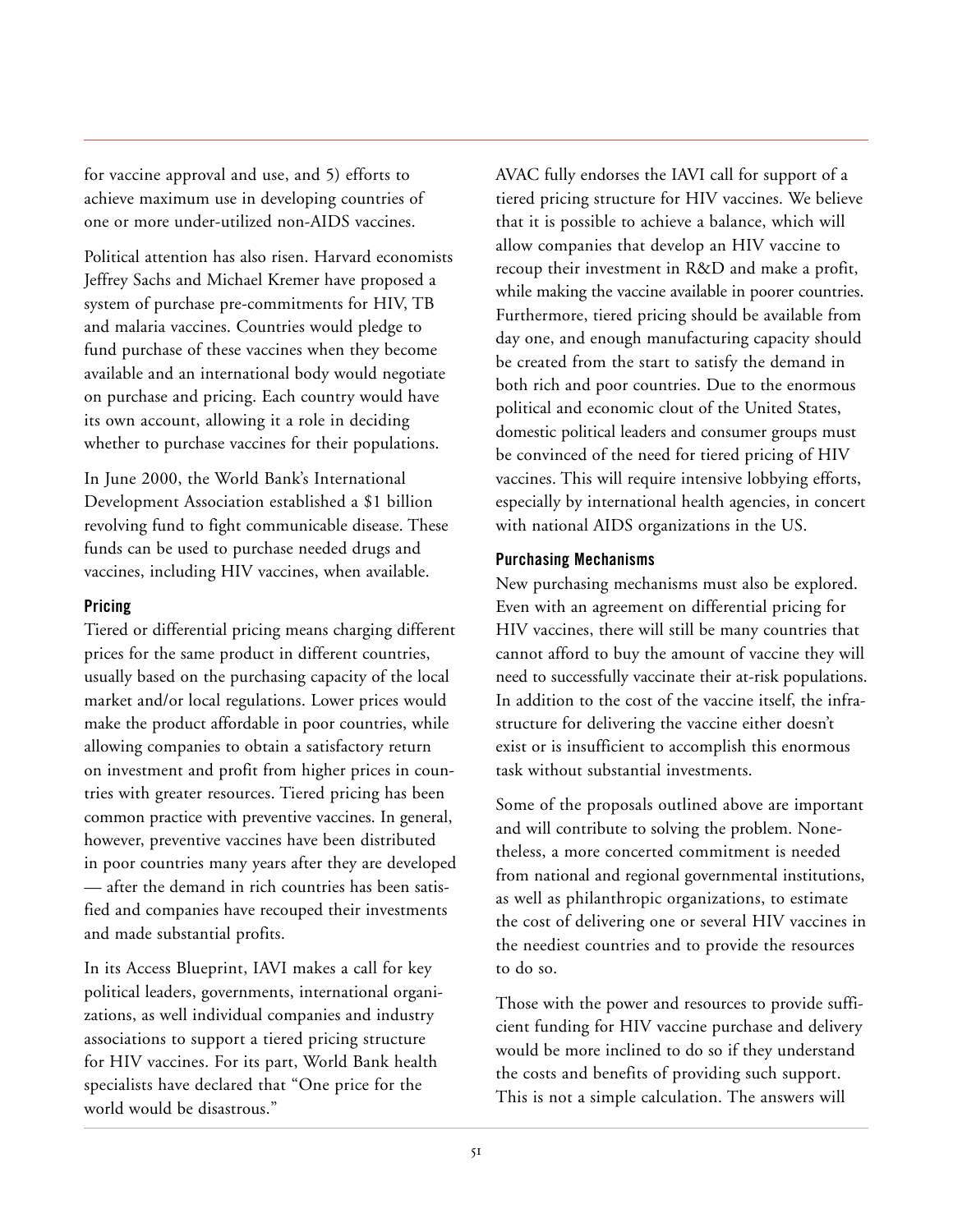vary depending on the efficacy level of a given vaccine, its price, and the cost of delivering it, relative to the cost of current prevention measures. Nevertheless, the study must be done.

Public and private sectors must work together to create a credible and sustainable multi-billion dollar purchase mechanism for vaccines against HIV, malaria, and TB. Such a mechanism has the potential to spur additional research on these desperately needed products and ensures that they will be delivered to developing world populations soon after they are licensed for use. A purchase guarantee should not tie up funds before these vaccines are ready. Instead, governments and foundations should pledge to fund purchase of priority vaccines for developing countries and increase their contributions to multi-lateral organizations for delivery of current and future vaccines.

#### **Intellectual Property Agreements**

In 1999, IAVI broke new ground with its novel Intellectual Property Agreements included in its vaccine development partnerships. By subsidizing initial product development, IAVI, a non-profit, obtains the commitment of the vaccine developers to make the product available for a reasonable price in lower income countries. Failure to do so would allow IAVI to contract with a third party to produce the vaccine for lower cost.

Unfortunately, not everything has worked smoothly since then. In the first IAVI partnership to include such an agreement, a conflict emerged over the failure of British researchers to include their Kenyan collaborators in a patent application. Initially claimed as an oversight, debate ensued over where the "crucial" research had occurred. Although resolved satisfactorily, with the trial timetable relatively unaffected, this provides a case study of the some of the difficult issues that arise in meaningful research collaborations with less developed countries something essential to appropriate product development. The rights and responsibilities of all partners must be agreed upon and documented clearly at the very beginning of the collaborative process.

#### **Production Capacity**

Production capacity concerns will shortly appear as another issue for access. As an example, if VaxGen's AIDSVAX vaccine shows moderate levels of efficacy when results are released, it may be approved for use in some countries. In order to use it, however, a process known as scale-up — gearing up to be able to manufacture the large number of doses needed to satisfy demand — must take place. Building manufacturing plants can take up to five years to complete. Even if started today, and assuming approval occurs in two years, it would take an additional three years to be able to supply the product, depending on the size of the demand.

The problem gets more complicated because the market for a vaccine remains unknown. Who is going to use it — and of course who is going to pay for it? Depending on the efficacy level of the vaccine, the product may only be used in countries with a rampant HIV epidemic. These are mostly the poorest countries in Africa, Asia and the Caribbean.

The issues of demand and production capacity were considered by IAVI in its Access Blueprint, and by the World Bank AIDS Vaccine Task Force in its position paper. IAVI has called for experts to compare demand estimates using a number of different approaches. With these estimates on hand, "appropriate multinational and national financial institutions should collaborate with private industry…to ensure that sufficient production capacity exists to ensure worldwide distribution of new vaccines." The World Bank AIDS Vaccine Task Force, based on its 1999 calculations, suggests that an initial global market for an AIDS vaccine would be approximately \$8 billion. This figure could certainly vary substantially, depending on the vaccine efficacy level.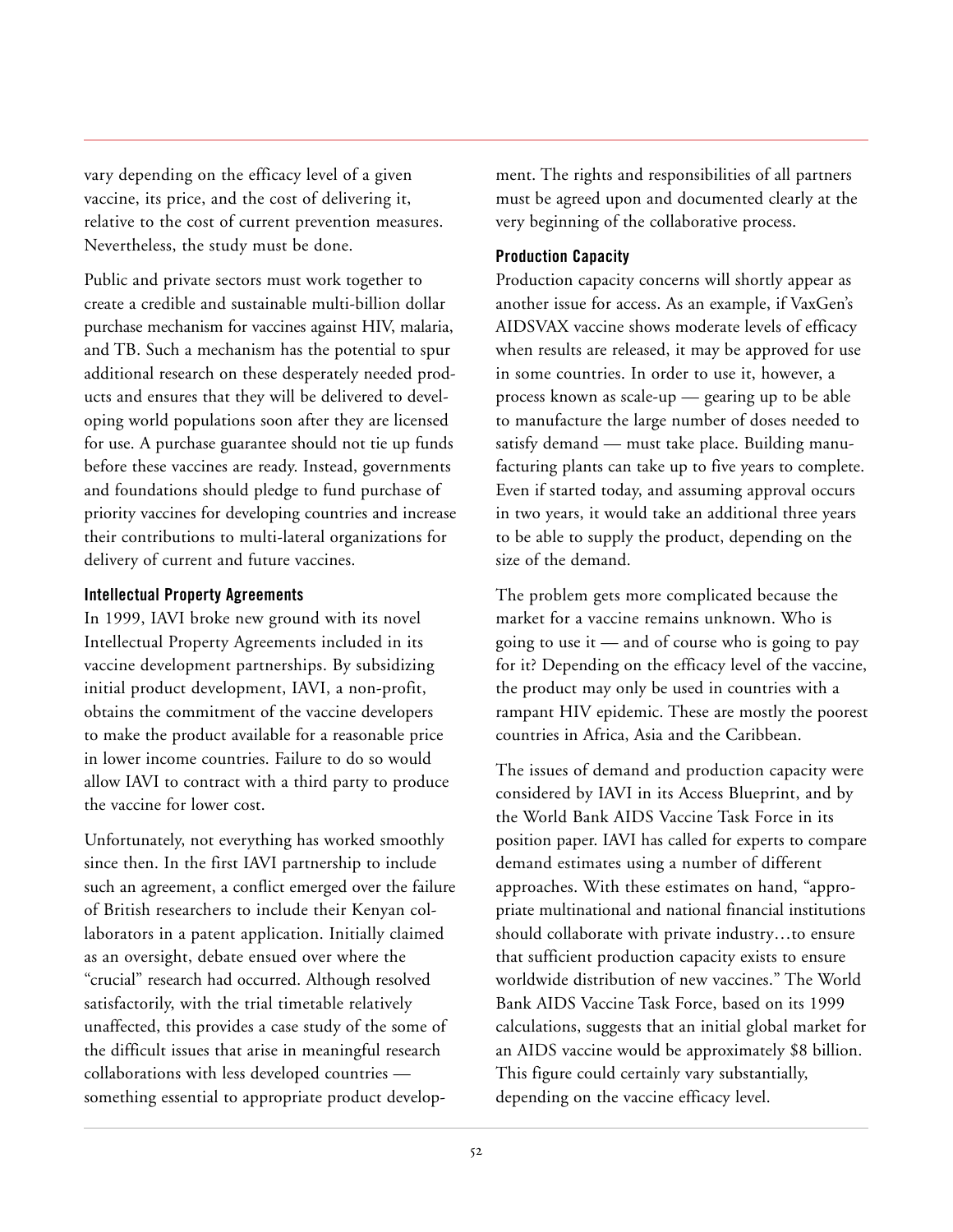There is general agreement on the need to determine market demand for an HIV vaccine, in both industrialized and developing countries, and several proposals have been made to address that. Particularly relevant to the international community, is how to ensure that production capacity will be there for a vaccine with only a limited market in the industrialized world, where most profits will be generated. One possibility is to start the process of building manufacturing capacity in some developing countries now. Granted it will be difficult to decide what type of facility to build before knowing the specific product to be produced, but there is some basic start-up work that is common to this process no matter what product one intends to make. Fortunately there are several developing countries that have enough scientific and industrial expertise to assume a leading role in this, with proper support.

#### **THE JOINT UNITED NATIONS PROGRAMME ON HIV/AIDS (UNAIDS)**

While the leadership for research on AIDS vaccines remains largely centered in wealthy industrialized countries, the pandemic is global. An important player on the global stage is the Joint United Nations Programme on HIV/AIDS. UNAIDS is co-sponsored by five other programs at the United Nations that saw a need for efforts beyond their individual scopes, along with the World Bank and the World Health Organization. UNAIDS does no direct funding of research. Instead it provides a facilitating role, addressing a broad array of issues and acting as a catalyst for action, usually with a special emphasis on including and empowering developing countries.

UNAIDS sponsored a series of workshops around the world on the ethics of AIDS vaccine research in the international context. This culminated in the May 2000 release of its guidance document, *Ethical Considerations in HIV Preventive Vaccine Research*.

UNAIDS has also issued a report on access issues, is spearheading a meeting in collaboration with IAVI to estimate demand for an HIV vaccine, and has sponsored forums in Africa and elsewhere on including AIDS vaccines in the plans of local AIDS organizations.

It has also worked on the practical issues of international research, helping local officials and researchers in developing countries build capacity for trials. It held a meeting in March 2001, focused on harmonizing regulatory procedures between countries. Another focus has been to assist researchers, government agencies and companies in identifying and developing trial sites.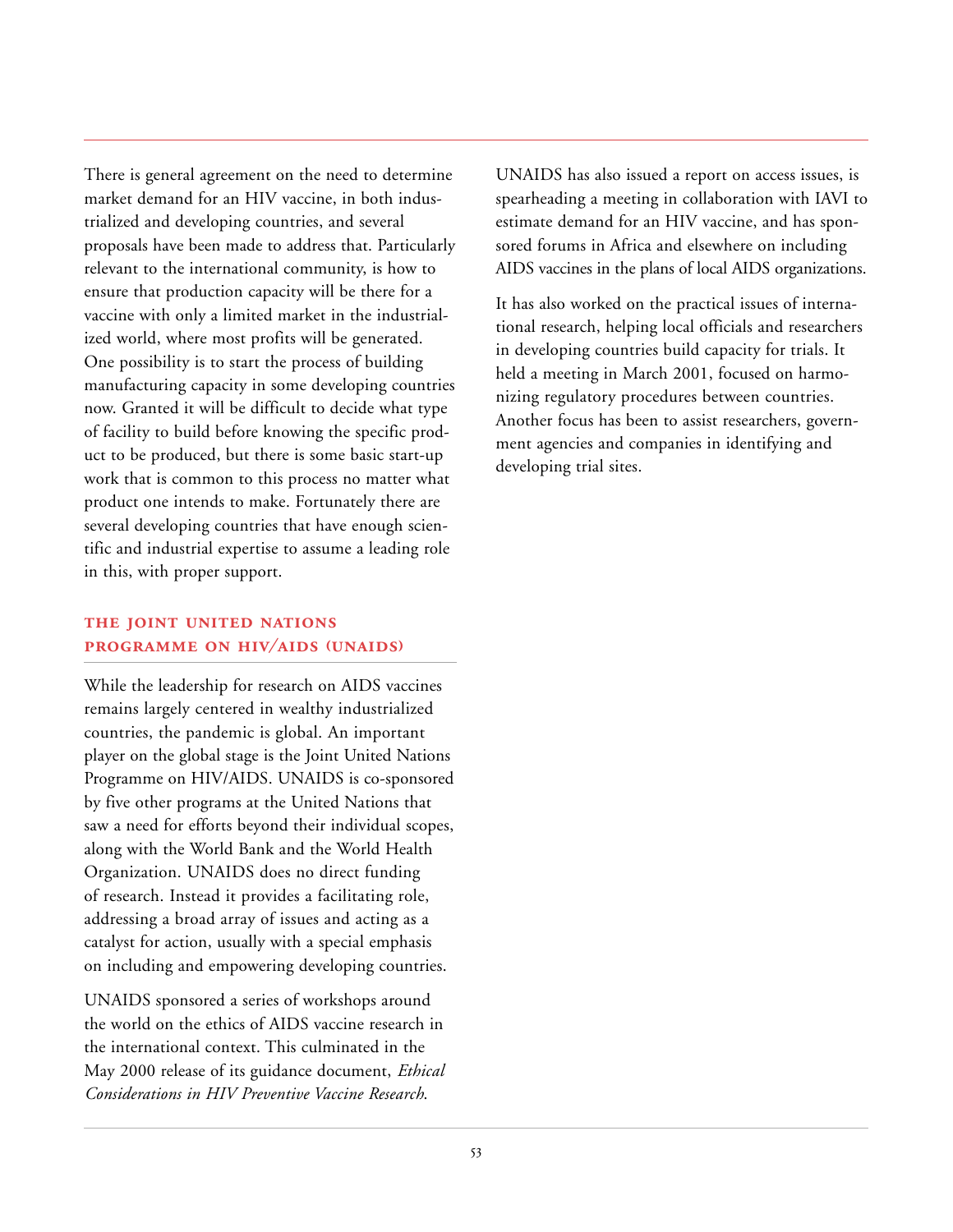<span id="page-55-0"></span>

#### **ACTIVE CLINICAL TRIALS AND TRIALS PLANNED TO START IN 2001**

(as of March 2001, prospective trials may be delayed for a variety of reasons)

#### **AGENCE NATIONALE DE RECHERCHES SUR LE SIDA (ANRS)/AVENTIS**

**ACTIVE TRIALS:** ALVAC/lipopeptide **ACTIVE SITES:** Paris, France

#### **HIV VACCINE TRIALS NETWORK (HVTN)**

**ACTIVE TRIALS:** ALVAC, ALVAC/DNA gag-pol, ALVAC/p24/gp120, ALVAC gp120 **PROSPECTIVE TRIALS:** VEE, NYVAC

**ACTIVE SITES:** Birmingham AL • San Francisco CA • Baltimore MD • Boston MA • St. Louis MO • New York NY • Rochester NY • Nashville TN • Seattle WA, United States • Rio de Janiero, Brazil • Port au Prince, Haiti • Port of Spain, Trinidad and Tobago **PROSPECTIVE SITES:** Durban, South Africa

#### **INTERNATIONAL AIDS VACCINE INITIATIVE (IAVI)**

**ACTIVE TRIALS:** MVA **PROSPECTIVE TRIALS:** VEE **ACTIVE SITES:** Oxford, United Kingdom • Nairobi, Kenya **PROSPECTIVE SITES:** Durban, South Africa

#### **ITALIAN MINISTRY OF HEALTH/GERMAN RESEARCH CENTER FOR BIOTECHNOLOGY**

**PROSPECTIVE TRIALS:** DNA/tat **PROSPECTIVE SITES:** Milan • Rome, Italy

#### **MERCK & CO**

**ACTIVE TRIALS:** DNA, Adenovirus

**ACTIVE SITES:** Birmingham AL • Los Angeles CA • Sacramento CA • Atlanta GA • Baltimore MD • Boston MA • Minneapolis MN • St. Louis MO • New York NY • Rochester NY • Stony Brook NY • Providence RI • Nashville TN • San Antonio TX • Washington DC, United States

**PROSPECTIVE SITES:** San Francisco CA • Denver CO • Ft. Lauderdale FL • Miami FL • Lexington KY • Ann Arbor MI • Albany NY • Chapel Hill NC • Seattle WA, United States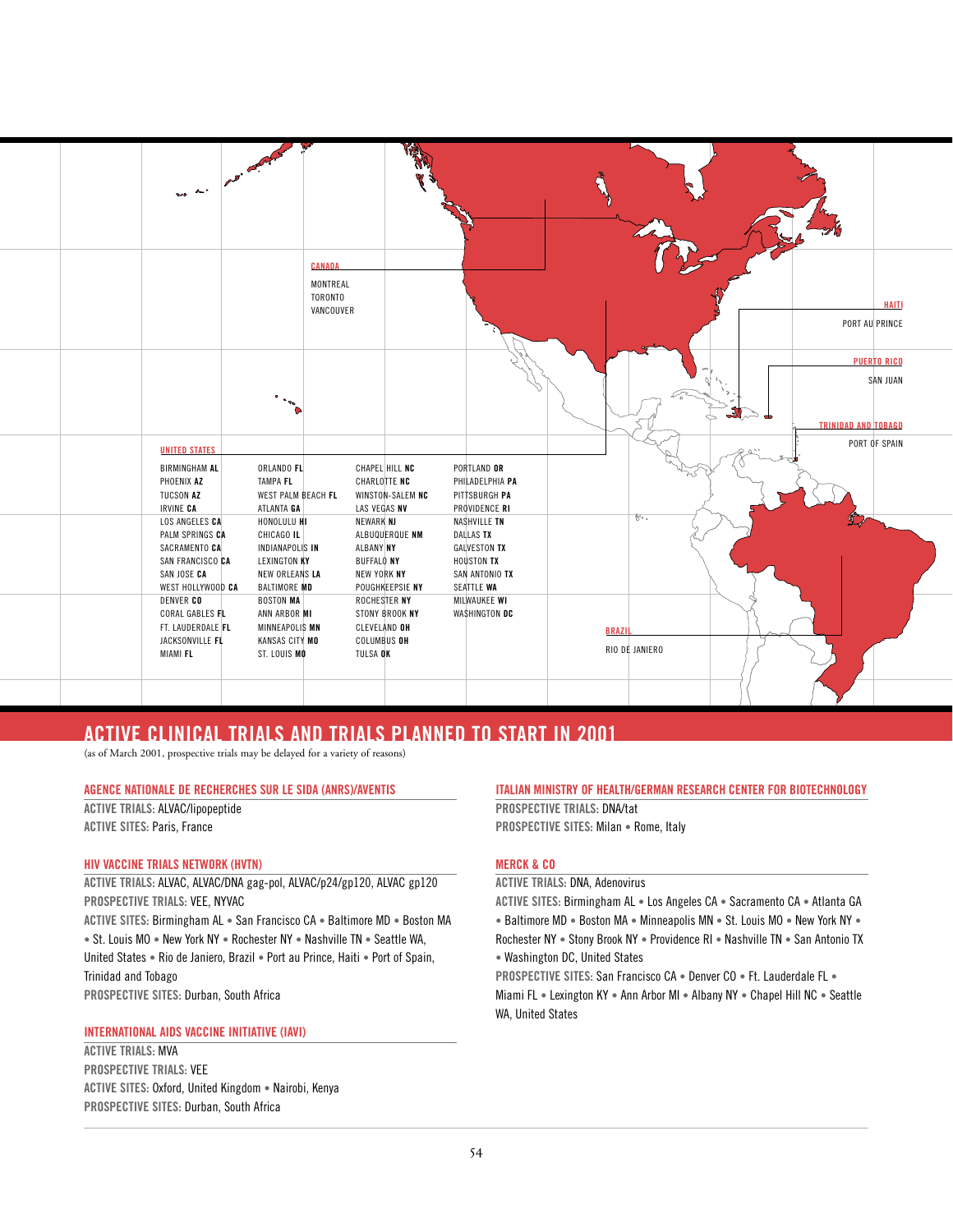

#### **VAXGEN**

#### **ACTIVE TRIALS:** gp120

**ACTIVE SITES:** Birmingham AL • Phoenix AZ • Tucson AZ • Irvine CA • Sacramento CA • Palm Springs CA • San Francisco CA • San Jose CA • West Hollywood CA • Denver CO • Coral Gables/Ft. Lauderdale FL • Jacksonville FL • Orlando FL • Tampa FL • West Palm Beach FL • Atlanta GA • Honolulu HI • Chicago IL • Indianapolis IN • New Orleans LA • Boston MA • Minneapolis MN • Kansas City MO • St. Louis MO • Las Vegas NV • Newark NJ • Albuquerque NM • Albany NY • Buffalo NY • New York NY • Poughkeepsie NY • Rochester NY • Charlotte NC • Winston-Salem NC • Cleveland OH • Columbus OH • Tulsa OK • Portland OR • Philadelphia PA • Pittsburgh PA • Providence RI • Dallas TX • Houston/Galveston TX • Seattle WA • Milwaukee WI • Washington DC, United States • Vancouver BC • Toronto ON • Montreal QU, Canada • Amsterdam, Netherlands • San Juan, Puerto Rico • Bangkok, Thailand • Chiang Mai, Thailand

#### **WALTER REED ARMY INSTITUTE OF RESEARCH (WRAIR)**

**ACTIVE TRIALS:** ALVAC, ALVAC/gp140, ALVAC/gp120/gp140 **PROSPECTIVE TRIALS:** VEE **ACTIVE SITES:** Washington DC • Durban, South Africa • Bangkok, Thailand • Chiang Mai, Thailand

**Sources:** Aventis, HIV Vaccine Trials Network, International AIDS Vaccine Initiative, Merck & Co., VaxGen, Walter Reed Army Institute of Research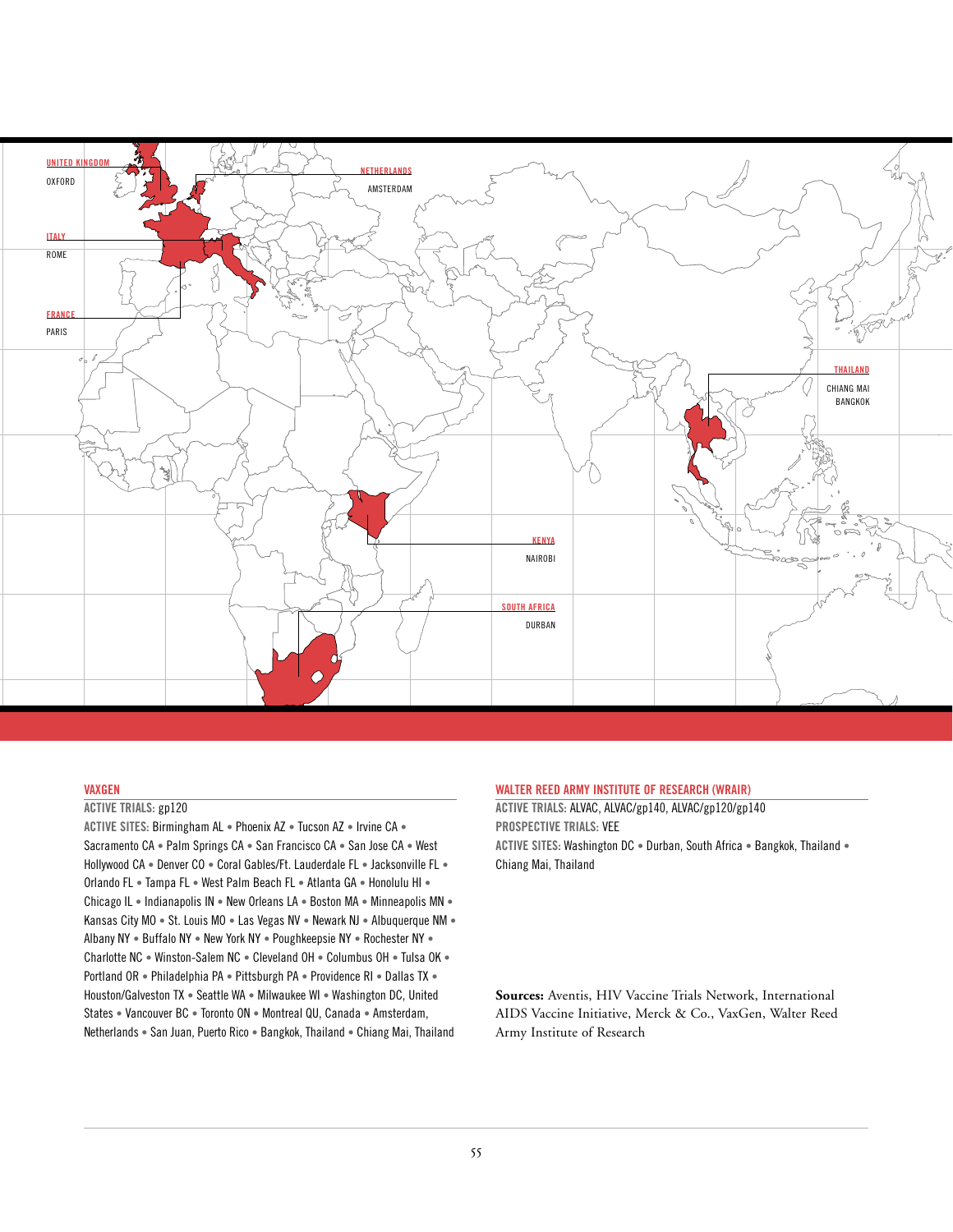## **PRINCIPLE**

**7 654321**

# Risk taking is rewarded.

The public, media and government leaders demand an explanation every time an HIV vaccine that meets safety tests and shows a promising immune response is not immediately put into an efficacy trial. Scientists worry about the costs of *not* moving forward with trials across the globe.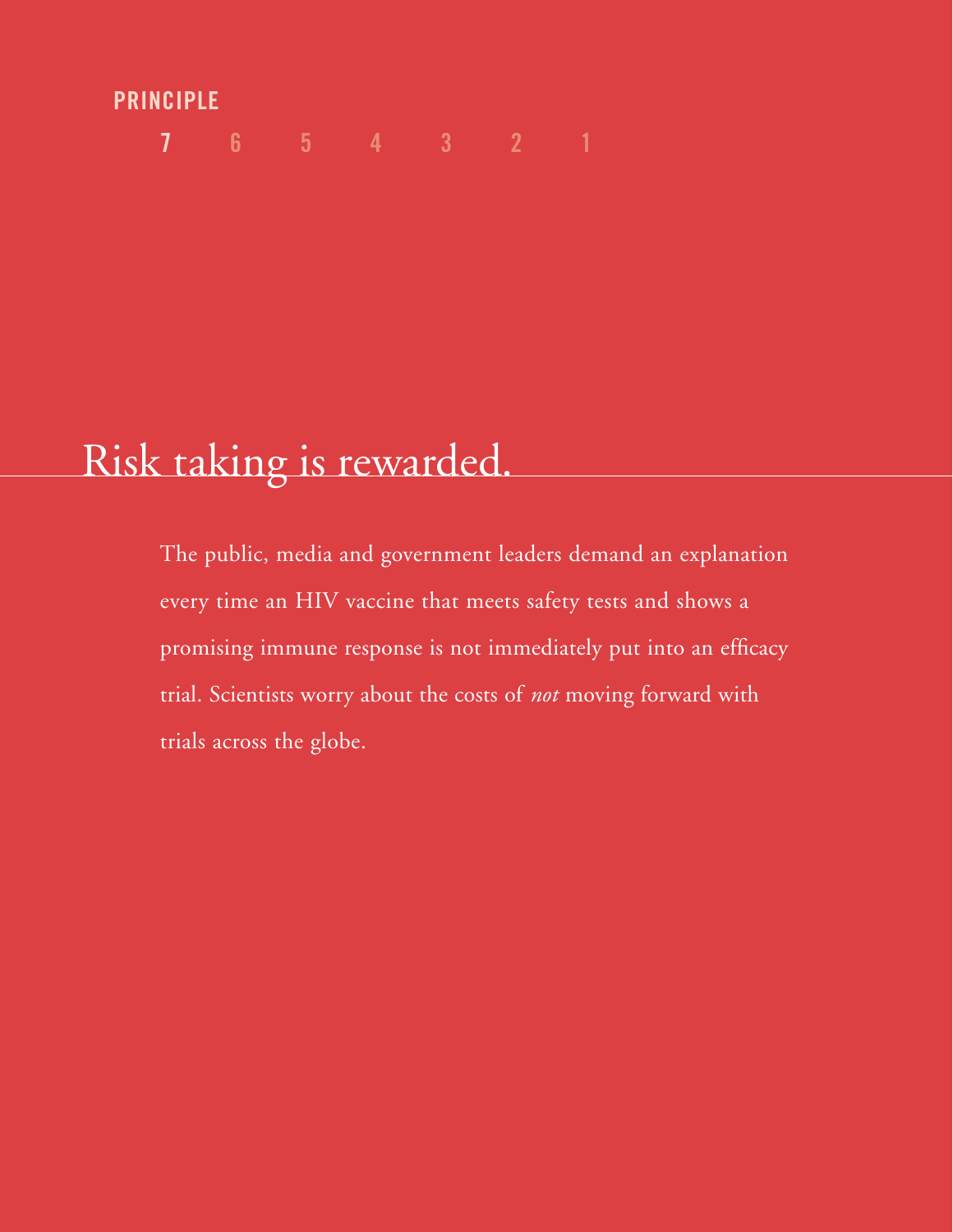Is AVAC's vision merely a dream? We don't think so. In fact, we believe it is more rational than revolutionary. It is a plausible improvement over what exists today. The ingredients for an accelerated HIV vaccine research and delivery effort are all present today. This report, *6 Years and Counting: Can a Shifting Landscape Accelerate an AIDS Vaccine?* attempts to move us one step closer towards this vision.